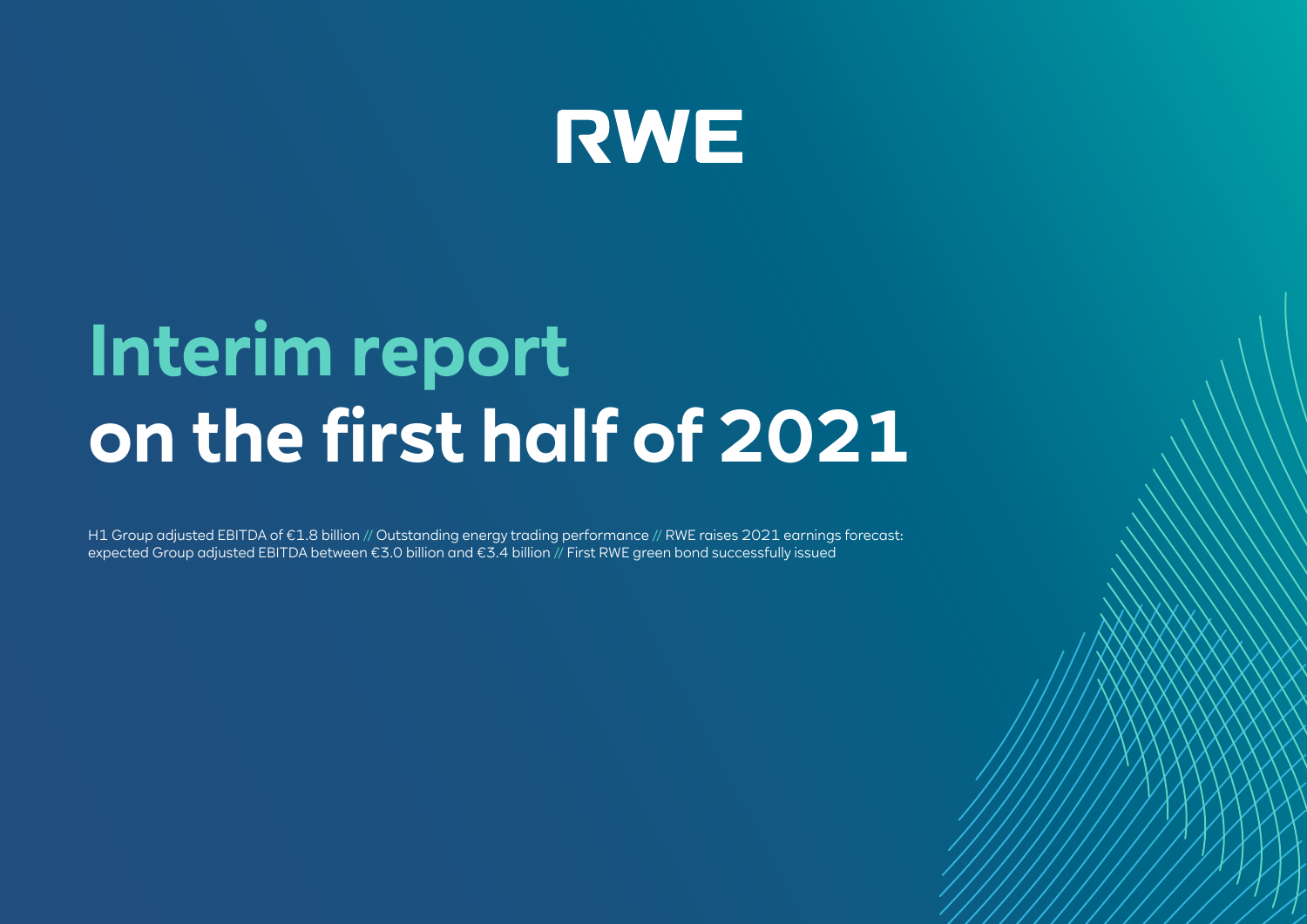# **Contents**

| 1                       | <b>RWE on the capital market</b>     | 3               |
|-------------------------|--------------------------------------|-----------------|
| $\overline{\mathbf{2}}$ | <b>Combined review of operations</b> | 4               |
|                         | <b>Business environment</b>          | $\overline{4}$  |
|                         | Major events                         | 8               |
|                         | Commentary on reporting              | 12              |
|                         | <b>Business performance</b>          | 14              |
|                         | Outlook for 2021                     | 25              |
|                         | Current assessment of risk exposure  | 26              |
| 3                       | <b>Responsibility statement</b>      | 28              |
| 4                       | Interim consolidated financial       |                 |
|                         | statements (condensed)               | 29              |
|                         | Income statement                     | 29              |
|                         | Statement of comprehensive income    | $\overline{3Q}$ |
|                         | <b>Balance sheet</b>                 | 31              |
|                         | Cash flow statement                  | 33              |
|                         | Statement of changes in equity       | 34              |
|                         | <b>Notes</b>                         | 35              |
| 5                       | <b>Review report</b>                 | 45              |
| 6                       | Financial calendar 2021 / 2022       | 46              |

# At a glance

Î.

| RWE Group - key figures <sup>1</sup>                             |                    | $Jan - Jun$<br>2021 | $Jan - Jun$<br>2020 | $+/-$    | $Jan - Dec$<br>2020 |
|------------------------------------------------------------------|--------------------|---------------------|---------------------|----------|---------------------|
| Power generation                                                 | GWh                | 80,898              | 64,504              | 16,394   | 146,775             |
| External revenue (excluding natural gas tax/<br>electricity tax) | $\epsilon$ million | 8,448               | 6,475               | 1,973    | 13,688              |
| <b>Adjusted EBITDA</b>                                           | $\epsilon$ million | 1,751               | 1,833               | $-82$    | 3,286               |
| <b>Adjusted EBIT</b>                                             | $\epsilon$ million | 1,042               | 1,113               | $-71$    | 1,823               |
| Income from continuing operations before tax                     | $\epsilon$ million | 1,522               | 1,471               | 51       | 1,265               |
| Net income                                                       | $\epsilon$ million | 1,432               | 1,013               | 419      | 1,051               |
| Adjusted net income                                              | $\epsilon$ million | 870                 | 816                 | 54       | 1,257               |
| Cash flows from operating activities<br>of continuing operations | $\epsilon$ million | 5,012               | 1,171               | 3,841    | 4,125               |
| Capital expenditure                                              | $\epsilon$ million | 2,004               | 1,040               | 964      | 3,358               |
| Property, plant and equipment<br>and intangible assets           | $\epsilon$ million | 2,012               | 988                 | 1,024    | 2,285               |
| <b>Financial assets</b>                                          | $\epsilon$ million | $-8$                | 52                  | $-60$    | 1,073               |
| Free cash flow                                                   | $\epsilon$ million | 3,405               | 248                 | 3,157    | 1,132               |
| Number of shares outstanding (average)                           | thousands          | 676,220             | 614,745             | 61,475   | 637,286             |
| Earnings per share                                               | €                  | 2.12                | 1.65                | 0.47     | 1.65                |
| Adjusted net income per share                                    | €                  | 1.29                | 1.33                | $-0.04$  | 1.97                |
|                                                                  |                    | 30 Jun 2021         | 31 Dec 2020         |          |                     |
| Net debt                                                         | $\epsilon$ million | 903                 | 4,432               | $-3,529$ |                     |
| Workforce <sup>2</sup>                                           |                    | 19,075              | 19,498              | $-423$   |                     |

1 Some prior-year figures restated due to a change in the recognition of renewable energy tax benefits in the USA (see commentary on [page 13\)](#page-12-0).

2 Converted to full-time positions.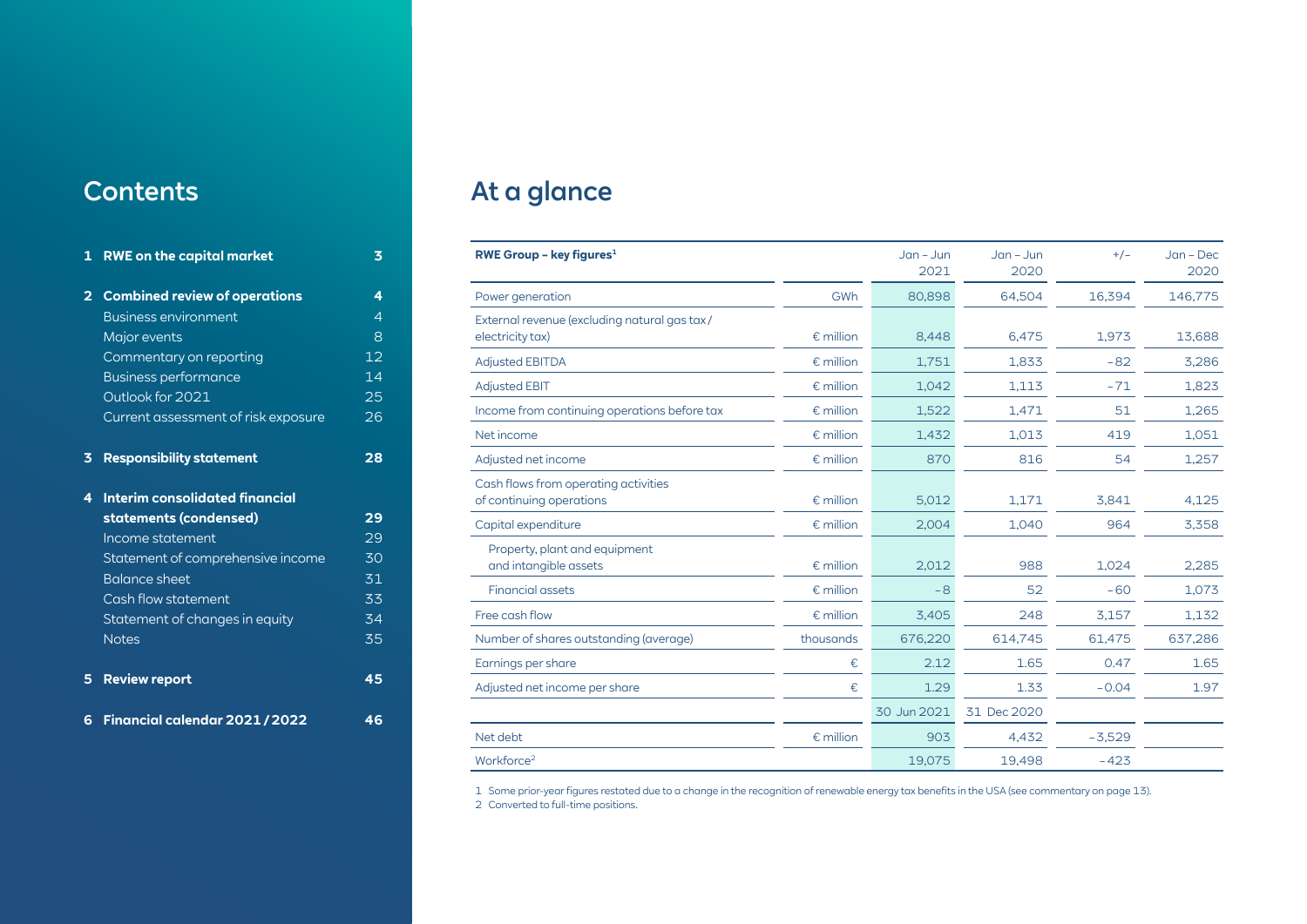**[6](#page-45-0)** [Financial calendar 2021 / 2022](#page-45-0)

# <span id="page-2-0"></span>RWE on the capital market

**Total return of the RWE share compared with the DAX and STOXX Europe 600 Utilities** % (average weekly figures)



**DAX records half-year return of 13 % thanks to economic recovery.** Although 2021 was initially dominated by the corona crisis, international stock markets have already ushered in the post-pandemic era. The DAX continued its course for recovery which began in 2020, climbing from one all-time high to the next. On 30 June, Germany's blue-chip index closed trading at 15,531 points, representing a half-year return of 13 %. In view of rising vaccination rates, the prevailing hope on the capital market is a rapid easing of the situation caused by the pandemic. In addition, the economy recorded a tangible upturn. Stock markets were also positively affected by the European Central Bank and the US Federal Reserve maintaining their expansionary monetary policy despite an increase in inflation.

**RWE share price drops after strong previous year.** The RWE share displayed a disappointing performance after having ranked among the strongest in the DAX in 2020. It closed the month of June at €30.56, corresponding to a total return (consisting of the change in share price and the dividend) for the first six months of – 9 %. Therefore, our share was outperformed not only by the DAX but also by the STOXX Europe 600 Utilities, which registered a decline of 1 %. Financial analysts confirm the attractive earnings prospects of renewable energy companies like RWE. However, the economic upturn has resulted in a return to strong investment in cyclical securities. In addition, some capital market participants fear that mounting competitive pressure on the renewables business (caused, for example, by oil companies entering the market) and rising costs of materials may make wind and solar projects less profitable. Our share price was also adversely affected by the cold snap in Texas in February 2021, which weighed on our earnings significantly. Storms and sleet resulted in production outages at wind farms and forced us to make extremely costly purchases to meet electricity supply obligations. More detailed information on this can be found on [page 8](#page-7-0) of this report.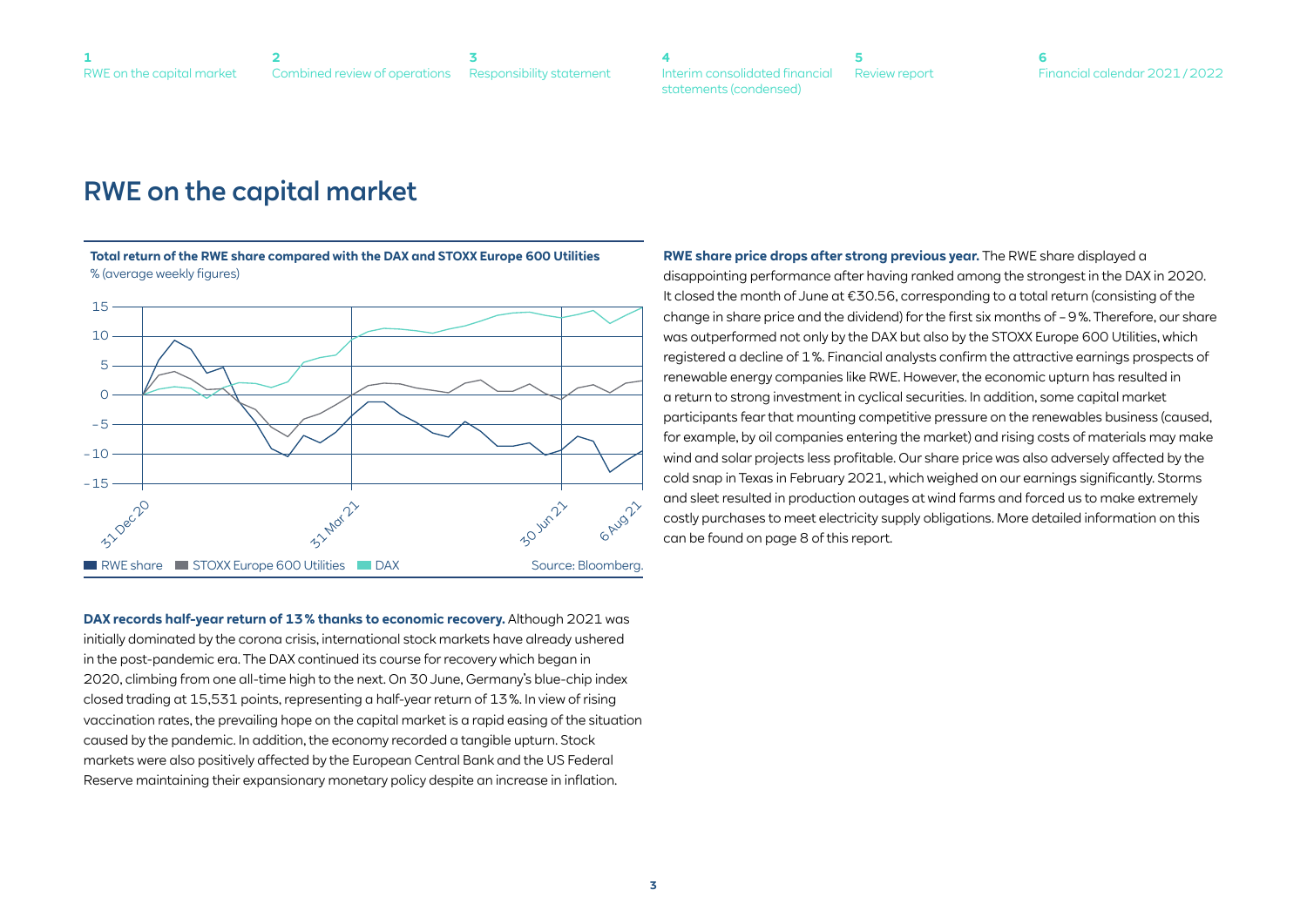**[3](#page-27-0)** [Responsibility statement](#page-27-0) Combined review of operations Business environment

**[6](#page-45-0)** [Financial calendar 2021 / 2022](#page-45-0)

# <span id="page-3-0"></span>Business environment

**2**

#### Regulatory framework

**EU increases 2030 emission reduction target to 55 %.** On 21 April 2021, the European Parliament and Council reached an agreement on the new EU Climate Protection Act, enshrining the goal of becoming climate neutral by 2050 in law. With the new Act, the institutions of the EU and its member states have committed to establishing the prerequisites for reducing greenhouse gas emissions to net zero by the middle of the century. In the past, there was no consensus, in particular regarding the emission reduction target for 2030. The Commission had suggested raising the bar from 40 % to 55 % compared to 1990. The Council also voted in favour, whereas the Parliament proposed a 60 % reduction. Following a series of trilogue talks, the representatives of the institutions formed a consensus on 55 %. It was also agreed that a 15-member expert committee be formed, referred to as the Climate Council, to determine a greenhouse gas budget as a basis for formulating an interim target for 2040. On 24 June, the Parliament approved the agreement reached by the trilogue. Formal acceptance from the Council came on 25 June, and the Act will probably enter into force in the autumn.

The European Commission specified the tools for achieving the climate target for 2030 in its 'Fit for 55' legislative package, which was presented on 14 July. It contains a series of proposals, e. g. for improving energy efficiency, reducing carbon dioxide emissions in the transportation, building and agricultural sectors, taxing energy products in line with climate targets, expanding natural carbon sinks, and social cushioning of climate protection costs. The objective is to accelerate the expansion of renewable energy to cover 40 % of the EU's primary energy consumption by as early as 2030. The current target stands at 32 %. Furthermore, the Commission intends to reform the European Emissions Trading System (EU ETS). To this end, the number of emission allowances placed on the market is set to be reduced significantly. So far, the EU ETS has included companies from the energy, industrial and aviation sectors. A similar system is envisaged for transportation and heating.

Moreover, the Commission seeks to establish a Carbon Border Adjustment Mechanism (CBAM) ensuring that goods produced in the EU are not subjected to higher carbon pricing than imports. This will protect domestic companies from competitive disadvantages and disincentivise them from moving manufacturing to non-EU countries. The Fit for 55 package is currently the subject of a consultation among the EU member states and in the European Parliament, a process that might last several months. As with the Climate Protection Act, ratification of these laws requires the Council and Parliament to reach consensus.

#### **New Climate Protection Act: Germany seeks to be climate neutral as early as 2045.** On

24 June, the German Lower House of Parliament decided to introduce stricter provisions to the country's Climate Protection Act. Clearance by the Upper House of Parliament was issued on the following day. Germany's current goal is to become climate neutral by 2045, five years earlier than envisaged in the 2019 Climate Protection Act. By 2030, greenhouse gas emissions are to be reduced by 65 % compared to 1990, replacing the previous goal of 55 %. A reduction target for 2040 was established for the first time and set at 88 %. The Act specifies limits by branch of industry. The energy sector is forced to achieve the largest additional emission reductions, with its carbon dioxide emissions being capped at 108 million metric tons in 2030. The sector's former emission budget was 175 million metric tons. It remains to be seen how the additional savings will be made. This issue must be addressed after the elections to the Lower House of Parliament on 26 September.

In amending the Act, the federal government reacted to a decision by the German Constitutional Court published at the end of April finding that the Climate Protection Act of 2019 was insufficient and demanding more specific rules for the period after 2030. The Court identified the risk of substantial emission reductions being shifted to future generations, placing too heavy a burden on them.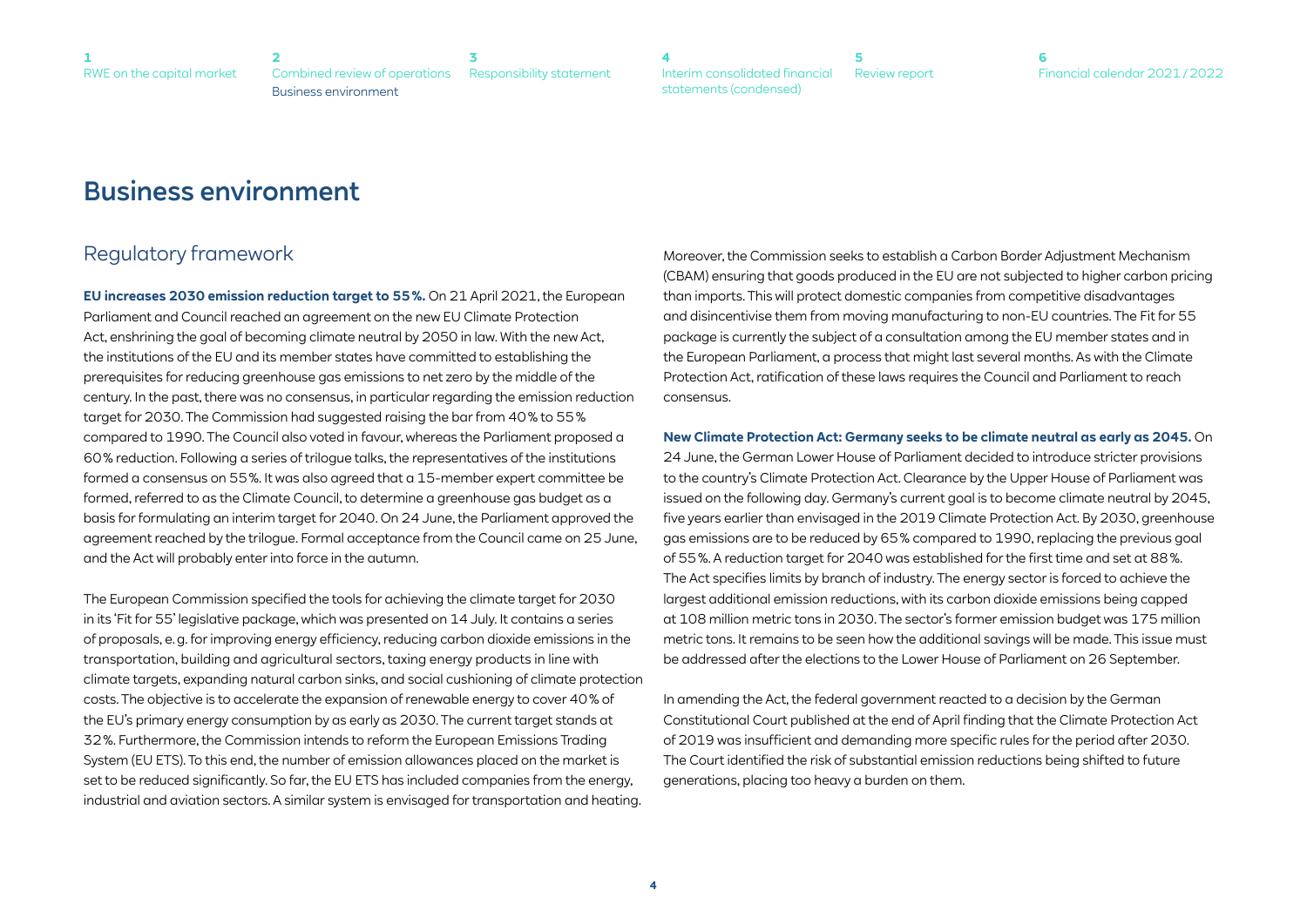**[6](#page-45-0)** [Financial calendar 2021 / 2022](#page-45-0)

<span id="page-4-0"></span>**New law on German nuclear phaseout compensation passed.** On 10 June, Germany's Lower House of Parliament adopted the 18<sup>th</sup> amendment to the German Nuclear Energy Act. The new provisions determine how German nuclear power plant operators are compensated for the accelerated nuclear phaseout. This will result in RWE receiving a payment of €880 million from the state. The compensation rules replace the provisions of the 16<sup>th</sup> amendment to the Nuclear Energy Act dating back to 2018, which were declared null and void by the German Constitutional Court in September 2020. We have provided background information on this on page 39 of the 2020 Annual Report. The new law is scheduled to come into force on 31 October 2021. It will be flanked by a public law contract between the Federal Republic of Germany and the operator companies, which was approved by the Federal Cabinet and signed by the contracting parties at the end of March. We expect to receive the compensatory payment before the end of 2021. In the half-year financial statements, we have already recorded a corresponding receivable, which has a positive effect on the non-operating result, but is not considered in net debt.

**UK launches national emissions trading system.** The UK's new scheme for trading CO<sub>2</sub> emission allowances entered into force at the beginning of the year. The first 6.1 million certificates (UK Allowances – UKAs) were auctioned on 19 May, and at £44 ( $\epsilon$ 51), the auction price was twice as high as the auction floor. A UKA confers the right to emit one metric ton of carbon dioxide. A series of further auctions was held every two weeks thereafter. The UK government intends to auction a total of about 83 million emission allowances for 2021 and has earmarked some 39 million UKAs for free allocation. The United Kingdom introduced its own emissions trading system due to its exit from the EU: the UK withdrew from the European Emissions Trading System at the end of 2020. So far, the two systems have not been linked, making it impossible to use EU Allowances (EUAs) in the UK and UKAs in the EU. Despite this, prices of EUAs and UKAs have not differed greatly from each other (see [page 7](#page-6-0)). In addition to a number of renewable energy assets, our generation portfolio in the United Kingdom includes ten gas-fired power plants with a total capacity of 7.0 GW. Last year, the carbon dioxide emissions of these stations amounted to 9.1 million metric tons.

**Netherlands limits coal usage in power plants.** On 18 May, the Dutch Parliament passed an amendment to the country's Coal Phaseout Act, which introduces further restrictions to coal utilisation in electricity generation. In early July, the Dutch Senate also voted to pass the amendment. Based on the amendment to the law, annual coal firing in power stations will be limited to 35 % of the theoretically possible level. The regulation will expire at the end of 2024. RWE operates two hard coal power plants in the Netherlands: Amer 9 and Eemshaven. As Amer 9 has 80 % biomass co-firing, the cap does not affect this station. By contrast, the Act restricts utilisation significantly at Eemshaven, where biomass only accounts for 15 % of the fuel used. Compensatory payments, the level and terms of which are yet to be decided, are envisaged to offset economic disadvantages. The Dutch Parliament is expected to address the matter in September. Only once the compensation rules enter into force will the 35 % cap become effective.

The first version of the Coal Phaseout Act entered into force in 2019. The law forbids us from using hard coal at Amer 9 and Eemshaven after 2024 and 2029, respectively. This provision is still in force. Unlike with the 35 % ceiling, no compensation is envisaged for the early exit from coal-fired generation. We accept the phaseout roadmap, but believe that it is unlawful not to remunerate companies for violating their ownership rights. We entered into a dialogue with policymakers, seeking compensation for our financial disadvantages. So far, this request has not been granted. We therefore initiated arbitration proceedings against the Netherlands under the Energy Charter Treaty in early 2021 before the International Centre for Settlement of Investment Disputes in Washington, USA.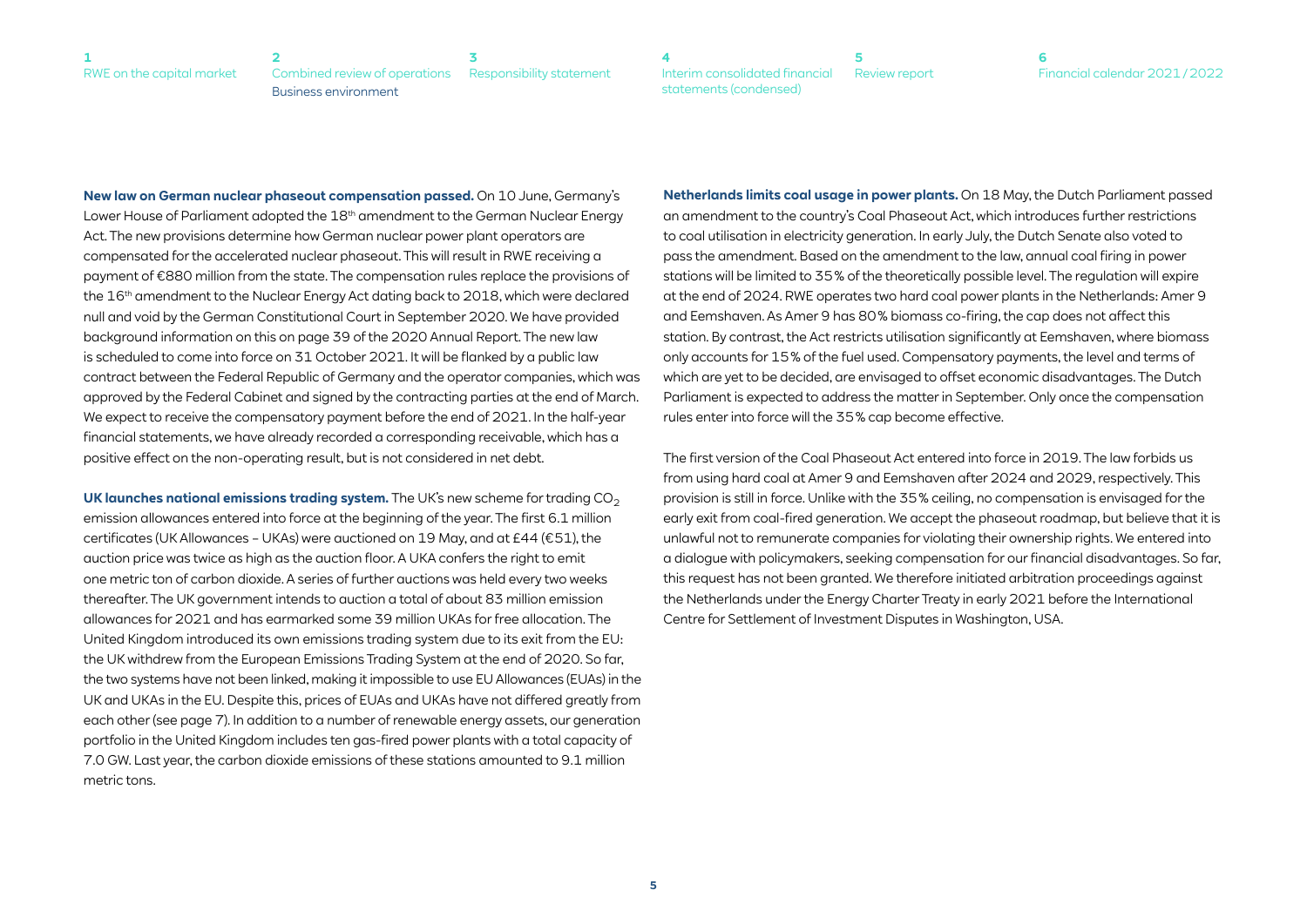**[6](#page-45-0)** [Financial calendar 2021 / 2022](#page-45-0)

#### Market environment

**Strong economic growth in all RWE core markets.** Following the significant economic downturn caused by COVID-19 last year, the world economy has embarked on a clear course for recovery. Based on estimates, global economic output in the first half of 2021 was 8 % higher than in the same period in 2020. The increase in the Eurozone probably amounted to about 6 %. Current data for Germany and the Netherlands, our two most important markets in the currency area, indicate a gain of roughly 3 %. The heavily serviceoriented UK economy, which was especially hard hit by the coronavirus, posted 8 % growth. Dynamic development was also displayed by the USA, where gross domestic product rose by approximately 6 %.

**German power consumption 5 % higher year on year.** In the first six months of 2021, economic output drove up demand for energy. According to initial data from the German Association of Energy and Water Industries (BDEW), German electricity usage in the first half of the year was roughly 5 % up on the same period in 2020. Experts estimate growth of 2 % for the Netherlands, 3 % for the United Kingdom, and 4 % for the USA.

| <b>Average RWE wind farm utilisation</b><br>January - June |      | Onshore | Offshore |      |  |
|------------------------------------------------------------|------|---------|----------|------|--|
| %                                                          | 2021 | 2020    | 2021     | 2020 |  |
| Germany                                                    | 17   | 23      | 35       | 42   |  |
| United Kingdom                                             | 28   | 37      | 35       | 44   |  |
| <b>Netherlands</b>                                         | 32   | 33      |          |      |  |
| Poland                                                     | 29   | 33      |          |      |  |
| Spain                                                      | 26   | 21      |          |      |  |
| Italy                                                      | 24   | 24      |          |      |  |
| Sweden                                                     | 29   | 38      | 45       | 64   |  |
| <b>USA</b>                                                 | 36   | 37      |          |      |  |

**Low wind speeds at nearly all RWE sites.** The utilisation and profitability of renewable energy assets greatly depend on weather conditions. This is why wind speeds are extremely important to us. At almost all our European and North American generation sites, they were lower than the long-term average. Wind speeds also developed unfavourably when compared year on year: utilisation of most RWE wind farms was down on the first half of 2020. Only in parts of Southern Europe and the USA were we able to benefit from higher wind speeds. The utilisation of run-of-river power stations strongly depends on precipitation and melt water volumes. In Germany, where most of our run-of-river power plants are located, these volumes remained slightly below the long-term average. However, they were higher than in 2020.

**Gas prices significantly up on 2020.** The dispatch times and margins of conventional power stations strongly depend on the development of market prices of electricity, fuel and emission allowances. Natural gas, our most important source of energy in electricity production, has recently become much more expensive. In the first six months, spot prices at the Dutch Title Transfer Facility (TTF) – the main gas trading hub in Continental Europe – averaged €22 / MWh. This compares to €8 / MWh a year earlier. The significant price increase can be traced back to the economic recovery. In addition, gas usage for heating was up on 2020 due to the weather. Quotations in gas forward trading also rose. The TTF forward contract for 2022 cost an average of €19 / MWh in the first half of the year. By comparison, the 2021 TTF forward was settled for €13 / MWh in the same period in 2020.

**Higher hard coal prices due to surge in demand from China.** Prices paid for hard coal used in power plants (steam coal) also rose considerably. In the first six months of 2021, deliveries to the ARA ports (ARA = Amsterdam, Rotterdam and Antwerp) including freight and insurance were settled for an average of US\$79 / metric ton (€66) on the spot market, as opposed to US\$46 / metric ton in last year's corresponding period. The significant rise was partially due to much higher demand from China. The country's economy recorded a rapid recovery after its corona-induced decline in 2020. This was also reflected in the development of forward prices of hard coal. In the first half of the year, the 2022 forward (API 2 Index) traded for an average of US\$74 / metric ton (€61). This was US\$17 more than what was paid for the 2021 forward in the same period last year.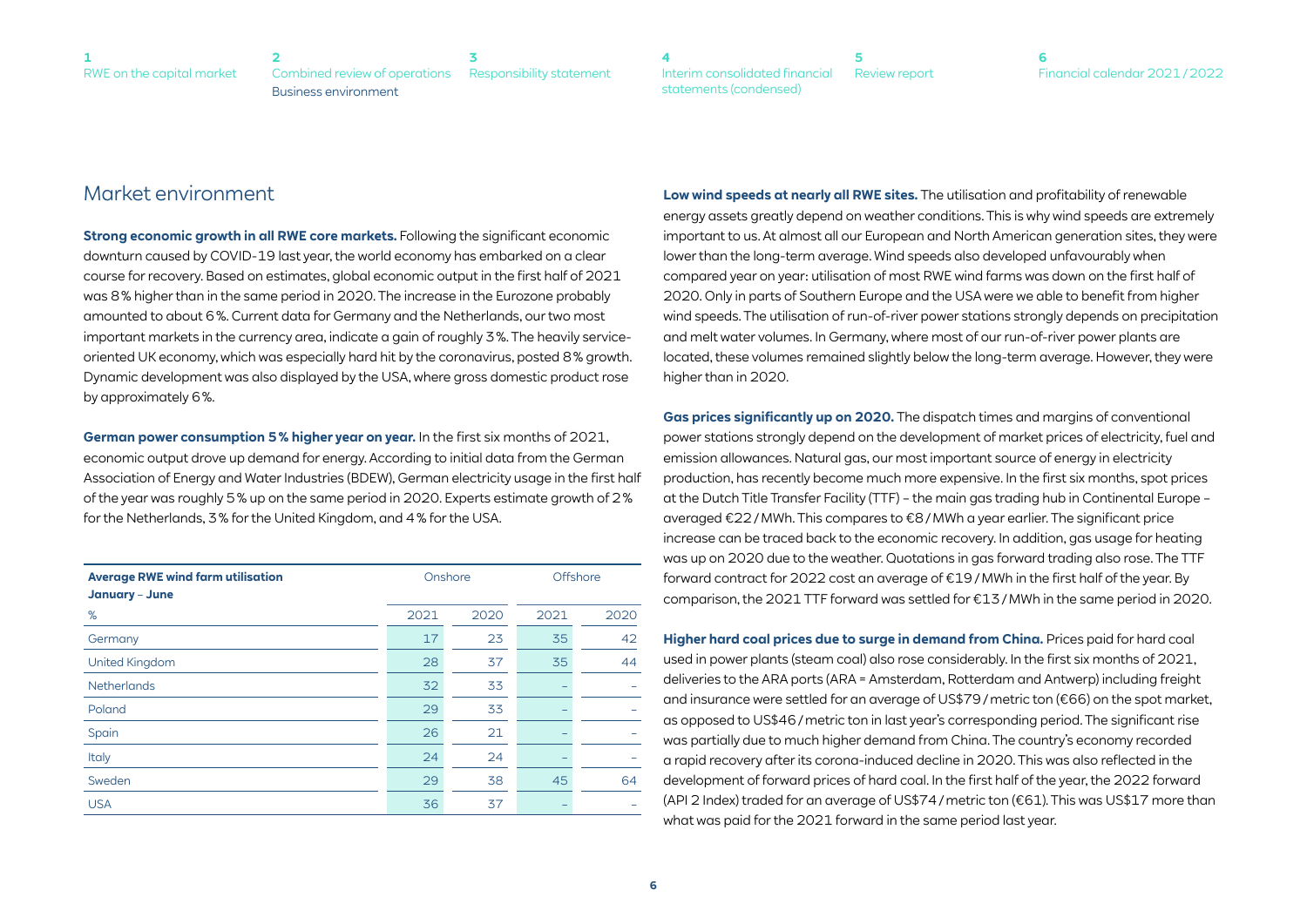<span id="page-6-0"></span>

| RWE on the capital market Combined review of operations Responsibility statement |  |
|----------------------------------------------------------------------------------|--|
| Business environment                                                             |  |

**CO2 emissions trading: more ambitious EU climate target drives up prices.** A price factor of mounting importance for fossil fuel-fired power plants is the procurement of emission allowances. An EU Allowance (EUA), entitling the holder to emit one metric ton of carbon dioxide, was traded at an average of €44 in the first half of 2021, twice as much as in the same period last year. This figure is based on a contract for delivery that matures in December of the following year. After the price collapsed in March 2020, due to the corona crisis, EUAs were occasionally quoted below €16. Since then, EUAs have been on the rise: by the end of 2020, they hit an all-time high of €33, before jumping from one record to the next. As of the balance-sheet date (30 June), an EUA traded for €57. The rise in price was partly driven by the more ambitious European greenhouse gas reduction goal for 2030; to hit this target, the EU must sharply reduce the number of emission allowances offered to the market. Therefore, many participants in the EU Emissions Trading System (EU ETS) expect the supply of EUAs to become even tighter despite continued  $CO<sub>2</sub>$  savings in sectors covered by the EU ETS.

As set out on [page 5,](#page-4-0) the United Kingdom launched its own  $CO<sub>2</sub>$  emissions trading system in 2021 as a result of Brexit. UK Allowances have been traded on the secondary market since the first auction in May. As of the balance-sheet date, quotations on that market averaged £48 (€55).

**Fuel and emission allowance boom mirrored in electricity prices.** The considerable rise in the cost of emission allowances and fuel was the reason why prices on our most important wholesale electricity markets also registered a significant increase. Low wind energy volumes on account of the weather also played a role. In the first half of 2021, base-load power traded for an average of €55 / MWh on the German spot market, compared to €23 / MWh in the same period last year. Spot prices advanced from £28 to £69 / MWh (€79) in the United Kingdom and from €26 to €56 / MWh in the Netherlands. Prices on forward markets also trended upwards. In Germany, the 2022 base-load forward cost an average of €58 / MWh, as opposed to €39 for the 2021 forward in the first half of 2020. The price of the one-year forward rose from £41 to £59 / MWh (€68) in the United Kingdom and from €39 to €56 / MWh in the Netherlands.

#### **One-year forward prices of base-load electricity on the wholesale market**

€ / MWh (average weekly figures up to 6 August 2021)



**Improved margins in electricity forward sales for 2021.** We sell forward most of the output of our conventional power stations and secure the prices of the required fuel and emission allowances in order to reduce short-term volume and price risks. Therefore, our electricity revenue in the period under review was determined by the conditions at which we concluded forward contracts for 2021 in earlier years. This year's generation of our lignite and nuclear power plants, which mostly covers the need for base-load electricity, was sold fairly early. The resulting average prices and margins were higher than those of forward sales for 2020. We sold forward the generation of our gas-fired power stations with a shorter lead time, realising slightly higher margins than in 2020.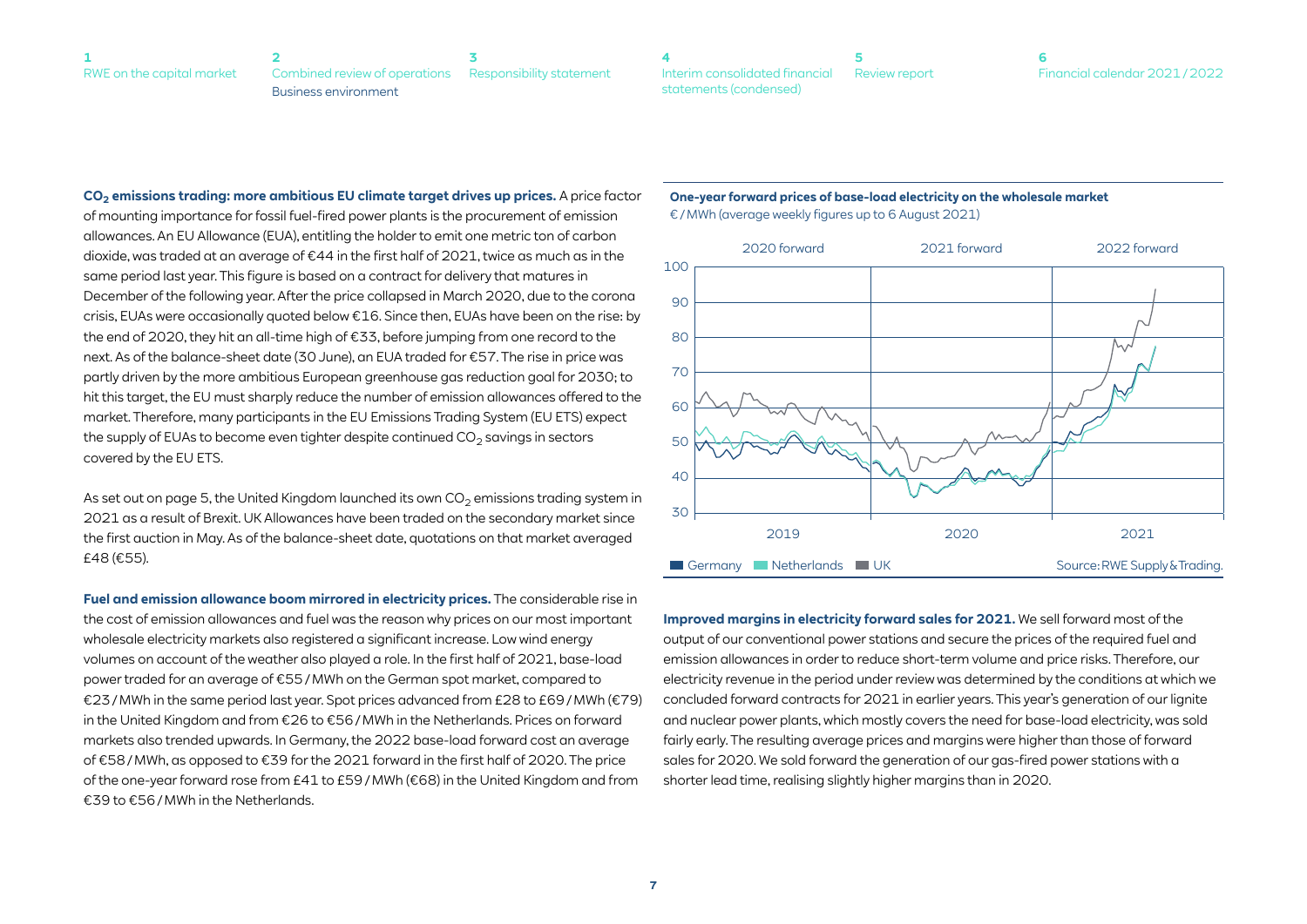**[3](#page-27-0)** [Responsibility statement](#page-27-0) **[2](#page-3-0)** [Combined review of operations](#page-3-0) Major events

**[5](#page-44-0)** [Review report](#page-44-0) **[4](#page-28-0)** [Interim consolidated financial](#page-28-0)  [statements \(condensed\)](#page-28-0)

**[6](#page-45-0)** [Financial calendar 2021 / 2022](#page-45-0)

# <span id="page-7-0"></span>Major events

#### In the period under review

**RWE wins rights to develop new offshore wind sites in the British North Sea.** At an auction held in February 2021, RWE secured the rights to develop 3,000 MW of offshore wind capacity across two neighbouring locations in the UK North Sea. In return, we will pay an annual option fee of £82,552 / MW (plus inflation adjustment) until we make a final investment decision. The sites are situated on Dogger Bank in a shallow region of the North Sea. The 1,400 MW Sofia wind farm, which we decided to build in March, will also be located in the vicinity. First, all the new sites will be subjected to a plan-level Habitats Regulations Assessment. Given a positive result, we will start developing the project. Only then will we be obligated to pay the option fee. However, we have already paid an annual fee in advance. As soon as the necessary permits have been obtained, we can participate in an auction for a subsidy contract, after which we can make a final investment decision. Then the option fee will be replaced by a much lower lease payment. Subject to a timely connection to the grid, the new wind farms could be commissioned towards the end of the decade.

Development rights to a total of six offshore sites on which wind farms with a capacity of up to 7,980 MW can be built were auctioned by The Crown Estate. Some of the participants which also secured option rights submitted much higher bids than us. RWE will pay the lowest average annual option fee per megawatt among all successful bidders.

**Stake in Rampion wind farm in the British North Sea increased to 50.1 %.** As of 1 April, we acquired a 20 % interest in the UK Rampion offshore wind farm from E.ON. The purchase price was paid in December 2020. As a result of the transaction, we now own 50.1 % of the 400 MW wind farm and can fully consolidate it. Rampion is located off the coast of Sussex and has been operating commercially since 2018.

**Go-ahead for construction of Sofia wind farm in the North Sea.** In March 2021, RWE made the final investment decision to build the Sofia wind farm in the UK North Sea, one of the largest offshore wind projects in the world. We hold a 100 % stake in Sofia, which will be located 195 kilometres off the coast of North East England. It will consist of 100 turbines with a total installed capacity of 1,400 MW, capable of supplying green electricity to approximately 1.2 million homes in the UK. June saw the start of onshore construction, with offshore work scheduled to begin in 2023. According to current plans, Sofia could take its full capacity online by 2026. In 2019, we won a subsidy contract for electricity generated by the wind farm guaranteeing that we will receive £39.65 / MWh. This amount is based on the 2012 price level and will be subject to an upward adjustment for inflation. We anticipate investing about £3 billion in Sofia. This includes expenditure on the grid connection, which we will sell on completion to comply with competition law.

#### **Considerable drop in earnings due to the worst cold snap in Texas in a century.** In

February 2021, an extreme cold front in parts of the USA caused substantial supply outages. Winter storms and sleet forced some RWE wind farms in Texas to go offline for several days. We had sold forward a portion of the generation of these assets and therefore had to buy electricity in order to meet our supply obligations. Due to the tight supply situation and statutory price regulations, we had to pay up to US\$9,000 / MWh for these purchases. This curtailed earnings in the Onshore Wind / Solar segment by approximately €400 million.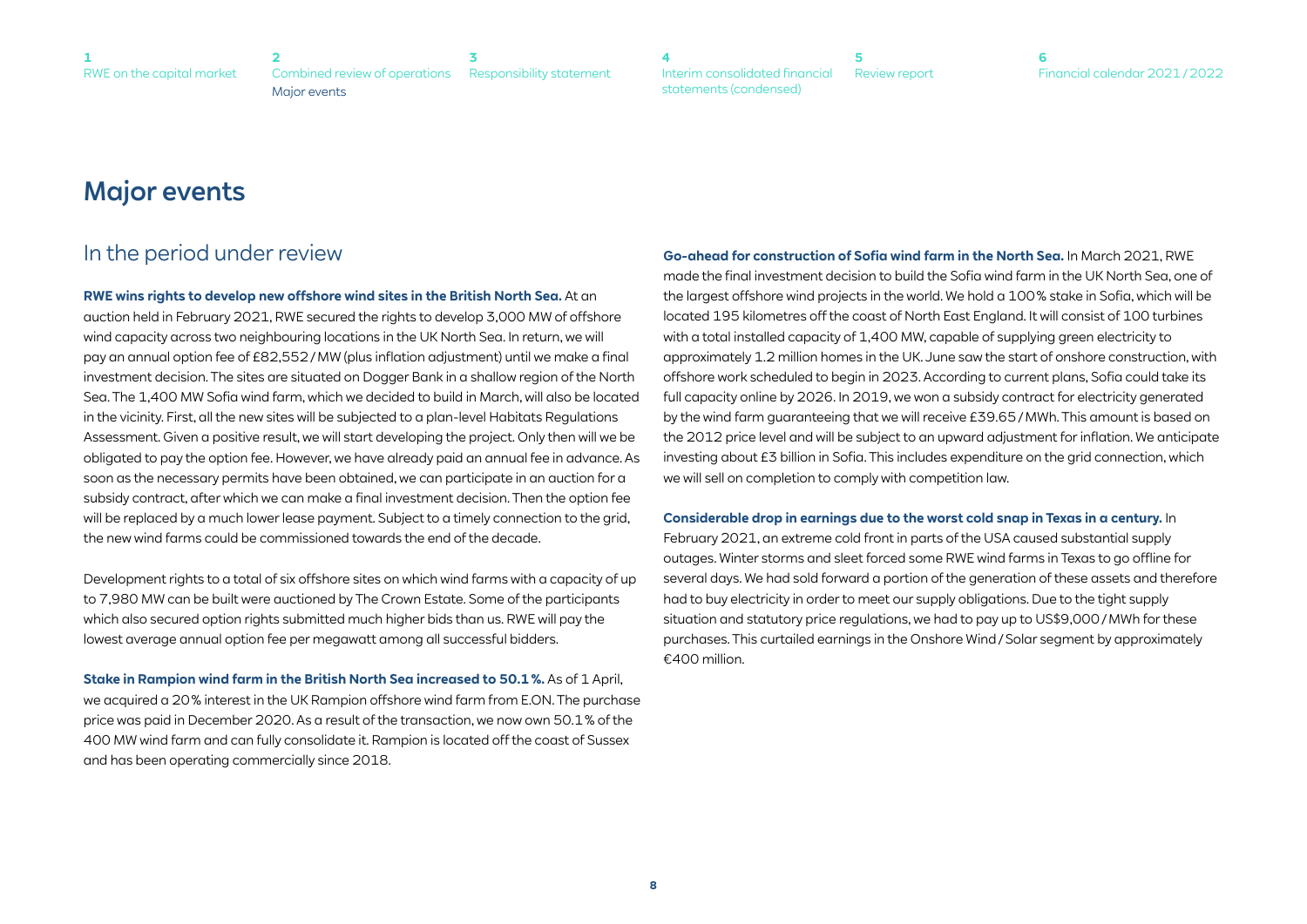**[6](#page-45-0)** [Financial calendar 2021 / 2022](#page-45-0)

<span id="page-8-0"></span>**Completion of Scioto Ridge onshore wind farm in the US.** At the end of May, Scioto Ridge, our first onshore wind farm in the US state of Ohio, started operating commercially after about two-and-a-half years of construction. It consists of 75 turbines with a total capacity of 250 MW, enough to supply green electricity to more than 60,000 homes. We invested approximately €270 million in the project.

**RWE sells stakes in three Texan wind farms.** In January 2021, we divested shares in our Texan onshore wind farms Stella (201 MW), Cranell (220 MW) and East Raymond (200 MW). The buyers are a subsidiary of Canadian energy utility Algonquin Power & Utilities and UK investor Greencoat, which took interests of 51 % and 24 % in the wind farms. RWE remains the operator of the assets. As we only retain 25 % ownership of the wind farms, we stopped consolidating them fully and instead account for them using the equity method. The sale of the shareholdings was agreed at the end of 2020. As part of the transaction, we will also divest stakes of 51 % and 24 % in the West Raymond wind farm (240 MW). The sale had not been completed when this interim report was finalised.

**Alliances to expand offshore wind forged.** In May, we concluded two partnership agreements with multinational energy groups for the joint implementation of offshore wind projects. Our partner in the first alliance is National Grid Ventures, a subsidiary of UK electricity and gas network operator National Grid. Together, we will explore investment options in the USA. One of the envisaged joint projects is participation in the upcoming New York Bight seabed lease auction. National Grid is already active in the northeast of the USA as a network operator.

The objective of the second partnership, which we concluded with Norway-based Equinor and Hydro, is the development of a wind energy project in the Norwegian North Sea. The targeted area is Sørlige Nordsjø II, one of two areas classified for such purposes by the Norwegian Oil and Energy Ministry. Sørlige Nordsjø II neighbours Danish waters and has excellent wind conditions. The favourable site would enable the partners to sell electricity both within and outside of Norway.

**RWE wins subsidy contract for Polish offshore wind farm.** We have taken a major step forward in implementing our first wind energy project in the Polish Baltic Sea. In April, the government in Warsaw committed to subsidise our FEW Baltic II project. It is envisaged that the wind farm be built on the Słupsk sandbank and have a capacity of 350 MW. The Polish government established the legal framework for subsidising offshore wind power just recently, in January 2021. Wind farms with a total of 5.9 GW in generation capacity can qualify for regulated compensation in an initial phase. We were successful in doing so with FEW Baltic II. A decision on the level of the subsidy will be reached at a later date. The subsidies will be granted in the form of two-sided contracts for difference which guarantee that we receive a fixed payment per megawatt hour for the generation volume of 100,000 full load hours. If the market price is lower than this amount, the state pays the difference. If it is higher, the operators are obliged to make a payment. The subsidy period is limited to 25 years. The guaranteed payment is set administratively for projects in the first phase. Thereafter, auctions decide which projects qualify for contracts for difference and the amount of the subsidy. Tenders for up to 2.5 GW in generation capacity are planned for both 2025 and 2027.

**Green light for the construction of two large battery storage systems in Germany.** We will contribute to safeguarding security of supply in future with two high-capacity battery storage units at our power plant sites in Werne and Lingen. This decision was taken in June. The battery storage units have envisaged capacities of 79 MWh (Werne) and 49 MWh (Lingen) and are scheduled to go into operation as early as the end of 2022. We intend to invest some €50 million in total.

**KELAG purchases RWE hydropower plants in France.** Austrian energy utility KELAG acquired twelve French hydroelectric power stations from us, which have a total installed capacity of 45 MW. The transaction was concluded at the end of April. We signed the corresponding contract in December 2020. The agreement also includes KELAG buying several hydroelectric power plants and several wind turbines in Portugal from us. These assets have a combined capacity of 20 MW (RWE's pro-rata share). They are scheduled to be transferred during this year. KELAG is a leading hydropower producer. We hold a 37.9 % stake in the company.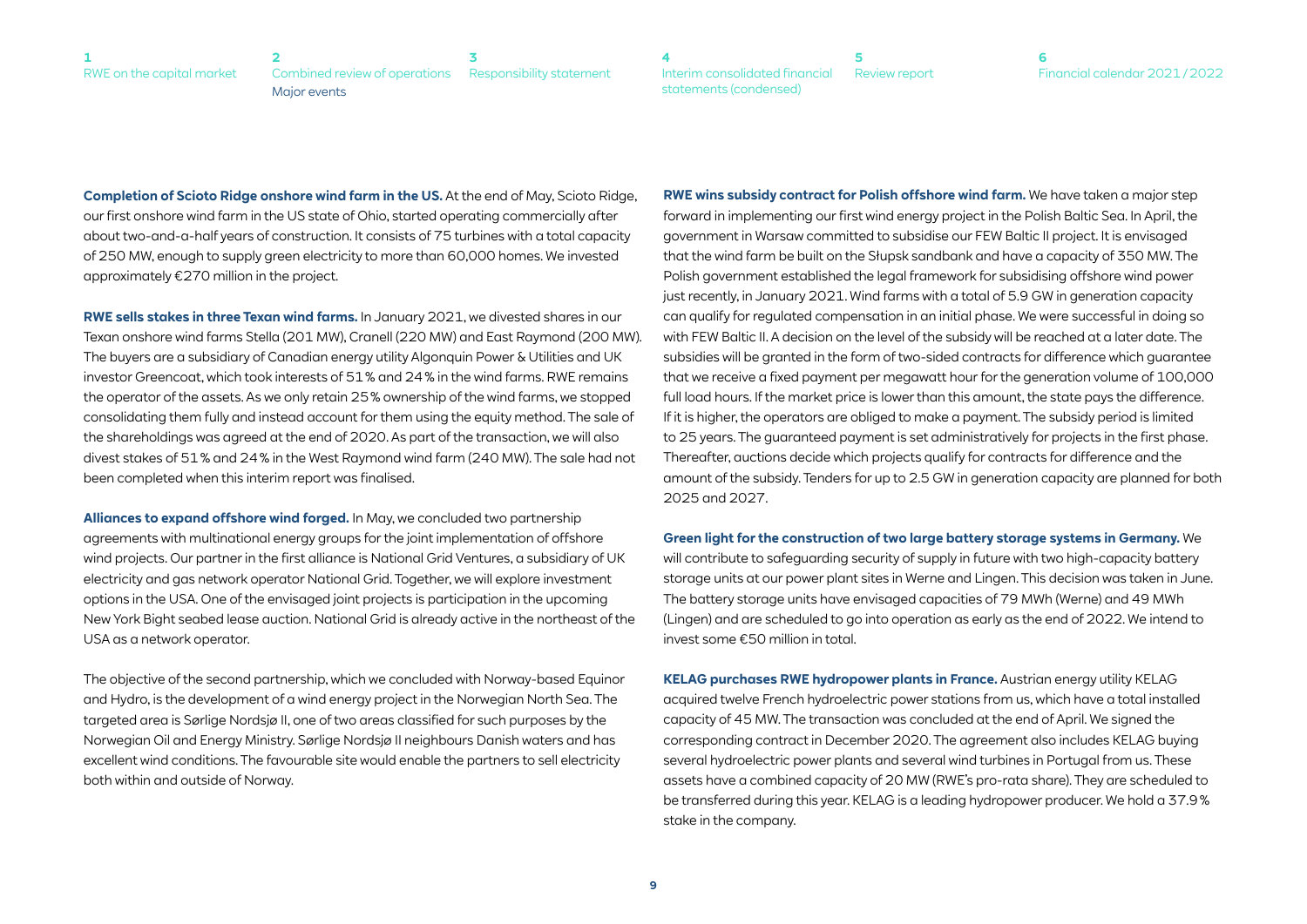<span id="page-9-0"></span>**RWE successful in British capacity market auction for 2024 / 2025.** At the beginning of March, RWE assets totalling 6,544 MW in secured generation capacity – primarily gasfired power plants – qualified for a payment at a capacity market auction in Great Britain. The bidding process related to the period from 1 October 2024 to 30 September 2025. Stations with a total capacity of 40.8 GW won a contract. In the aforementioned period, these assets will be remunerated for being online and contributing to electricity supply. The capacity payment of £18.00 / kW (plus inflation adjustment), established in the bidding process, was the highest in a long time. The payments for the three preceding 12-month periods (October 2021 to September 2024) are £8.40, £6.44 and £15.97 (plus inflation adjustment).

**Fitch and Moody's upgrade RWE's credit rating.** In March and April, agencies Fitch and Moody's each raised their credit rating for RWE by one notch. Fitch and Moody's now classify our long-term creditworthiness as BBB+ and Baa2, along with a stable outlook. These ratings are investment grade. The assessments of our hybrid bonds and short-term debt have also improved by one grade (see table below). Fitch and Moody's based their rating upgrade on RWE's transformation into a leading renewable energy company. The wind and solar power business is characterised by attractive and relatively stable income. Another positive factor cited by Fitch is the clear legal framework recently established for Germany's coal phaseout. Moody's highlighted RWE's strong operating and financial performance in the past fiscal year.

| <b>Credit rating of RWE AG</b>   |               | Moody's         | <b>Fitch</b> |            |  |
|----------------------------------|---------------|-----------------|--------------|------------|--|
| As of August 2021                | Current       | Previous        | Current      | Previous   |  |
| Long-term debt                   |               |                 |              |            |  |
| Senior debt                      | Baa2          | Baa3            | BBB+         | <b>BBB</b> |  |
| Subordinated debt (hybrid bonds) | Ba1           | Ba <sub>2</sub> | BBB-         | $BB+$      |  |
| Short-term debt                  | $P-2$         | $P-3$           | F1           | F2         |  |
| Outlook                          | <b>Stable</b> | Positive        | Stable       | Stable     |  |

**Dividend of €0.85 per share paid.** The Annual General Meeting of RWE AG held on 28 April approved the dividend proposed by the Executive Board and the Supervisory Board for fiscal 2020. Accordingly, on 3 May we paid a dividend of €0.85 per share, €0.05 more than last year.

**RWE issues €500 million green bond.** RWE AG placed its first green bond on the market at the beginning of June, with a volume of €500 million. The bond has a tenor of ten years, a coupon of 0.625 % and an issue price of 99.711 %, resulting in an annual yield to maturity of 0.655 %. The placement attracted strong interest from investors and was more than three times oversubscribed. Green bonds are intended for a specific purpose: proceeds from the issuance must be used for projects that benefit the environment and protect the climate. We will invest all these funds in wind and solar projects in accordance with our green bond framework, which we established in 2020 in line with the generally accepted Green Bond Principles of the International Capital Market Association (ICMA).

**Syndicated credit line extended by one year and linked to sustainability goals.** In the spring, we extended the term of our €5 billion syndicated credit line by a year and added a sustainability-linked cost component to its conditions. This line of credit has been granted to us by a consortium of 27 international banks and serves to secure liquidity. It has two tranches: one with a volume of €2 billion with a term that was extended through to April 2022 and another with a volume of €3 billion, which will be at our disposal until April 2026. The conditions of the second tranche now depend on the development of the three following sustainability indicators: the share of renewable energy in RWE's generation portfolio, the carbon intensity of our assets, and the percentage of capital expenditure classified as sustainable according to the EU Taxonomy Regulation. We have defined targets for all three of these criteria. Failure to meet the requirements will cause us to pay higher interest rates and commitment fees. Half of these excess charges will be donated to charitable organisations. By underpinning the credit line with these provisions, we are reaffirming the binding nature of our emission reduction strategy.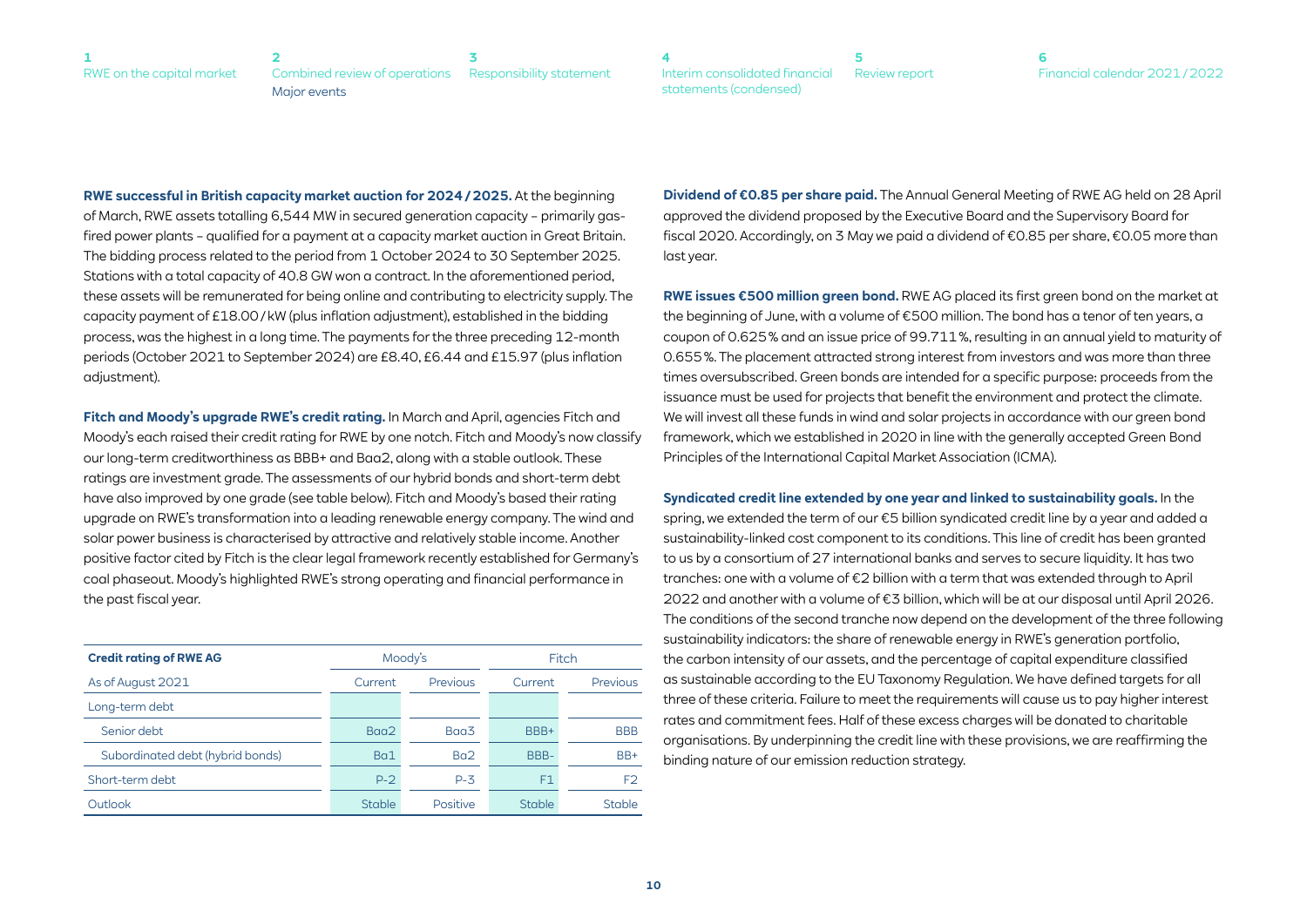#### After the period under review

**RWE sites affected by catastrophic floods in western Germany.** In mid-July, severe weather events in parts of Germany led to disastrous floods resulting in a large number of fatalities and substantial damage to property. Rhineland-Palatinate and the south of North Rhine-Westphalia were the most devastated regions. The extreme weather also affected our company and its employees. In the Rhenish lignite mining area, water ingress at the Inden opencast mine brought production to a temporary halt, reducing generation at the Weisweiler power station, which is supplied by Inden. We are deeply saddened that an employee of a partner company was swept away by the current and could not be saved despite a major rescue operation. Southwest of Cologne, in Erftstadt-Blessem, the Erft river burst its banks, flooding a gravel pit operated by a subsidiary of RWE Power. Nearly all RWEoperated run-of-river power plants in the Eifel and on the Mosel, Saar and Ruhr rivers were forced to interrupt operations for several days due to the floodwater. We currently estimate the financial burdens resulting from production outages, mitigation and clean-up work and repairs will total up to a medium double-digit million euro amount. RWE initiated a €1 million emergency relief programme to help people directly affected by the floods.

#### **Hard coal power stations at Hamm and Ibbenbüren permanently closed since July.** At the beginning of July, our last German hard coal units, Westfalen E at Hamm (764 MW) and Ibbenbüren B (794 MW), were closed for good. Last year, we successfully participated in the first nationwide shutdown auction for hard coal-fired power plants. We will receive

€216 million in compensation for their early decommissioning. This year, we were forbidden from selling electricity generated by these assets, but were obligated to keep them on standby to ensure security of supply. During this period, the Westfalen power plant went online 13 times at the request of the transmission system operator. The station is envisaged to continue to contribute to security of supply, albeit without using hard coal. As the German Network Agency has classified the power plant as system-relevant, we will convert the generator to a rotary phase shifter to produce reactive power to maintain voltage, an important element in stabilising the electricity grid. Conversely, Ibbenbüren B has been deemed to be not system-relevant and will be fully decommissioned.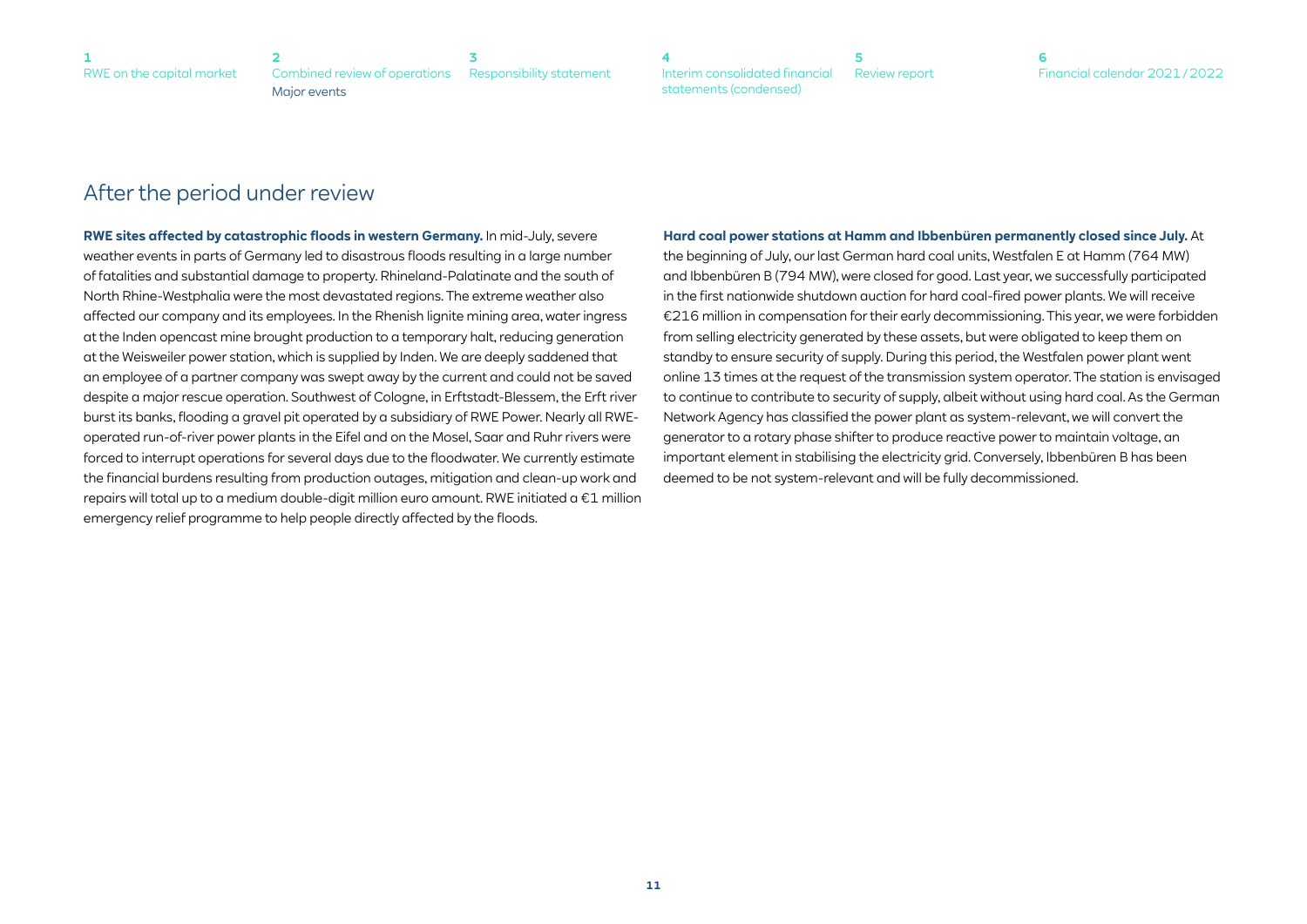**[3](#page-27-0)** [Responsibility statement](#page-27-0) [Combined review of operations](#page-3-0) Commentary on reporting

# <span id="page-11-0"></span>Commentary on reporting

**[2](#page-3-0)**

**Group structure features five segments.** In our financial reporting, we divide the RWE Group into the five following segments: (1) Offshore Wind, (2) Onshore Wind / Solar, (3) Hydro / Biomass / Gas, (4) Supply & Trading and (5) Coal / Nuclear. Segments (1) to (4) represent our core business. This is where we want to grow. In (5), we have pooled our German power generation from coal and nuclear fuel, which will lose importance due to exit roadmaps established by the state.

The individual segments comprise the following activities:

- Offshore Wind: Our business involving offshore wind power generation is subsumed here. It is overseen by our Group company RWE Renewables.
- Onshore Wind / Solar: This is where we pool our onshore wind and solar activities as well as parts of our battery storage business. Here again, operating responsibility lies with RWE Renewables.
- Hydro / Biomass / Gas: This segment encompasses our run-of-river, pumped storage, biomass and gas power stations. It also includes the Dutch Amer 9 and Eemshaven power plants, which run on hard coal and biomass, some battery storage systems as well as the project management and engineering consulting company RWE Technology International. These activities are overseen by the Group company RWE Generation, which has also been responsible for the design and implementation of RWE's hydrogen strategy since the beginning of 2021. Our 37.9 % stake in Austrian energy utility KELAG is also assigned to this segment.
- Supply & Trading: This is where we report proprietary trading of energy commodities. The segment is managed by RWE Supply & Trading, which also acts as an intermediary for gas, supplies key accounts with energy, and undertakes a number of additional trading-related activities. Our German and Czech gas storage facilities also form part of this segment.
- Coal / Nuclear: Our German electricity generation from coal and nuclear fuel as well as our lignite production in the Rhenish mining region to the west of Cologne are subsumed in this segment. This is also where we report our investments in Dutch nuclear power plant operator EPZ (30 %) and Germany-based URANIT (50 %), which holds a 33 % stake in uranium enrichment specialist Urenco. The aforementioned activities and investments are mainly overseen by our Group company RWE Power, while RWE Generation is responsible for our two German hard coal-fired power stations, Westfalen E and Ibbenbüren B, which have been shut down.

Group companies with cross-segment tasks such as the corporate headquarters RWE AG are stated as part of the core business under 'other, consolidation'. This also applies to our stakes of 25.1 % in German transmission system operator Amprion and 15 % in E.ON. However, the dividends we receive from E.ON are recognised in the financial result. Furthermore, 'other, consolidation' contains consolidation effects.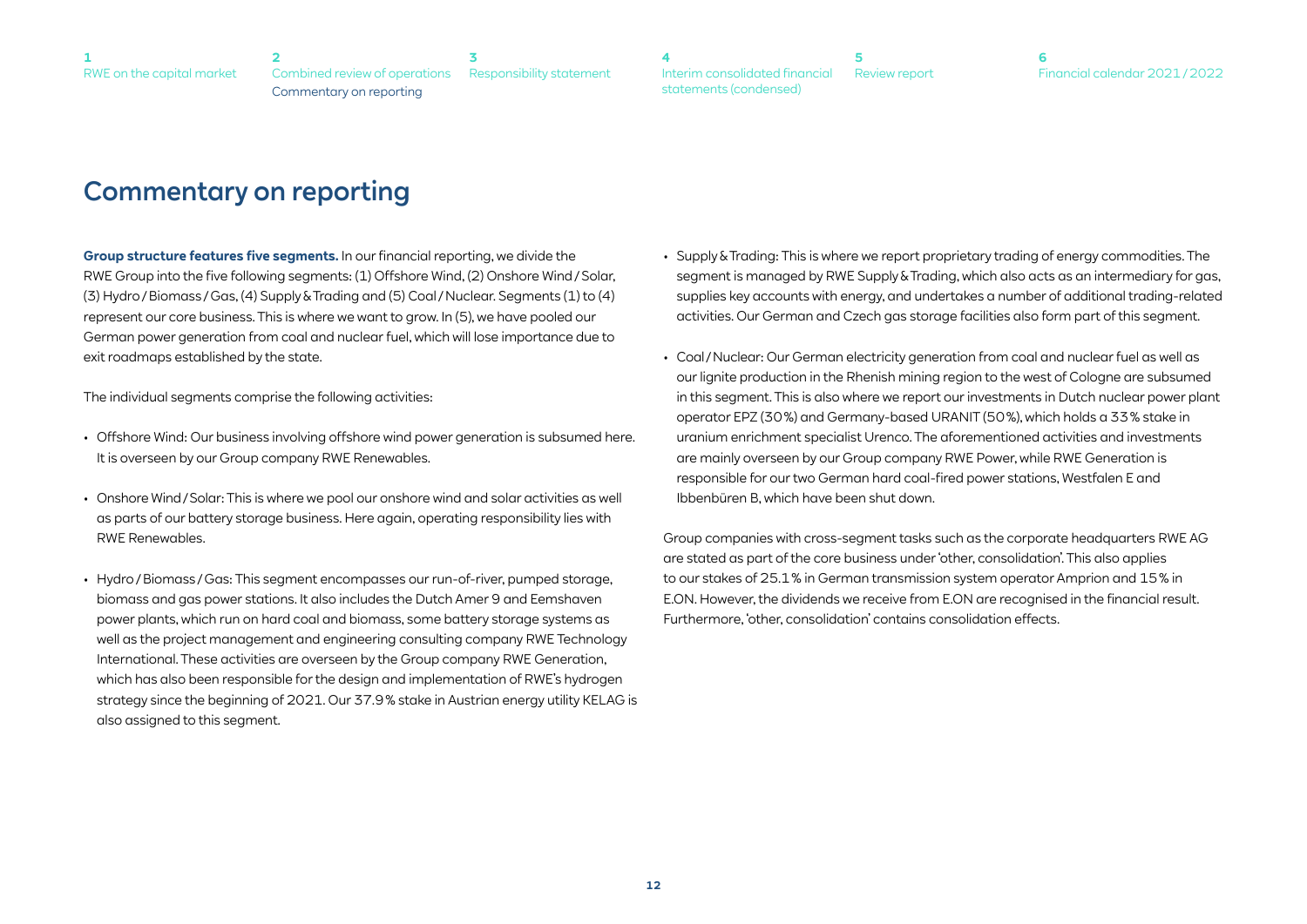**[6](#page-45-0)** [Financial calendar 2021 / 2022](#page-45-0)

<span id="page-12-0"></span>**Changed recognition of tax benefits for renewable energy in the USA.** At the start of this fiscal year, we changed the accounting treatment of tax benefits we receive for US wind and solar projects. As set out on page 37 of the 2020 Annual Report, renewable energy is subsidised via tax credits in the USA. Furthermore, plant operators can benefit from accelerated depreciation, referred to as tax benefits. Until 2020, we recognised them in taxes on income. By contrast, the advantages of tax credits are considered in other operating income. For the sake of consistency, we have now taken this approach for tax benefits as well. It has a positive impact on adjusted EBITDA. To ensure comparability, we restated the prior-year figures. More information on this issue can be found on [pages 35](#page-34-0)  [et seqq.](#page-34-0) in the Notes.

**Forward-looking statements.** This interim report contains forward-looking statements regarding the future development of the RWE Group and its companies as well as economic and political developments. These statements are assessments that we have made based on information available to us at the time this document was prepared. In the event that the underlying assumptions do not materialise or unforeseen risks arise, actual developments can deviate from the developments expected at present. Therefore, we cannot assume responsibility for the correctness of forward-looking statements.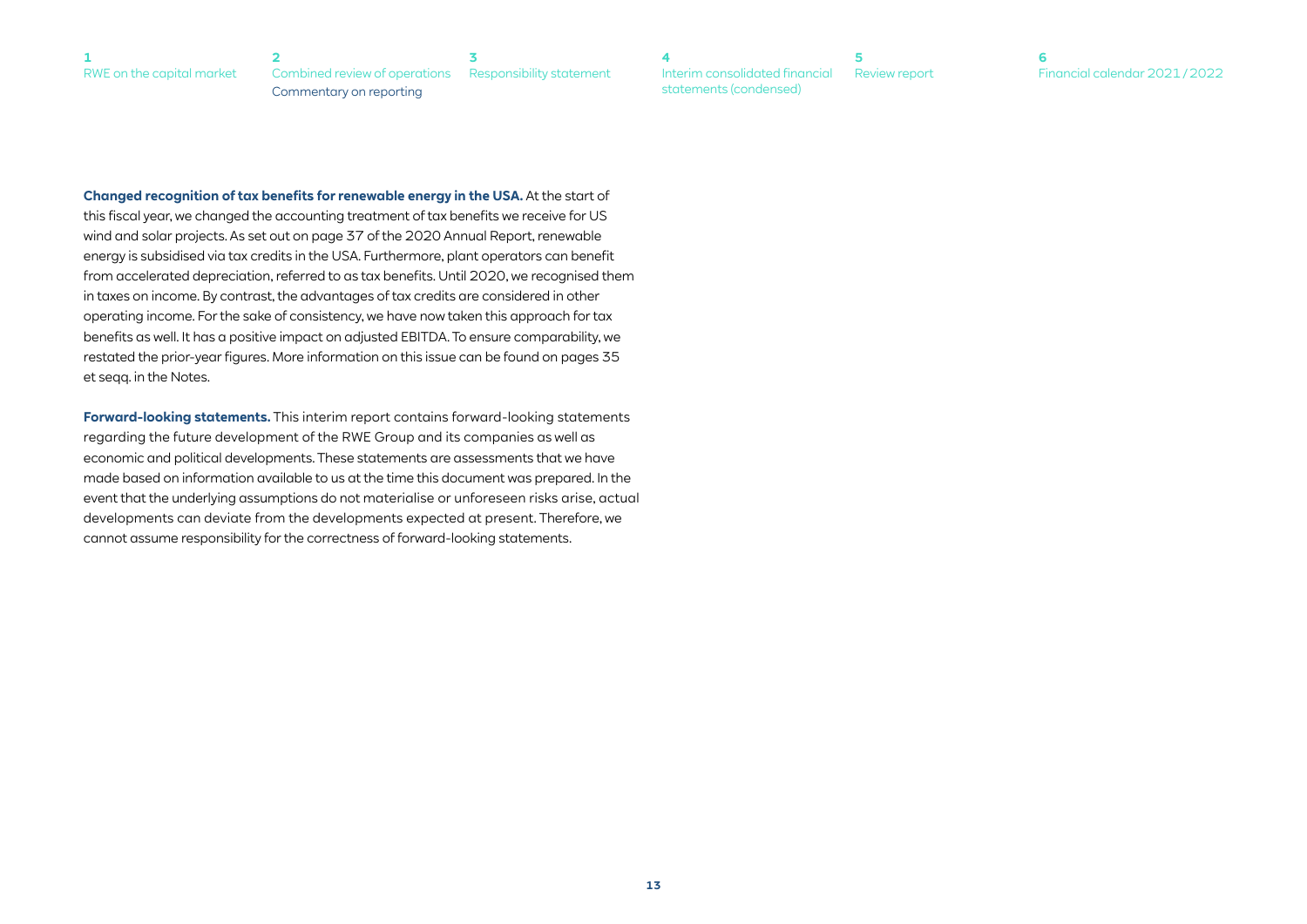# <span id="page-13-0"></span>Business performance

| <b>Power generation</b><br>January - June |        | <b>Renewables</b>        |      | Pumped storage,<br><b>batteries</b> |        | Gas                      |        | Lignite                  |       | Hard coal                |        | <b>Nuclear</b>           | Total <sup>1</sup> |        |
|-------------------------------------------|--------|--------------------------|------|-------------------------------------|--------|--------------------------|--------|--------------------------|-------|--------------------------|--------|--------------------------|--------------------|--------|
| GWh                                       | 2021   | 2020                     | 2021 | 2020                                | 2021   | 2020                     | 2021   | 2020                     | 2021  | 2020                     | 2021   | 2020                     | 2021               | 2020   |
| Offshore Wind                             | 3,224  | 3,706                    |      | $\overline{\phantom{a}}$            |        | $\overline{\phantom{0}}$ |        | $\overline{\phantom{a}}$ |       | <b>-</b>                 |        | $\overline{\phantom{a}}$ | 3,224              | 3,706  |
| Onshore Wind/Solar                        | 8,556  | 8,922                    |      | $\overline{\phantom{a}}$            |        | $\overline{\phantom{0}}$ |        | $\overline{\phantom{0}}$ |       | $\sim$                   |        | $\overline{\phantom{a}}$ | 8,556              | 8,922  |
| Hydro / Biomass / Gas                     | 3,961  | 2,793                    | 885  | 1,027                               | 27,955 | 21,054                   |        | -                        | 2,679 | 1,526                    |        | $\overline{\phantom{a}}$ | 35,547             | 26,500 |
| of which:                                 |        |                          |      |                                     |        |                          |        |                          |       |                          |        |                          |                    |        |
| Germany <sup>2</sup>                      | 1,001  | 1,040                    | 885  | 1,027                               | 3,521  | 4,279                    |        | -                        |       | <b>-</b>                 |        | $\overline{\phantom{a}}$ | 5,474              | 6,446  |
| United Kingdom                            | 297    | 268                      |      | $\overline{\phantom{a}}$            | 18,062 | 9,716                    |        | $\overline{\phantom{0}}$ |       | $\sim$                   |        | $\overline{\phantom{a}}$ | 18,359             | 9,984  |
| <b>Netherlands</b>                        | 2,627  | 1,485                    |      | $\overline{\phantom{a}}$            | 4,559  | 5,364                    |        | $\overline{\phantom{0}}$ | 2,679 | 1,526                    |        | $\overline{\phantom{a}}$ | 9,865              | 8,375  |
| <b>Turkey</b>                             |        | $\overline{\phantom{0}}$ |      | $\overline{\phantom{a}}$            | 1,813  | 1,695                    |        | -                        |       | $\overline{\phantom{a}}$ |        | $\overline{\phantom{a}}$ | 1,813              | 1,695  |
| Coal/Nuclear <sup>2</sup>                 | 10     | 10                       |      | $\overline{\phantom{a}}$            | 93     | 255                      | 21,468 | 14,331                   | 747   | 977                      | 11,202 | 9,976                    | 33,571             | 25,376 |
| <b>RWE Group</b>                          | 15,751 | 15,431                   | 885  | 1,027                               | 28,048 | 21,309                   | 21,468 | 14,331                   | 3,426 | 2,503                    | 11,202 | 9,976                    | 80,898             | 64,504 |

1 Including production volumes not attributable to any of the energy sources mentioned (e. g. electricity from waste-to-energy plants).

2 Including power purchases based on long-term agreements. In the first half of 2021, these purchases amounted to 954 GWh in the Hydro / Biomass / Gas segment and 603 GWh in the Coal / Nuclear segment.

**Electricity generation 25 % higher year on year**. In the first half of 2021, RWE produced 80,898 GWh of electricity, 25 % more than in the same period last year. The rise was primarily attributable to gas and coal power stations, which benefited from more favourable market conditions. One contributing factor was that wind speeds in Northern and Central Europe were significantly down on the high level recorded in the first half of 2020 and that renewable energy thus contributed less to meeting demand for electricity. This drove up utilisation of our UK gas-fired power plants and German lignite units significantly. The same applies to our Dutch stations Eemshaven and Amer 9, which run on biomass and hard coal. In addition, Eemshaven was fully available after fire damage incurred last year. We also posted a gain at our German nuclear power plants, the availability of which was curtailed in

the first half of 2020 because of outages for maintenance work. Negative volume effects resulted from the end of commercial operation at our Ibbenbüren B (794 MW) and Westfalen E (764 MW) hard coal-fired power stations and the closure of our Niederaussem D (297 MW) lignite unit at the end of 2020. The contribution of wind energy to our electricity production dropped for weather-related reasons. Our offshore assets generated roughly 13 % less electricity than in the same period last year, when we benefited from above-average wind conditions. The decline recorded by our onshore wind farms was more moderate (6 %) as we operate a large portion of our onshore capacity in the USA where wind conditions were slightly more stable overall than in Europe.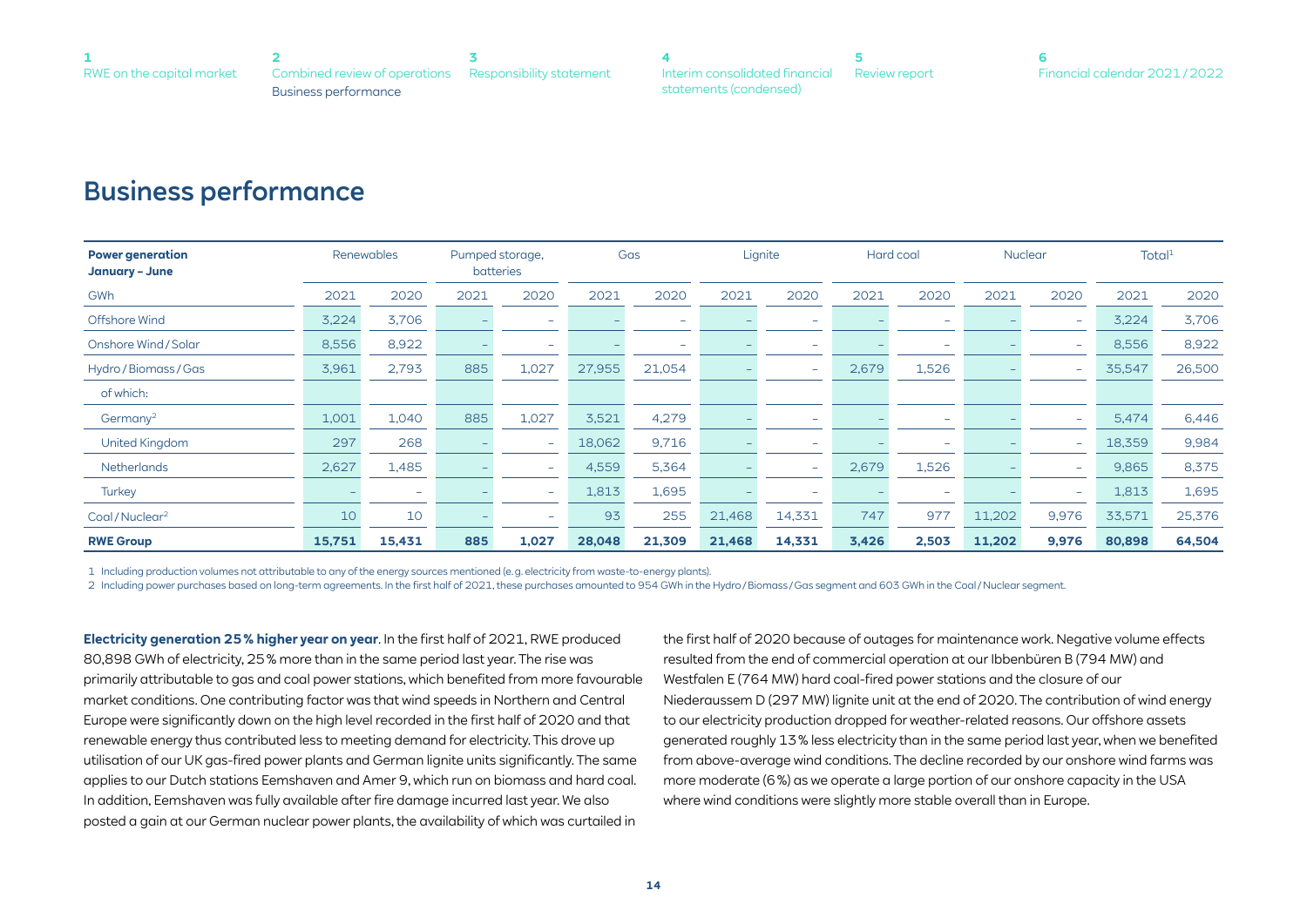| RWE on the capital market Combined review of operations Responsibility statement |  |
|----------------------------------------------------------------------------------|--|
| Business performance                                                             |  |

| <b>Power generation from renewables</b><br>January - June |                          | Offshore Wind            |       | Onshore Wind             |      | Solar                    |       | Hydro                    |       | <b>Biomass</b>           | <b>Total</b> |        |
|-----------------------------------------------------------|--------------------------|--------------------------|-------|--------------------------|------|--------------------------|-------|--------------------------|-------|--------------------------|--------------|--------|
| GWh                                                       | 2021                     | 2020                     | 2021  | 2020                     | 2021 | 2020                     | 2021  | 2020                     | 2021  | 2020                     | 2021         | 2020   |
| Germany                                                   | 903                      | 1,099                    | 483   | 681                      |      | $\mathbf{1}$             | 1,001 | 977                      |       | 3                        | 2,388        | 2,761  |
| United Kingdom                                            | 2,228                    | 2,472                    | 860   | 1,130                    |      | $\overline{\phantom{m}}$ | 96    | 97                       | 201   | 171                      | 3,385        | 3,870  |
| Netherlands                                               |                          | $\overline{\phantom{a}}$ | 372   | 432                      |      | 4                        | 11    | 8                        | 2,616 | 1,477                    | 3,006        | 1,921  |
| Poland                                                    |                          | $\overline{\phantom{a}}$ | 485   | 561                      |      | $\mathbf{1}$             |       | $\overline{\phantom{m}}$ |       | $\overline{\phantom{a}}$ | 486          | 562    |
| Spain                                                     |                          | $\sim$                   | 508   | 410                      | 47   | $\overline{\phantom{m}}$ | 19    | 23                       |       | $\overline{\phantom{a}}$ | 574          | 433    |
| Italy                                                     |                          | $\sim$                   | 506   | 493                      |      | $\overline{\phantom{0}}$ |       | $\overline{\phantom{0}}$ |       | $\overline{\phantom{a}}$ | 506          | 493    |
| Sweden                                                    | 93                       | 135                      | 146   | 192                      |      | $\overline{\phantom{0}}$ |       | $\overline{\phantom{a}}$ |       | $\sim$                   | 239          | 327    |
| <b>USA</b>                                                |                          | $\sim$                   | 4,786 | 4,792                    | 160  | 140                      |       | $\overline{\phantom{a}}$ |       | $\sim$                   | 4,946        | 4,932  |
| Australia                                                 |                          | $\overline{\phantom{a}}$ |       | $\overline{\phantom{a}}$ | 96   | 17                       |       | $\overline{\phantom{a}}$ |       | $\sim$                   | 96           | 17     |
| Rest of the world                                         | $\overline{\phantom{m}}$ | $\overline{\phantom{a}}$ | 12    | 15                       | 44   | $\mathbf 1$              | 69    | 99                       |       | $\overline{\phantom{a}}$ | 125          | 115    |
| <b>RWE Group</b>                                          | 3,224                    | 3,706                    | 8,158 | 8,706                    | 356  | 164                      | 1,196 | 1,204                    | 2,817 | 1,651                    | 15,751       | 15,431 |

In addition to our in-house generation, we procure electricity from external suppliers. In the period under review, these purchases amounted to 21,475 GWh (previous year: 25,991 GWh). In-house generation and power purchases combined for 102,373 GWh (previous year: 90,495 GWh).

**Electricity and gas sales 14 % and 40 % up year on year.** In the period under review, RWE sold 98,952 GWh of electricity and 25,260 GWh of gas. These volumes are largely attributable to the Supply & Trading segment. Our main product, electricity, registered 14 % growth, due to a rise in generation from our power plants: we generally sell this power externally via our Group company RWE Supply & Trading. RWE's gas sales also increased considerably, posting a gain of 40 %. Here, we benefited from new industrial and commercial customers acquired by RWE Supply & Trading. Furthermore, the colder weather revitalised demand for heating gas.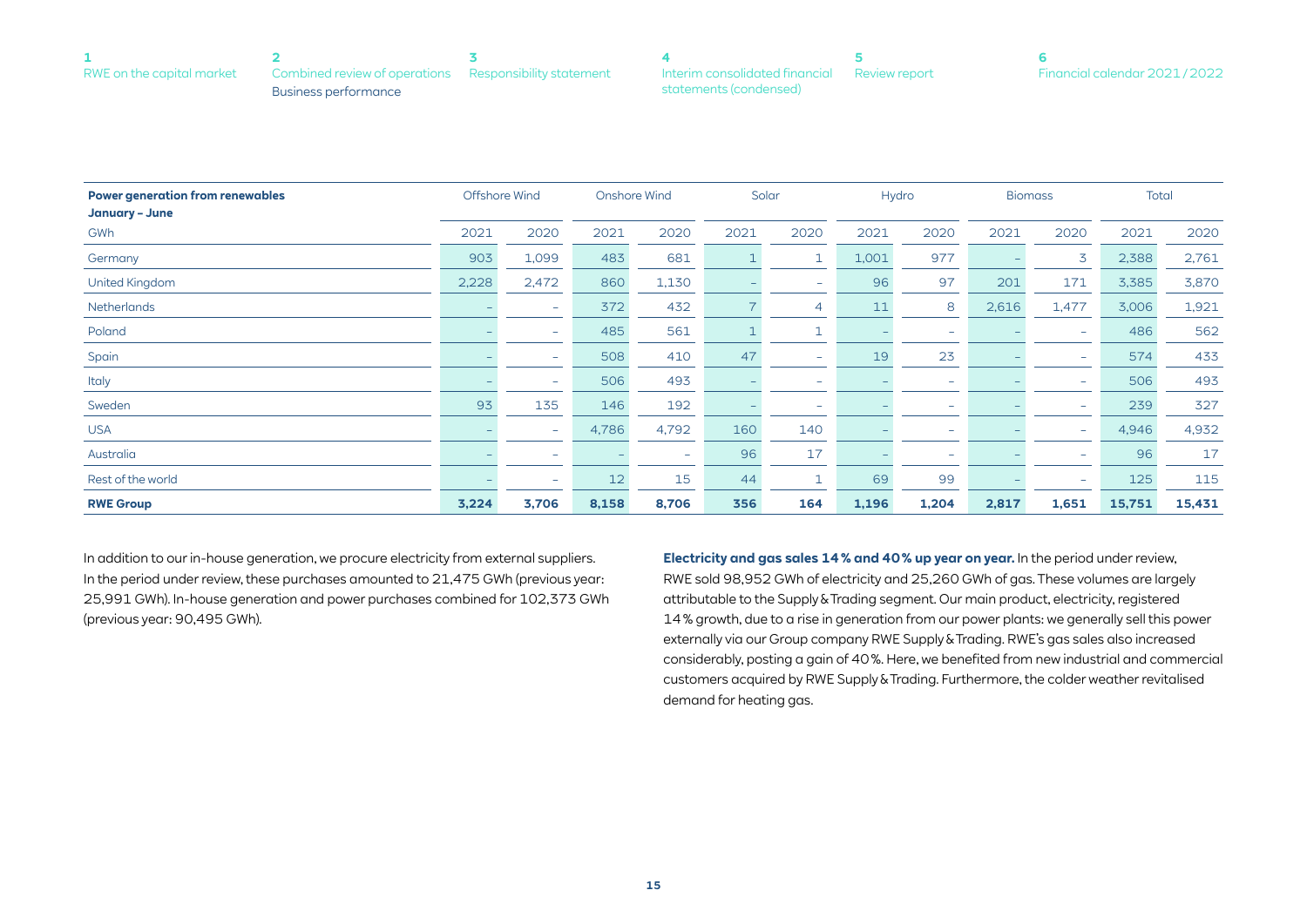<span id="page-15-0"></span>

| RWE on the capital market Combined review of operations Responsibility statement |  |
|----------------------------------------------------------------------------------|--|
| Business performance                                                             |  |

| <b>External revenue</b><br>$\epsilon$ million                    | Jan – Jun<br>2021 | $Jan - Jun$<br>2020 | $+/-$ | $Jan - Dec$<br>2020 |
|------------------------------------------------------------------|-------------------|---------------------|-------|---------------------|
| Offshore Wind                                                    | 220               | 175                 | 45    | 332                 |
| Onshore Wind / Solar                                             | 1,271             | 986                 | 285   | 1,855               |
| Hydro / Biomass / Gas                                            | 633               | 511                 | 122   | 1,056               |
| Supply & Trading                                                 | 5,873             | 4,375               | 1,498 | 9,597               |
| Other                                                            | $\overline{4}$    | 6                   | $-2$  | 9                   |
| <b>Core business</b>                                             | 8,001             | 6,053               | 1,948 | 12,849              |
| Coal/Nuclear                                                     | 447               | 422                 | 25    | 839                 |
| <b>RWE Group (excluding natural gas tax/</b><br>electricity tax) | 8,448             | 6,475               | 1,973 | 13,688              |
| Natural gas tax/electricity tax                                  | 127               | 104                 | 23    | 208                 |
| <b>RWE Group</b>                                                 | 8.575             | 6.579               | 1.996 | 13.896              |

**External revenue up 30 % on prior year.** Our external revenue (excluding natural gas tax / electricity tax) rose by 30 % to €8,448 million. Revenue amounted to €7,148 million from electricity sales and €577 million from gas sales. This represented a year-on-year increase of 25 % and 150 %, respectively. The aforementioned growth in sales volume was one of the reasons. Furthermore, we realised higher electricity and gas prices than in 2020.

Sustainable investors are increasingly interested in the portion of total RWE Group revenue accounted for by coal-fired generation and other coal products. In the first half of 2021, this share was 21 % (previous year: 22 %).

| <b>External revenue by product</b>           | $Jan - Jun$ | $Jan - Jun$ | $+/-$ | $Jan - Dec$ |
|----------------------------------------------|-------------|-------------|-------|-------------|
| $\epsilon$ million                           | 2021        | 2020        |       | 2020        |
| <b>Electricity revenue</b>                   | 7,148       | 5,706       | 1,442 | 11,701      |
| of which:                                    |             |             |       |             |
| Offshore Wind                                | 220         | 175         | 45    | 332         |
| Onshore Wind / Solar                         | 1,176       | 943         | 233   | 1,676       |
| Hydro / Biomass / Gas                        | 445         | 365         | 80    | 684         |
| Supply & Trading                             | 5,158       | 4,103       | 1,055 | 8,775       |
| <b>Core business</b>                         | 6,999       | 5,586       | 1,413 | 11,468      |
| Coal/Nuclear                                 | 149         | 120         | 29    | 233         |
| <b>Gas revenue</b>                           | 577         | 231         | 346   | 534         |
| of which: Supply & Trading                   | 576         | 228         | 348   | 529         |
| <b>Other revenue</b>                         | 723         | 538         | 185   | 1,453       |
| <b>RWE Group (excluding natural gas tax/</b> |             |             |       |             |
| electricity tax)                             | 8,448       | 6.475       | 1,973 | 13,688      |

**[5](#page-44-0)**

[Review report](#page-44-0)

| <b>Internal revenue</b><br>$\epsilon$ million | $Jan - Jun$<br>2021 | $Jan - Jun$<br>2020 | $+/-$  | $Jan - Dec$<br>2020 |
|-----------------------------------------------|---------------------|---------------------|--------|---------------------|
| Offshore Wind                                 | 394                 | 497                 | $-103$ | 959                 |
| Onshore Wind / Solar                          | 141                 | 112                 | 29     | 304                 |
| Hydro / Biomass / Gas                         | 1,869               | 1.473               | 396    | 3.144               |
| Supply & Trading                              | 2,326               | 1,523               | 803    | 2.778               |
| Other, consolidation                          | $-4.116$            | $-3.335$            | $-781$ | $-6.803$            |
| <b>Core business</b>                          | 614                 | 270                 | 344    | 382                 |
| Coal/Nuclear                                  | 1,953               | 1,339               | 614    | 3.075               |

**[4](#page-28-0)**

[Interim consolidated financial](#page-28-0)  [statements \(condensed\)](#page-28-0)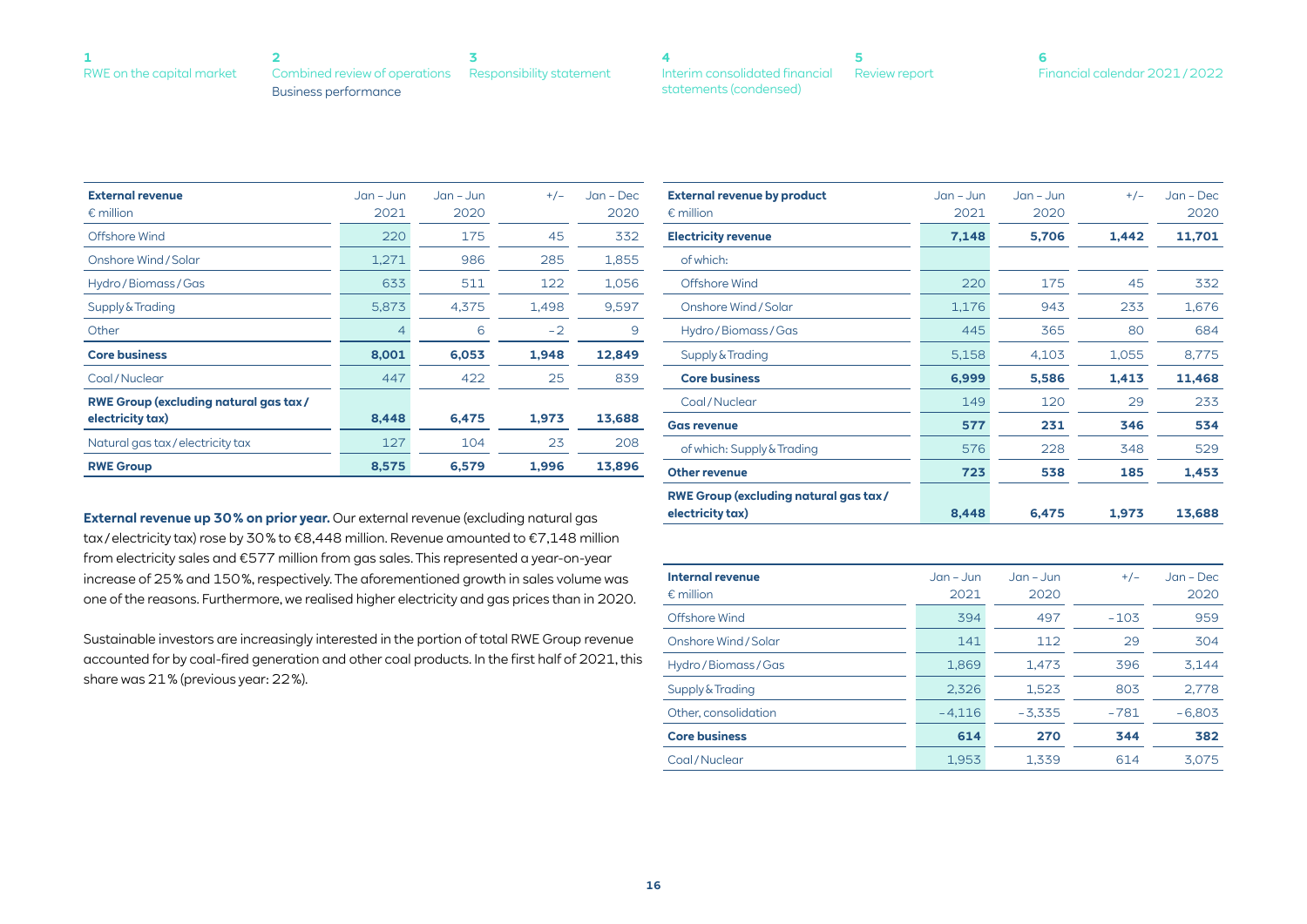| RWE on the capital market Combined review of operations Responsibility statement |  |
|----------------------------------------------------------------------------------|--|
| Business performance                                                             |  |

| <b>Adjusted EBITDA1</b><br>$\epsilon$ million | $Jan - Jun$<br>2021 | $Jan - Jun$<br>2020 | $+/-$  | $Jan - Dec$<br>2020 |
|-----------------------------------------------|---------------------|---------------------|--------|---------------------|
| Offshore Wind                                 | 459                 | 585                 | $-126$ | 1,069               |
| Onshore Wind / Solar                          | $-42$               | 299                 | $-341$ | 523                 |
| Hydro / Biomass / Gas                         | 297                 | 324                 | $-27$  | 621                 |
| Supply & Trading                              | 525                 | 322                 | 203    | 539                 |
| Other, consolidation                          | $-33$               | $-7$                | $-26$  | $-25$               |
| <b>Core business</b>                          | 1,206               | 1,523               | $-317$ | 2,727               |
| Coal/Nuclear                                  | 545                 | 310                 | 235    | 559                 |
| <b>RWE Group</b>                              | 1,751               | 1.833               | $-82$  | 3.286               |

1 Some prior-year figures restated due to a change in the recognition of renewable energy tax benefits in the USA (see commentary on [page 13](#page-12-0)).

**Adjusted EBITDA of €1.8 billion slightly down on previous year.** In the period under review, our adjusted earnings before interest, taxes, depreciation and amortisation (adjusted EBITDA) amounted to €1,751 million (previous year: €1,833 million). Of this, €1,206 million (previous year: €1,523 million) was attributable to our core business, with the remaining €545 million (previous year: €310 million) coming from the Coal / Nuclear segment. The decrease in the core business was caused in part by the extraordinary charges incurred due to the worst cold snap in a century in Texas ([see page 8](#page-7-0)). This was contrasted by an exceptionally strong energy trading performance.

In view of the unexpectedly strong earnings in the trading business, we have raised our earnings forecast for the 2021 fiscal year. More detailed information on this can be found on [page 25.](#page-24-0)

**[5](#page-44-0)** [Review report](#page-44-0) **[4](#page-28-0)** [Interim consolidated financial](#page-28-0)  [statements \(condensed\)](#page-28-0)

**[6](#page-45-0)** [Financial calendar 2021 / 2022](#page-45-0)

Earnings developed as follows by segment in the first half of the year:

- Offshore Wind: Here, adjusted EBITDA totalled €459 million. This represents a considerable drop compared to the first half of 2020 (€585 million). One contributing factor was that wind speeds were much lower in Northern and Central Europe than the very high levels witnessed a year before. As our offshore wind farms are located in the coastal waters of the United Kingdom, Germany and Sweden, all RWE sites were affected. A positive impact was felt from the full consolidation of the Rampion offshore wind farm in the UK, after we become majority owners on 1 April 2021.
- Onshore Wind / Solar: Adjusted EBITDA recorded by this segment dropped to – €42 million (previous year: €299 million). This was primarily due to the unusual cold snap in Texas, compounded by sleet, which caused wind farms to grind to a halt and forced us to meet existing supply obligations with very expensive power purchases. This reduced our earnings by approximately €400 million. Further burdens stemmed from lower wind speeds in Northern and Central Europe. By contrast, we benefited from the commissioning of new generation assets and a capital gain on the sale of shares in the US wind farms Stella, Cranell and East Raymond [\(see page 9\)](#page-8-0).
- Hydro / Biomass / Gas: Here, adjusted EBITDA experienced a decline to €297 million (previous year: €324 million). One reason for this was that earnings from electricity produced through biomass firing in the Netherlands fluctuate during the year due to the subsidy scheme, and that this had a negative effect in the period being reviewed. However, we expect to achieve higher income from biomass usage for the year as a whole. Another reason for the decline in EBITDA in the first six months was that wood pellet producer Georgia Biomass, which was sold in mid-2020, stopped contributing to earnings. By contrast, the segment benefited from a slight increase in the payments we received from the British capacity market.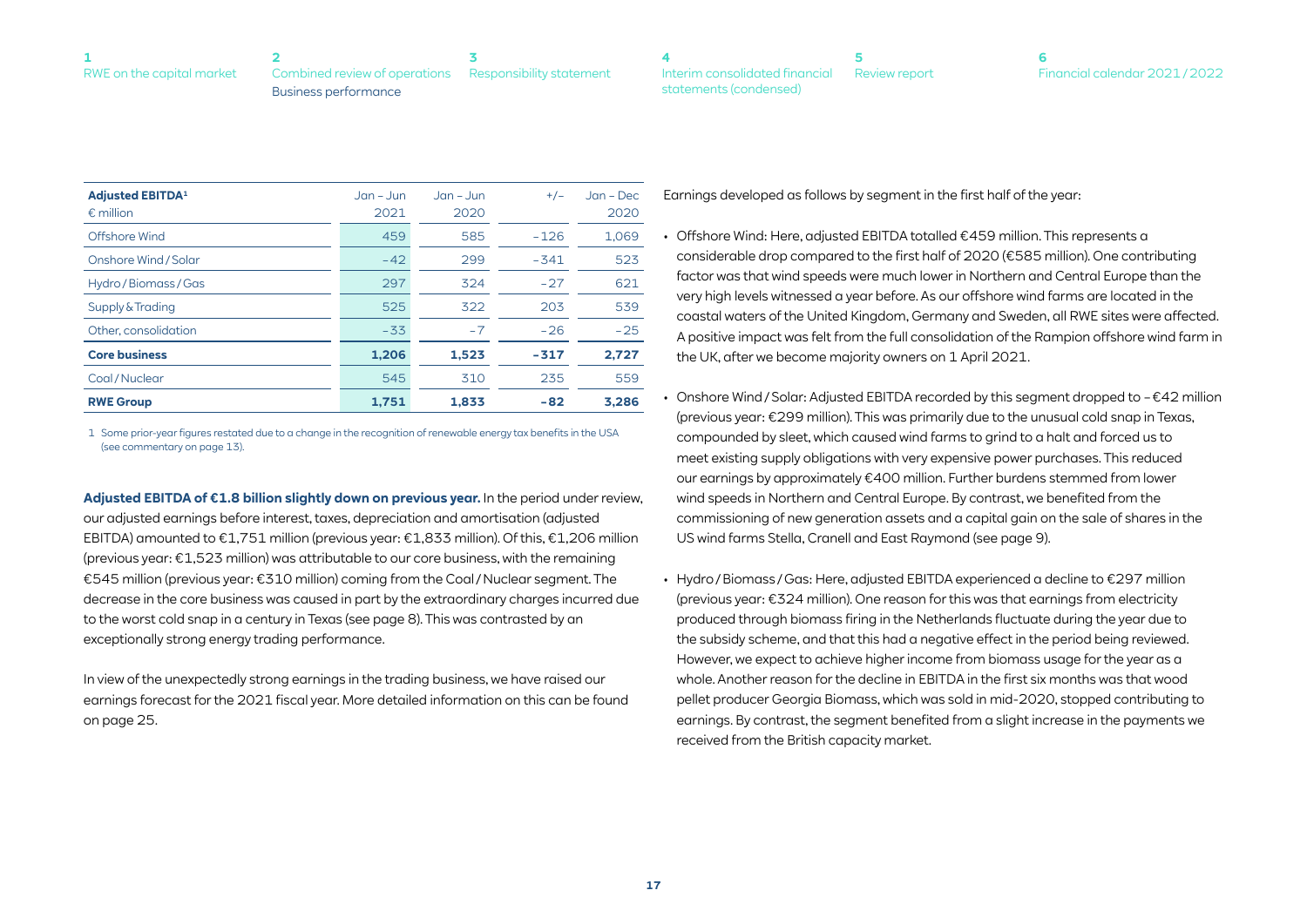| RWE on the capital market Combined review of operations Responsibility statement |  |
|----------------------------------------------------------------------------------|--|
| Business performance                                                             |  |

**[6](#page-45-0)** [Financial calendar 2021 / 2022](#page-45-0)

- Supply & Trading: At €525 million, adjusted EBITDA posted by this segment clearly surpassed the high level achieved a year earlier (€322 million). This was mainly due to our outstanding trading performance. Conversely, there were earnings shortfalls in the gas business.
- Coal / Nuclear: Adjusted EBITDA recorded here improved to €545 million (previous year: €310 million). The main reason for this is that we realised higher wholesale margins for the generation from our lignite-fired and nuclear power stations than in 2020. We had already sold forward nearly all of the production of these plants in earlier years. However, the implementation of the German Coal Phaseout Act weighed on earnings in the first half of 2021.

| <b>Adjusted EBIT1</b><br>$\epsilon$ million | $Jan - Jun$<br>2021 | $Jan - Jun$<br>2020 | $+/-$  | $Jan - Dec$<br>2020 |
|---------------------------------------------|---------------------|---------------------|--------|---------------------|
| Offshore Wind                               | 247                 | 401                 | $-154$ | 697                 |
| Onshore Wind / Solar                        | $-235$              | 110                 | $-345$ | 138                 |
| Hydro / Biomass / Gas                       | 146                 | 155                 | $-9$   | 283                 |
| Supply & Trading                            | 502                 | 300                 | 202    | 496                 |
| Other, consolidation                        | $-33$               | $-8$                | $-25$  | $-25$               |
| <b>Core business</b>                        | 627                 | 958                 | $-331$ | 1.589               |
| Coal/Nuclear                                | 415                 | 155                 | 260    | 234                 |
| <b>RWE Group</b>                            | 1.042               | 1.113               | -71    | 1.823               |

1 Some prior-year figures restated due to a change in the recognition of renewable energy tax benefits in the USA (see commentary on [page 13](#page-12-0)).

**Adjusted EBIT drops to €1,042 million.** Adjusted EBIT totalled €1,042 million (previous year: €1,113 million). This figure differs from adjusted EBITDA in that it does not include operating depreciation and amortisation, which amounted to €709 million (previous year: €720 million).

| Reconciliation to net income <sup>1</sup><br>$\epsilon$ million | $Jan - Jun$<br>2021 | $Jan - Jun$<br>2020 | $+/-$  | $Jan - Dec$<br>2020 |
|-----------------------------------------------------------------|---------------------|---------------------|--------|---------------------|
| <b>Adjusted EBITDA</b>                                          | 1,751               | 1,833               | $-82$  | 3,286               |
| Operating depreciation, amortisation<br>and impairment losses   | $-709$              | $-720$              | 11     | $-1.463$            |
| <b>Adjusted EBIT</b>                                            | 1,042               | 1,113               | $-71$  | 1,823               |
| Non-operating result                                            | 331                 | 662                 | $-331$ | $-104$              |
| <b>Financial result</b>                                         | 149                 | $-304$              | 453    | $-454$              |
| Income from continuing operations                               |                     |                     |        |                     |
| before tax                                                      | 1,522               | 1,471               | 51     | 1,265               |
| Taxes on income                                                 | $-103$              | $-471$              | 368    | $-376$              |
| <b>Income from continuing operations</b>                        | 1,419               | 1,000               | 419    | 889                 |
| Income from discontinued operations                             |                     | 50                  | $-50$  | 221                 |
| <b>Income</b>                                                   | 1,419               | 1,050               | 369    | 1,110               |
| of which:                                                       |                     |                     |        |                     |
| Non-controlling interests                                       | $-13$               | 37                  | $-50$  | 59                  |
| Net income / income attributable<br>to RWE AG shareholders      | 1.432               | 1,013               | 419    | 1,051               |

1 Some prior-year figures restated due to a change in the recognition of renewable energy tax benefits in the USA (see commentary on [page 13\)](#page-12-0).

**Reconciliation to net income: exceptional effects eclipse operating performance.** The reconciliation from adjusted EBIT to net income was characterised by one-off effects, which had a positive net impact. This led to an increase in net income. We have presented the development of the items in the reconciliation statement in the following passages.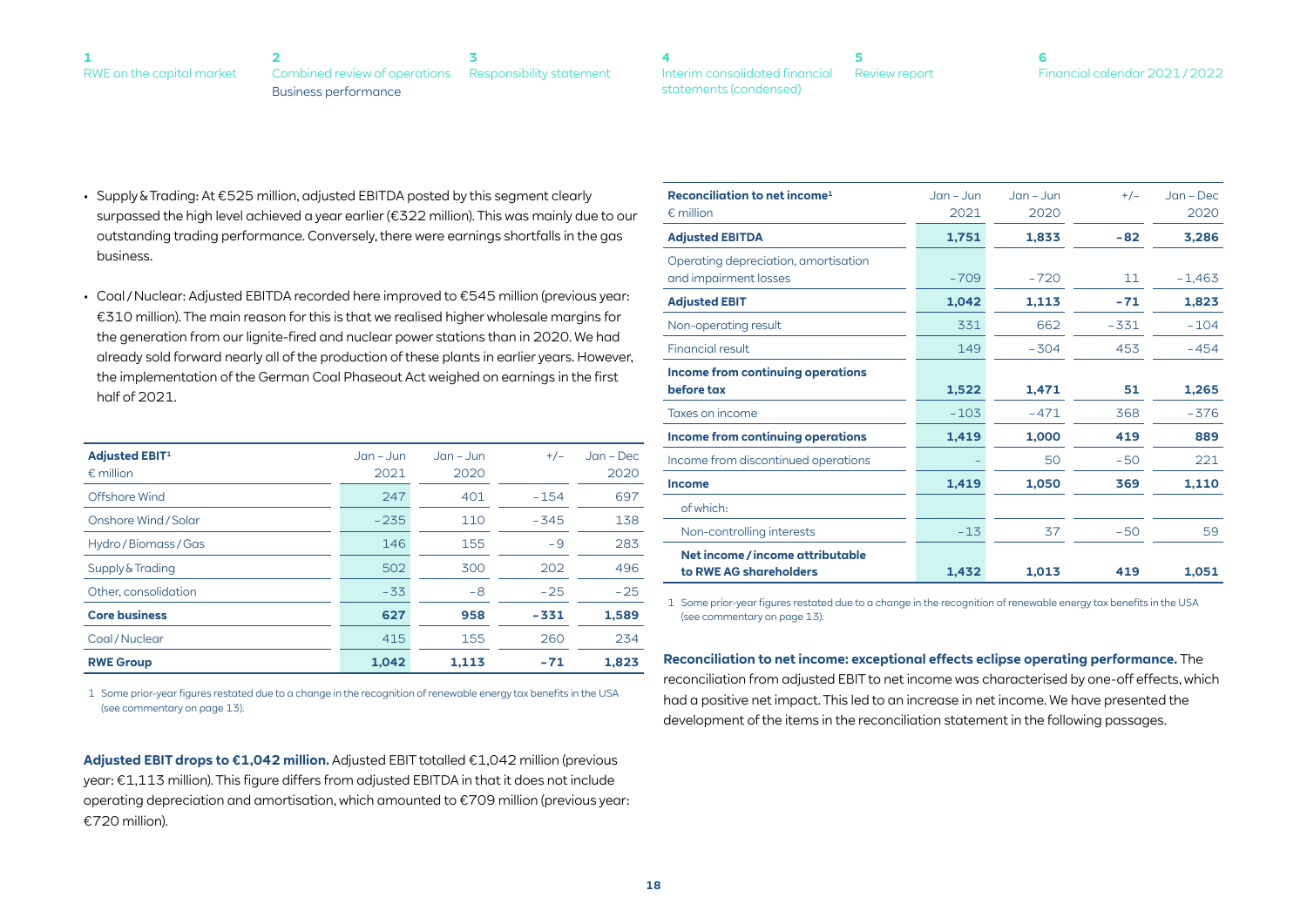| RWE on the capital market Combined review of operations Responsibility statement |  |
|----------------------------------------------------------------------------------|--|
| Business performance                                                             |  |

| 4                                            |  |
|----------------------------------------------|--|
| Interim consolidated financial Review report |  |
| statements (condensed)                       |  |

| - 6                          |
|------------------------------|
| Financial calendar 2021/2022 |

| Non-operating result <sup>1</sup><br>$\epsilon$ million                | Jan – Jun<br>2021 | $Jan - Jun$<br>2020 | $+/-$  | $Jan - Dec$<br>2020 |
|------------------------------------------------------------------------|-------------------|---------------------|--------|---------------------|
| Disposal result                                                        | 11                |                     | 11     | 13                  |
| Effects on income from the valuation<br>of derivatives and inventories | 219               | 739                 | $-520$ | 1.886               |
| Other                                                                  | 101               | $-77$               | 178    | $-2.003$            |
| <b>Non-operating result</b>                                            | 331               | 662                 | -331   | $-104$              |

1 Some prior-year figures restated due to a change in the recognition of renewable energy tax benefits in the USA (see commentary on [page 13](#page-12-0)).

The non-operating result, in which we recognise certain factors which are not related to operations or the period being reviewed, amounted to €331 million, clearly falling short of last year's figure (€662 million). Its components changed as follows:

- Income from the disposal of investments and assets was immaterial, totalling €11 million. It primarily stemmed from the sale of the French run-of-river power plants to KELAG, on which we reported on [page 9](#page-8-0).
- At €219 million, effects on income from the valuation of derivatives and inventories were substantially down on last year's corresponding figure (€739 million). Such effects are temporary and are due in part to the fact that, pursuant to IFRS, financial instruments used to hedge price risks are accounted for at fair value at the corresponding balancesheet date, whereas the hedged underlying transactions are only recognised as a profit or loss when they are realised.
- Income reported in the 'other' line item totalled  $\epsilon$ 101 million as opposed to - $\epsilon$ 77 million in the first half of 2020. It was characterised by two contrasting effects. On the one hand, we considered the statutory compensation claim of €880 million granted us by the government for the German nuclear phaseout in our figures for the first time. On the other hand, we recognised an impairment loss of €780 million for lignite-fired power stations and opencast mines, which we describe in more detail on [page 40](#page-39-0) in the Notes.

| <b>Financial result</b><br>$\epsilon$ million        | $Jan - Jun$<br>2021 | $Jan - Jun$<br>2020 | $+/-$          | $Jan - Dec$<br>2020 |
|------------------------------------------------------|---------------------|---------------------|----------------|---------------------|
| Interest income                                      | 218                 | 248                 | $-30$          | 283                 |
| of which: E.ON dividend                              | 186                 | 182                 | $\overline{4}$ | 182                 |
| Interest expenses                                    | $-161$              | $-168$              |                | $-296$              |
| <b>Net interest</b>                                  | 57                  | 80                  | $-23$          | $-13$               |
| Interest accretion to non-current provisions         | $-60$               | $-151$              | 91             | $-255$              |
| of which: interest accretion<br>to mining provisions | $-41$               | $-122$              | 81             | $-186$              |
| Other financial result                               | 152                 | $-233$              | 385            | $-186$              |
| <b>Financial result</b>                              | 149                 | $-304$              | 453            | -454                |

Our financial result totalled €149 million. This represents an improvement of €453 million compared to the first half of 2020. In detail, the following changes occurred:

- Net interest declined by €23 million to €57 million. One reason for this was that we sold a substantial volume of marketable securities in 2020 and therefore realised lower interest income. Net interest includes the dividend on our 15 % stake in E.ON, which amounted to €186 million in 2021 (previous year: €182 million).
- The interest accretion to non-current provisions reduced income by €60 million. The charges in the first half of 2020 had been higher (– €151 million) because we had lowered the discount rate used to calculate mining provisions and the resulting increase in the present value of the obligations was thus in part recognised as an expense in the interest accretion. There was no material effect of this kind in the first half of 2021.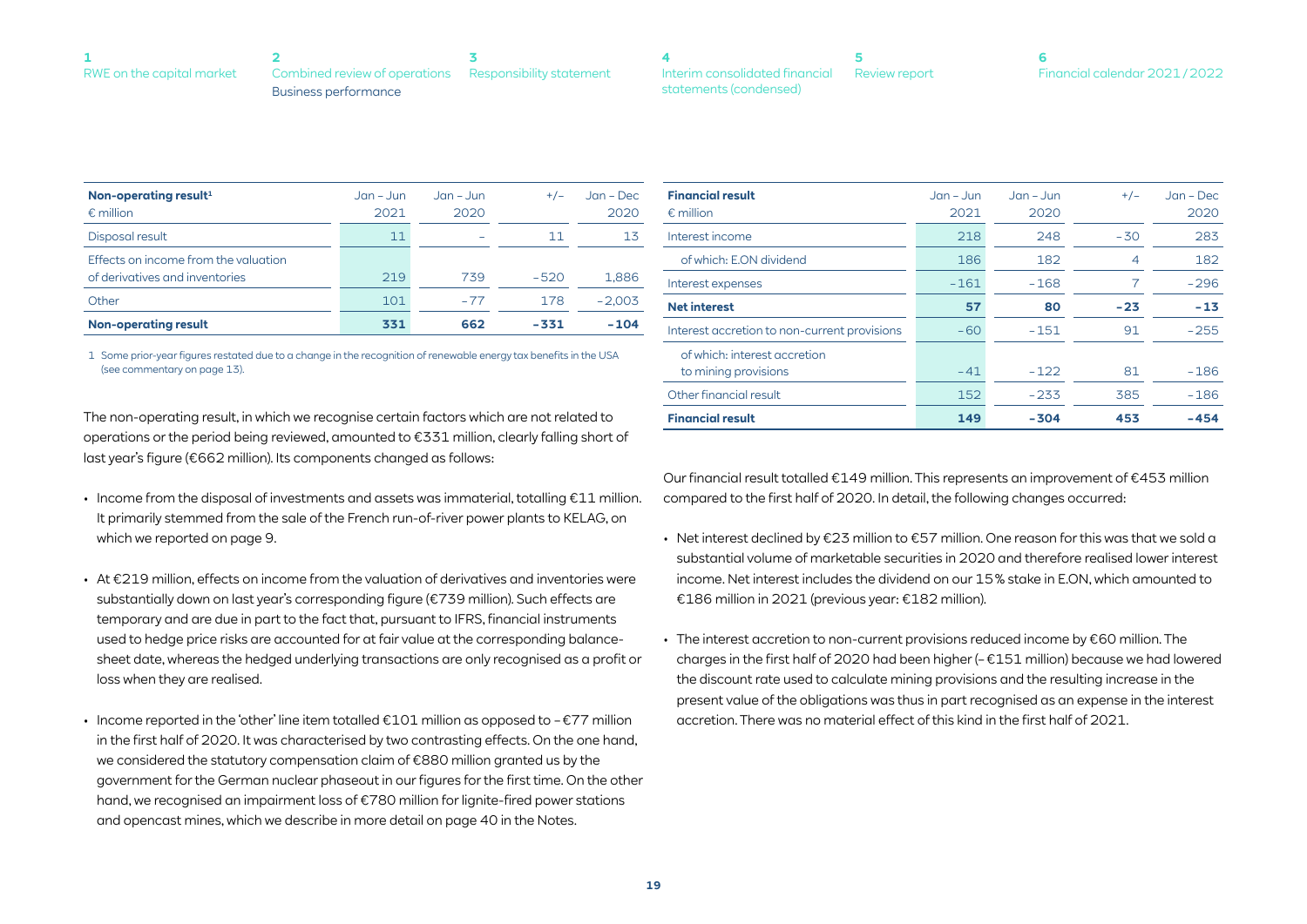| RWE on the capital market Combined review of operations Responsibility statement |  |
|----------------------------------------------------------------------------------|--|
| Business performance                                                             |  |

| 4                                            |  |
|----------------------------------------------|--|
| Interim consolidated financial Review report |  |
| statements (condensed)                       |  |

• The 'other financial result' advanced by €385 million to €152 million, mainly due to interest claims relating to a tax refund for earlier assessment periods. Moreover, last year's result was curtailed by a one-off effect: due to the turmoil on the financial markets caused by the coronavirus pandemic, we suffered significant losses on investments in securities in March 2020.

Income from continuing operations before tax amounted to  $\epsilon$ 1,522 million (previous year: €1,471 million). At 7 % (previous year: 32 %) our effective tax rate was unusually low. This was predominantly due to the aforementioned tax refund for earlier years. A counteracting effect was felt from an increase in our deferred tax liabilities caused by the UK Parliament adopting a higher corporation tax rate with effect from 2023.

There was no income from discontinued operations in the first half of 2021. In the same period last year, we disclosed an amount of €50 million, which was attributable to our stake in Slovak energy utility VSE. The shareholding was sold to E.ON in August 2020.

Non-controlling interests in income amounted to -€13 million (previous year: €37 million). The negative figure is a result of the aforementioned rise in our deferred tax liabilities, which also affected the minority owners of RWE wind farms in the UK.

The RWE Group's net income totalled €1,432 million (previous year: €1,013 million). This corresponds to earnings per share of €2.12 (previous year: €1.65). The number of RWE shares outstanding, which is the basis for calculating this key figure, was 676.2 million. It rose by 61.5 million as a result of our capital increase in August 2020.

| <b>Reconciliation to adjusted net income</b><br>January - June 2021<br>$\epsilon$ million | Original<br>figures | Adjustment | Adjusted<br>figures |
|-------------------------------------------------------------------------------------------|---------------------|------------|---------------------|
| <b>Adjusted EBIT</b>                                                                      | 1,042               |            | 1,042               |
| Non-operating result                                                                      | 331                 | $-331$     |                     |
| Financial result                                                                          | 149                 | $-183$     | $-34$               |
| Income from continuing operations before tax                                              | 1,522               | $-514$     | 1,008               |
| Taxes on income                                                                           | $-103$              | $-48$      | $-151$              |
| <b>Income</b>                                                                             | 1,419               | $-562$     | 857                 |
| of which:                                                                                 |                     |            |                     |
| Non-controlling interests                                                                 | $-13$               |            | $-13$               |
| Net income / income attributable<br>to RWE AG shareholders                                | 1.432               | $-562$     | 870                 |
|                                                                                           |                     |            |                     |

**Adjusted net income grows to €870 million.** Adjusted net income amounted to €870 million (previous year: €816 million). It is calculated by deducting the non-operating result as well as major special items in the financial result from net income according to IFRS. Instead of the actual tax rate, we applied a rate of 15 %, which is oriented towards the expected medium-term tax burden. The positive development of adjusted net income mainly resulted from a €106 million improvement of the adjusted financial result compared to 2020. This more than offset the decline in adjusted EBIT.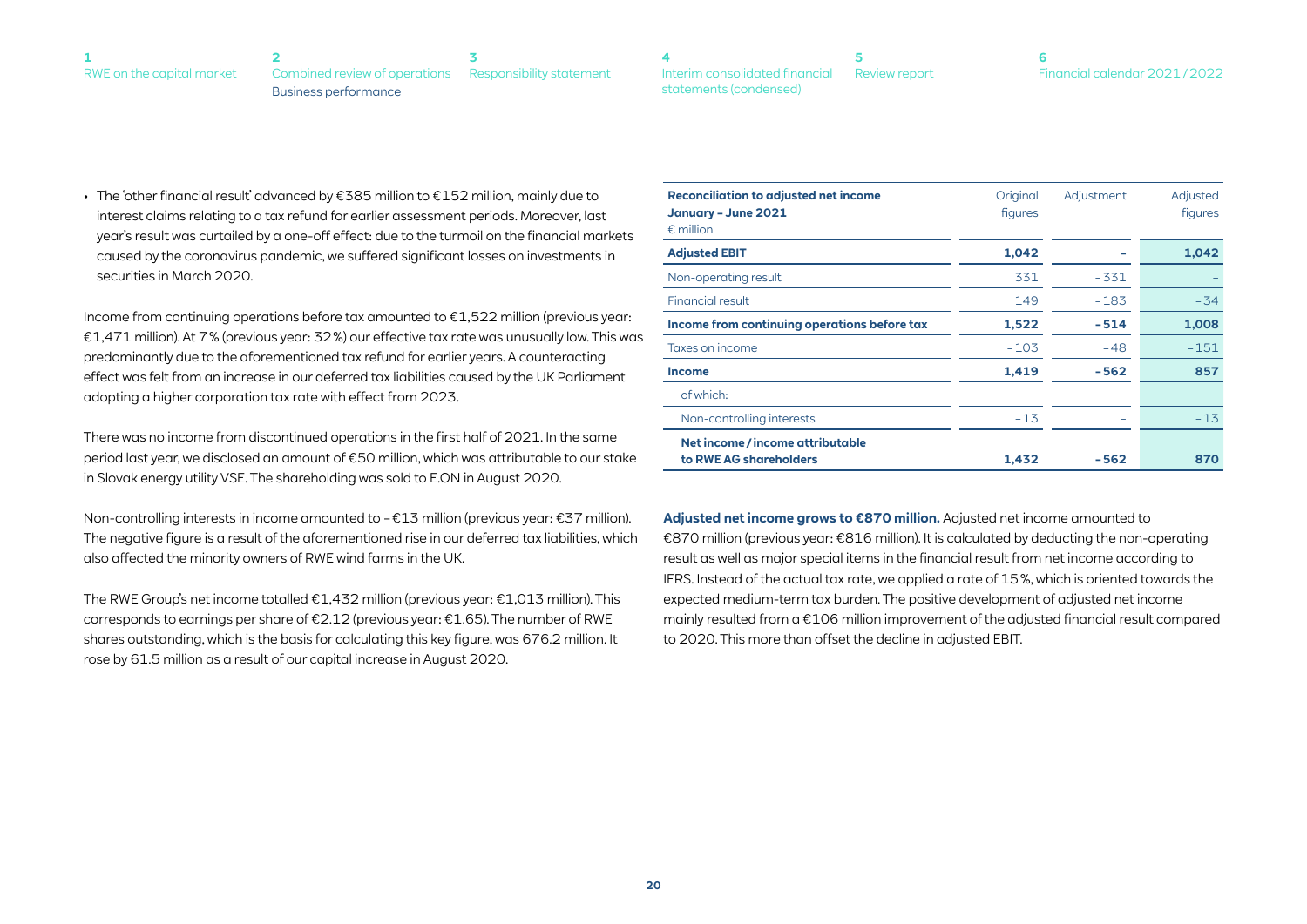| RWE on the capital market Combined review of operations Responsibility statement |  |
|----------------------------------------------------------------------------------|--|
| Business performance                                                             |  |

| Capital expenditure on property, plant<br>and equipment and on intangible assets <sup>1</sup><br>$\epsilon$ million | $Jan - Jun$<br>2021 | $Jan - Jun$<br>2020 | $+/-$          | $Jan - Dec$<br>2020 |
|---------------------------------------------------------------------------------------------------------------------|---------------------|---------------------|----------------|---------------------|
| Offshore Wind                                                                                                       | 1,181               | 314                 | 867            | 756                 |
| Onshore Wind / Solar                                                                                                | 630                 | 521                 | 109            | 1.154               |
| Hydro / Biomass / Gas                                                                                               | 68                  | 61                  | 7              | 153                 |
| Supply & Trading                                                                                                    | 20                  | 16                  | $\overline{4}$ | 43                  |
| Other, consolidation                                                                                                | $-1$                | $-1$                |                |                     |
| <b>Core business</b>                                                                                                | 1,898               | 911                 | 987            | 2,106               |
| Coal/Nuclear                                                                                                        | 114                 | 77                  | 37             | 183                 |
| <b>RWE Group</b>                                                                                                    | 2.012               | 988                 | 1.024          | 2.285 <sup>2</sup>  |

1 Table only shows cash investments.

2 Including a – €4 million consolidation effect between the core business and the Coal / Nuclear segment.

| Capital expenditure on financial assets $1$<br>$\epsilon$ million | $Jan - Jun$<br>2021 | $Jan - Jun$<br>2020 | $+/-$  | $Jan - Dec$<br>2020 |
|-------------------------------------------------------------------|---------------------|---------------------|--------|---------------------|
| Offshore Wind                                                     | $-39$               | $\overline{2}$      | $-41$  | 520                 |
| Onshore Wind / Solar                                              | 13                  | 19                  | $-6$   | 408                 |
| Hydro / Biomass / Gas                                             | 6                   | 117                 | $-111$ | 115                 |
| Supply & Trading                                                  | 12                  | 6                   | 6      | 18                  |
| Other, consolidation                                              |                     | $-92$               | 92     | 11                  |
| <b>Core business</b>                                              | -8                  | 52                  | $-60$  | 1,072               |
| Coal/Nuclear                                                      |                     |                     |        |                     |
| <b>RWE Group</b>                                                  | -8                  | 52                  | $-60$  | 1.073               |

1 Table only shows cash investments.

**[5](#page-44-0)** [Review report](#page-44-0) **[4](#page-28-0)** [Interim consolidated financial](#page-28-0)  [statements \(condensed\)](#page-28-0)

**Capital expenditure much higher than in 2020.** We invested €2,004 million in the first half of 2021 (previous year: €1,040 million). A total of 89 % of this capital spending was dedicated to the Offshore Wind and Onshore Wind / Solar segments. We spent €2,012 million on property, plant and equipment as well as intangible assets, more than twice the expenditure in the same period last year (€988 million). The single-largest capex project was the construction of the Triton Knoll wind farm in the UK North Sea, which on completion in 2022 will have a total installed capacity of 857 MW. The option fee paid in advance to The Crown Estate, which is explained on [page 8,](#page-7-0) also contributed to the high capex level. Our expenditure on financial assets totalled – €8 million (previous year: €52 million). The negative figure is a result of the full consolidation of the owner companies of the UK offshore wind farm Rampion and the related first-time recognition of cash on hand.

**Operating cash flow improved substantially.** Our continuing operations generated cash flows of €5,012 million as opposed to €1,171 million in the same period last year. The significant increase was largely driven by cash inflows from variation margins relating to electricity, raw material and  $CO<sub>2</sub>$  derivatives.

Investing activities of our continuing operations resulted in cash outflows of €2,330 million (previous year: €95 million). This was primarily attributable to our capital expenditure on property, plant and equipment as well as on financial assets. Furthermore, we increased plan assets used to meet pension obligations by €1.1 billion. This was contrasted by proceeds from the sale of marketable securities. Additional cash inflows came from the disposal of stakes in three US wind farms and twelve small run-of-river power stations in France (see [page 9](#page-8-0)).

Financing activities of continuing operations led to a cash outflow of  $\epsilon$ 458 million (previous year: €807 million). Our dividend payments to shareholders of RWE AG and minority shareholders of €575 million and €73 million were the main factors. In the reporting period, we issued more financial debt than we redeemed. This resulted in net proceeds of €203 million. The most important financing action was the issuance of a green bond with a volume of €500 million (see [page 10](#page-9-0)).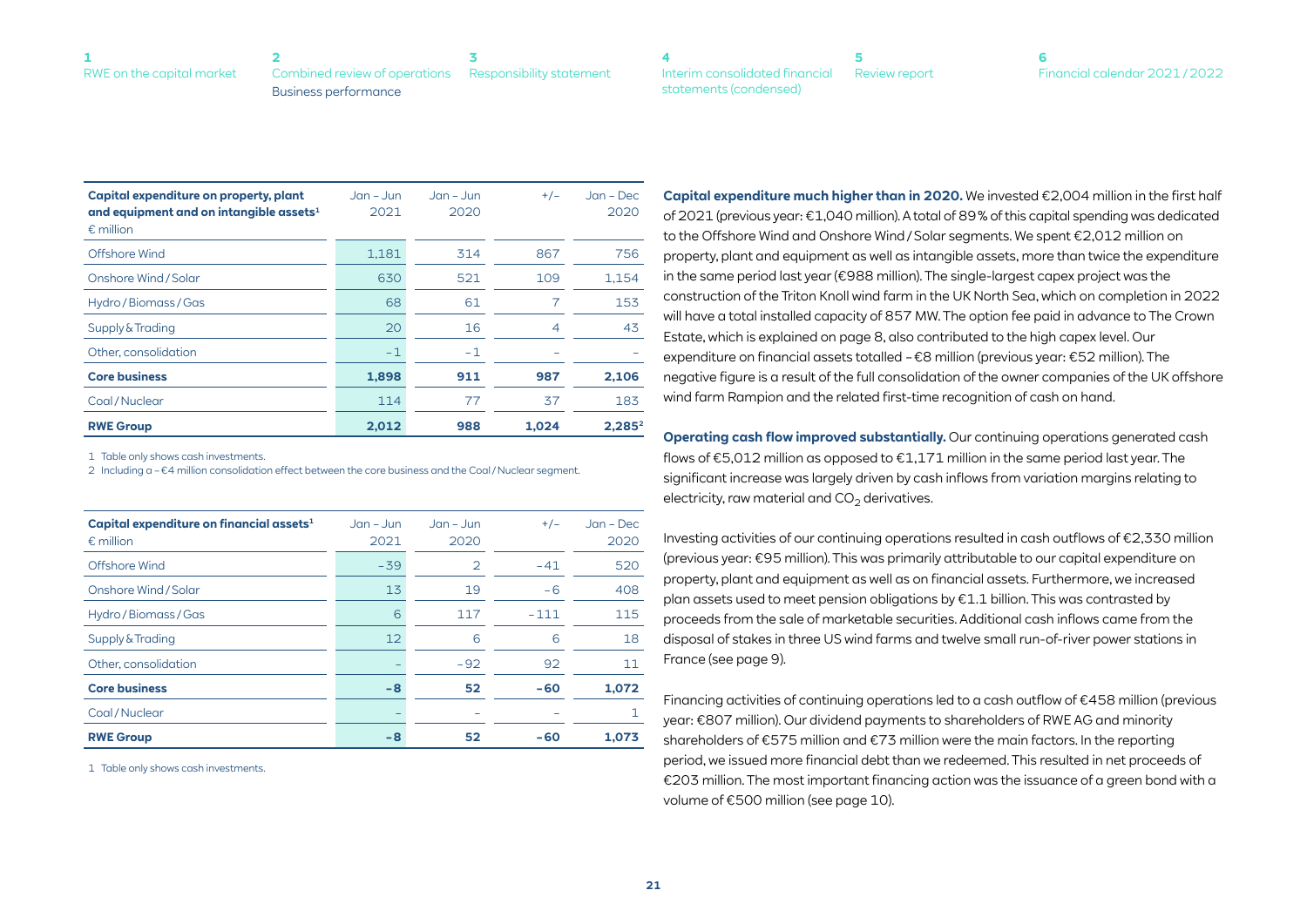| RWE on the capital market Combined review of operations Responsibility statement |  |
|----------------------------------------------------------------------------------|--|
| Business performance                                                             |  |

| -4                                           |  |
|----------------------------------------------|--|
| Interim consolidated financial Review report |  |
| statements (condensed)                       |  |

| Financial calendar 2021/2022 |  |
|------------------------------|--|

| Cash flow statement <sup>1</sup><br>$\epsilon$ million                                                     | $Jan - Jun$<br>2021 | $Jan - Jun$<br>2020 | $+/-$    | $Jan - Dec$<br>2020 |
|------------------------------------------------------------------------------------------------------------|---------------------|---------------------|----------|---------------------|
| Funds from operations                                                                                      | 3,329               | 1.009               | 2,320    | 4,108               |
| Change in working capital                                                                                  | 1,683               | 162                 | 1,521    | 17                  |
| <b>Cash flows from operating activities</b><br>of continuing operations                                    | 5,012               | 1,171               | 3,841    | 4,125               |
| <b>Cash flows from investing activities</b><br>of continuing operations                                    | $-2,330$            | $-95$               | $-2.235$ | $-4,278$            |
| <b>Cash flows from financing activities</b><br>of continuing operations                                    | $-458$              | $-807$              | 349      | 1,769               |
| Effects of changes in foreign exchange<br>rates and other changes in value on cash<br>and cash equivalents | 45                  | $-80$               | 125      | $-34$               |
| Total net changes in cash and<br>cash equivalents                                                          | 2,269               | 189                 | 2,080    | 1,582               |
|                                                                                                            |                     |                     |          |                     |
| Cash flows from operating activities<br>of continuing operations                                           | 5,012               | 1,171               | 3.841    | 4,125               |
| Minus capital expenditure                                                                                  | $-2.004$            | $-1.040$            | $-964$   | $-3.358$            |
| Plus proceeds from divestitures /<br>asset disposals                                                       | 397                 | 117                 | 280      | 365                 |
| <b>Free cash flow</b>                                                                                      | 3,405               | 248                 | 3,157    | 1,132               |

| <b>Net debt</b><br>$\epsilon$ million                                   | 30 Jun 2021 | 31 Dec 2020 | $+/-$    |
|-------------------------------------------------------------------------|-------------|-------------|----------|
| Cash and cash equivalents                                               | 7,043       | 4,774       | 2,269    |
| Marketable securities <sup>1</sup>                                      | 4,273       | 4,517       | $-244$   |
| Other financial assets                                                  | 3,168       | 2,507       | 661      |
| <b>Financial assets</b>                                                 | 14,484      | 11,798      | 2,686    |
| Bonds, other notes payable, bank debt,<br>commercial paper              | 3,045       | 2,160       | 885      |
| Hedging of bond currency risk                                           | 23          | 31          | $-8$     |
| Other financial liabilities                                             | 3,332       | 3,038       | 294      |
| <b>Financial liabilities</b>                                            | 6,400       | 5,229       | 1,171    |
| Minus 50% of the hybrid capital recognised as debt                      | $-276$      | $-278$      | 2        |
| <b>Net financial assets</b><br>(including correction of hybrid capital) | 8,360       | 6,847       | 1,513    |
| Provisions for pensions and similar obligations                         | 2,226       | 3,864       | $-1,638$ |
| Surplus of plan assets over benefit obligations                         | $-448$      | $-172$      | $-276$   |
| Provisions for nuclear waste management                                 | 6,322       | 6,451       | $-129$   |
| Provisions for dismantling wind farms                                   | 1,163       | 1,136       | 27       |
| <b>Net debt</b>                                                         | 903         | 4.432       | $-3,529$ |

1 Excludes our 15 % stake in E.ON because our mining provisions and the assets covering them are disregarded when calculating net debt.

1 All items solely relate to continuing operations; some prior-year figures restated due to a change in the recognition of renewable energy tax benefits in the USA (see commentary on [page 13\)](#page-12-0).

As a result of the developments presented above, our cash and cash equivalents rose by €2,269 million.

Our free cash flow reflected the significant rise in operating cash flows. At €3,405 million, it was clearly up on last year's corresponding figure (€248 million).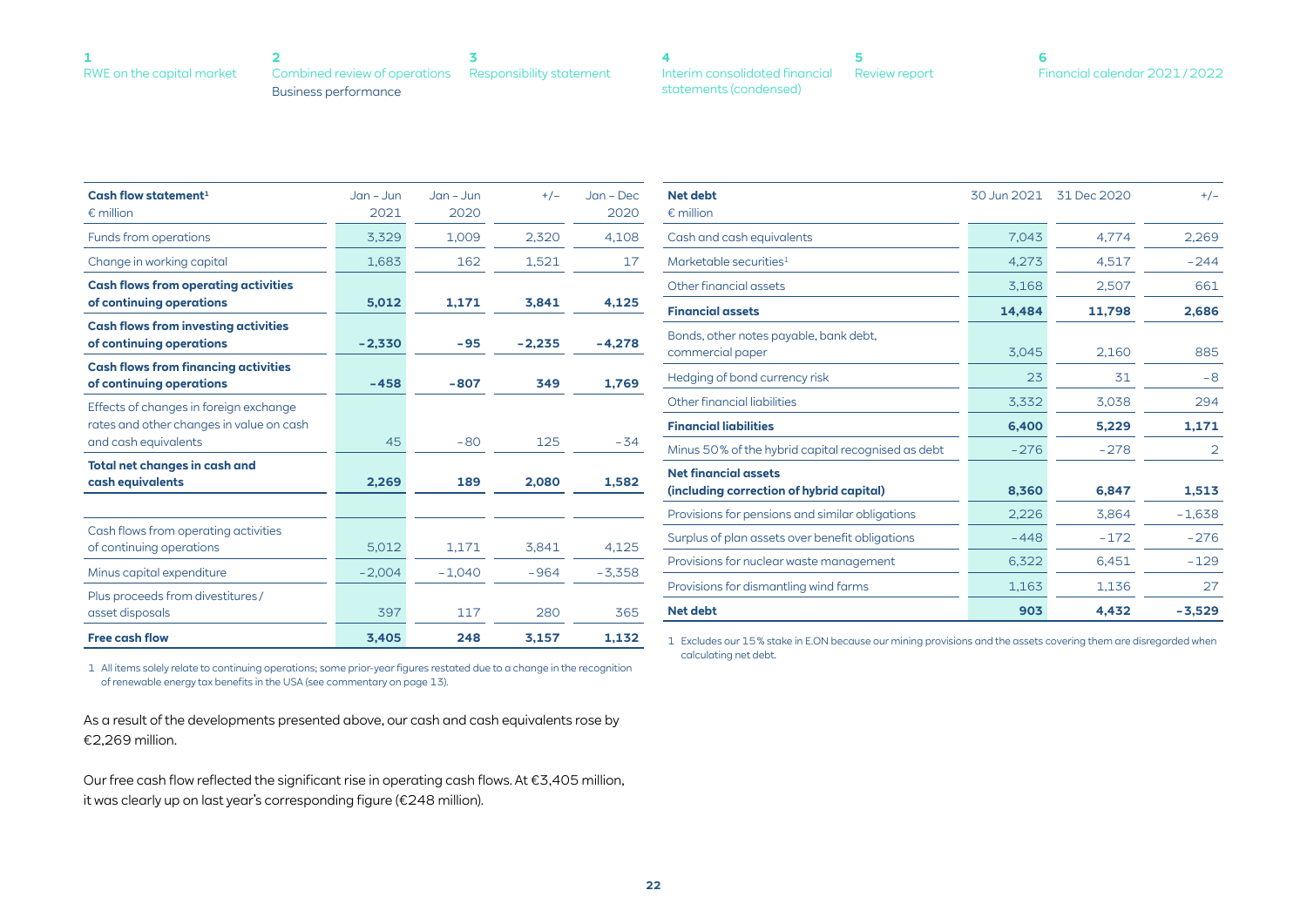| RWE on the capital market Combined review of operations Responsibility statement |  |
|----------------------------------------------------------------------------------|--|
| Business performance                                                             |  |

**[6](#page-45-0)** [Financial calendar 2021 / 2022](#page-45-0)

**Significant drop in net debt.** As of 30 June 2021, our net debt totalled €903 million, which was €3,529 million less than the amount on our books as of 31 December 2020. The high level of free cash flow was the main reason. Another debt-reducing effect came from the market-driven increase in the discount rates we use to calculate the present value of pension obligations because it resulted in a decline in provisions for pensions. By contrast, the €1.1 billion funding of the plan assets we use to meet pension obligations did not affect net debt because this caused our provisions for pensions and financial assets to decrease to the same extent. Conversely, dividend payments of €0.6 billion had a debt-increasing effect.

**Equity rises to €21.2 billion.** The balance-sheet total for the half-year financial statements is €86.2 billion, compared to €61.7 billion at the end of 2020. The significant increase is due in part to the rise in electricity and gas prices, which was reflected in corresponding changes in the value of derivative positions. Commodity derivatives advanced by €18.6 billion on the assets side of the balance sheet and by €21.3 billion on the equity and liabilities side. Material changes were also experienced by the non-current assets in the Offshore Wind segment, which were €2.1 billion higher year on year. The full consolidation of the Rampion wind farm came to bear here, among other things. Our equity grew by €3.5 billion to €21.2 billion. The equity ratio was 24.6 %, which was lower than in 2020 (28.7 %) owing to the increase in the balance-sheet total.

| Group balance sheet structure <sup>1</sup> | 30 Jun 2021        |       |                    | 31 Dec 2020 |                               |                    | 30 Jun 2021 | 31 Dec 2020        |       |
|--------------------------------------------|--------------------|-------|--------------------|-------------|-------------------------------|--------------------|-------------|--------------------|-------|
|                                            | $\epsilon$ million | %     | $\epsilon$ million | %           |                               | $\epsilon$ million | $\%$        | $\epsilon$ million | %     |
| <b>Assets</b>                              |                    |       |                    |             | <b>Equity and liabilities</b> |                    |             |                    |       |
|                                            |                    |       |                    |             | Equity                        | 21,211             | 24.6        | 17,706             | 28.7  |
| Non-current assets                         | 37,092             | 43.0  | 34,439             | 55.9        | Non-current liabilities       | 27,289             | 31.6        | 27,456             | 44.5  |
| of which:                                  |                    |       |                    |             | of which:                     |                    |             |                    |       |
| Intangible assets                          | 5,923              | 6.9   | 4,913              | 8.0         | Provisions                    | 17,369             | 20.1        | 19,470             | 31.6  |
| Property, plant and equipment              | 19,325             | 22.4  | 17,902             | 29.0        | <b>Financial liabilities</b>  | 4,971              | 5.8         | 3,951              | 6.4   |
| Current assets                             | 49,137             | 57.0  | 27,224             | 44.1        | <b>Current liabilities</b>    | 37,729             | 43.8        | 16,501             | 26.8  |
| of which:                                  |                    |       |                    |             | of which:                     |                    |             |                    |       |
| Trade accounts receivable                  | 2,955              | 3.4   | 3,007              | 4.9         | Provisions                    | 2,916              | 3.4         | 3,004              | 4.9   |
| Receivables and                            |                    |       |                    |             | <b>Financial liabilities</b>  | 1,407              | 1.6         | 1,247              | 2.0   |
| other assets                               | 32,814             | 38.1  | 12,531             | 20.3        | Trade accounts payable        | 2,602              | 3.0         | 2,387              | 3.9   |
| Marketable securities                      | 3,993              | 4.6   | 4,219              | 6.8         | Other liabilities             | 30,743             | 35.7        | 9,282              | 15.1  |
| Assets held for sale                       | 636                | 0.7   | 1,061              | 1.7         | Liabilities held for sale     | 61                 | 0.1         | 581                | 0.9   |
| <b>Total</b>                               | 86,229             | 100.0 | 61,663             | 100.0       | <b>Total</b>                  | 86,229             | 100.0       | 61,663             | 100.0 |

1 Some prior-year figures restated due to a change in the recognition of renewable energy tax benefits in the USA (see commentary on [page 13](#page-12-0)).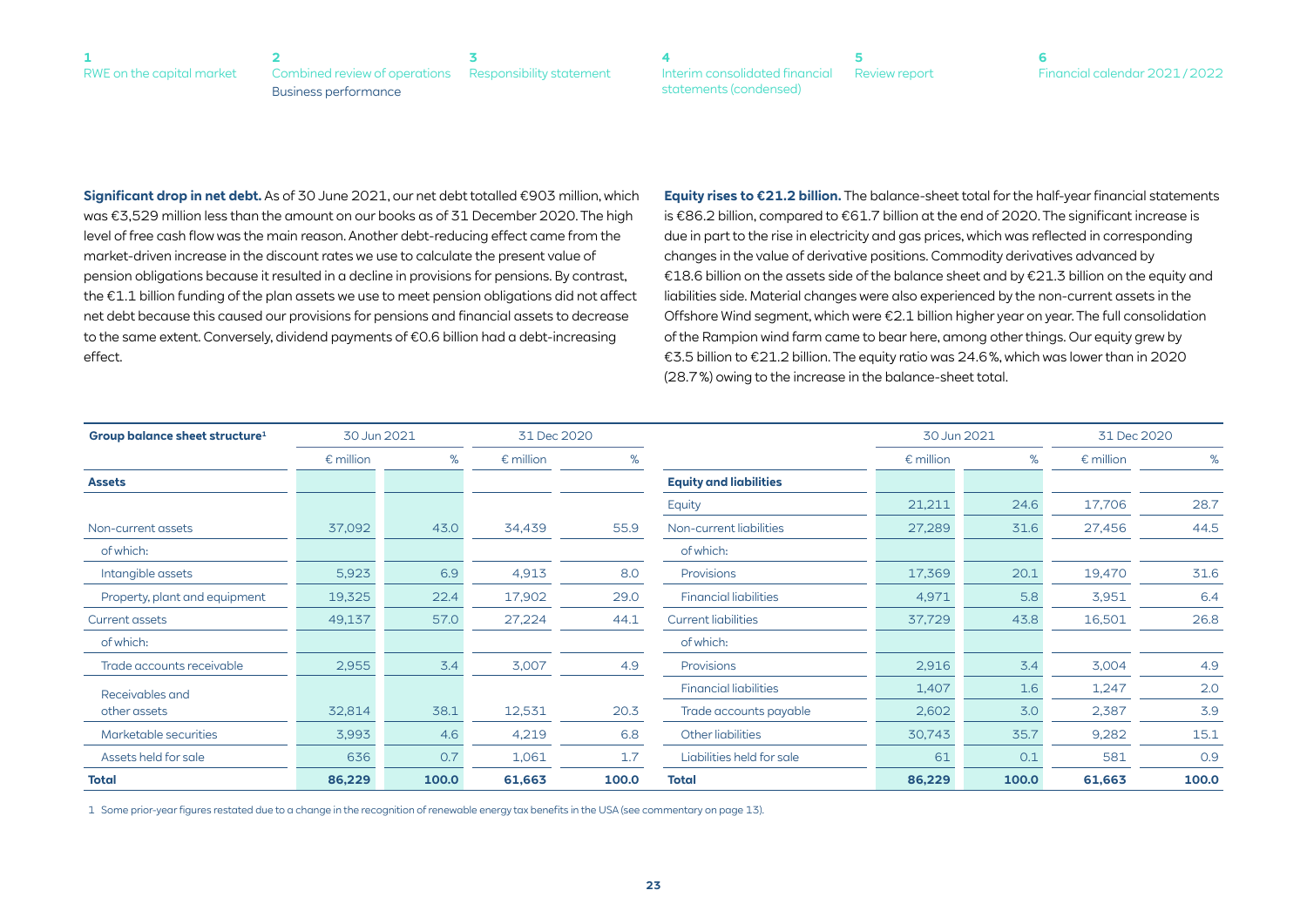| RWE on the capital market Combined review of operations Responsibility statement |  |
|----------------------------------------------------------------------------------|--|
| Business performance                                                             |  |

| - 6                          |  |
|------------------------------|--|
| Financial calendar 2021/2022 |  |

| Workforce <sup>1</sup> | 30 Jun 2021 | 31 Dec 2020 | $+/-$  |
|------------------------|-------------|-------------|--------|
| Offshore Wind          | 1,205       | 1,119       | 86     |
| Onshore Wind/Solar     | 2.426       | 2.402       | 24     |
| Hydro / Biomass / Gas  | 2,566       | 2,667       | $-101$ |
| Supply & Trading       | 1,770       | 1.790       | $-20$  |
| Other <sup>2</sup>     | 445         | 425         | 20     |
| <b>Core business</b>   | 8,412       | 8,403       | 9      |
| Coal/Nuclear           | 10,663      | 11.095      | $-432$ |
| <b>RWE Group</b>       | 19.075      | 19.498      | $-423$ |

1 Converted to full-time positions.

2 This item exclusively comprises employees of the holding company RWE AG.

**Headcount slightly down on previous year.** As of 30 June 2021, the RWE Group had 19,075 people on its payroll, of which 14,343 were employed in Germany and 4,732 worked at locations abroad. Part-time positions were considered in these figures on a pro-rata basis. Personnel numbers were marginally down by 423 compared to the end of 2020. We recorded the biggest decline in the Coal / Nuclear segment, where headcount decreased by 432, to a certain extent due to partial retirement programmes. In net terms, there were no major changes in the workforce in our core business. New hires, occasioned by the expansion of our wind and solar capacities, were contrasted by redundancies in the Hydro / Biomass / Gas segment caused by streamlining measures in the United Kingdom.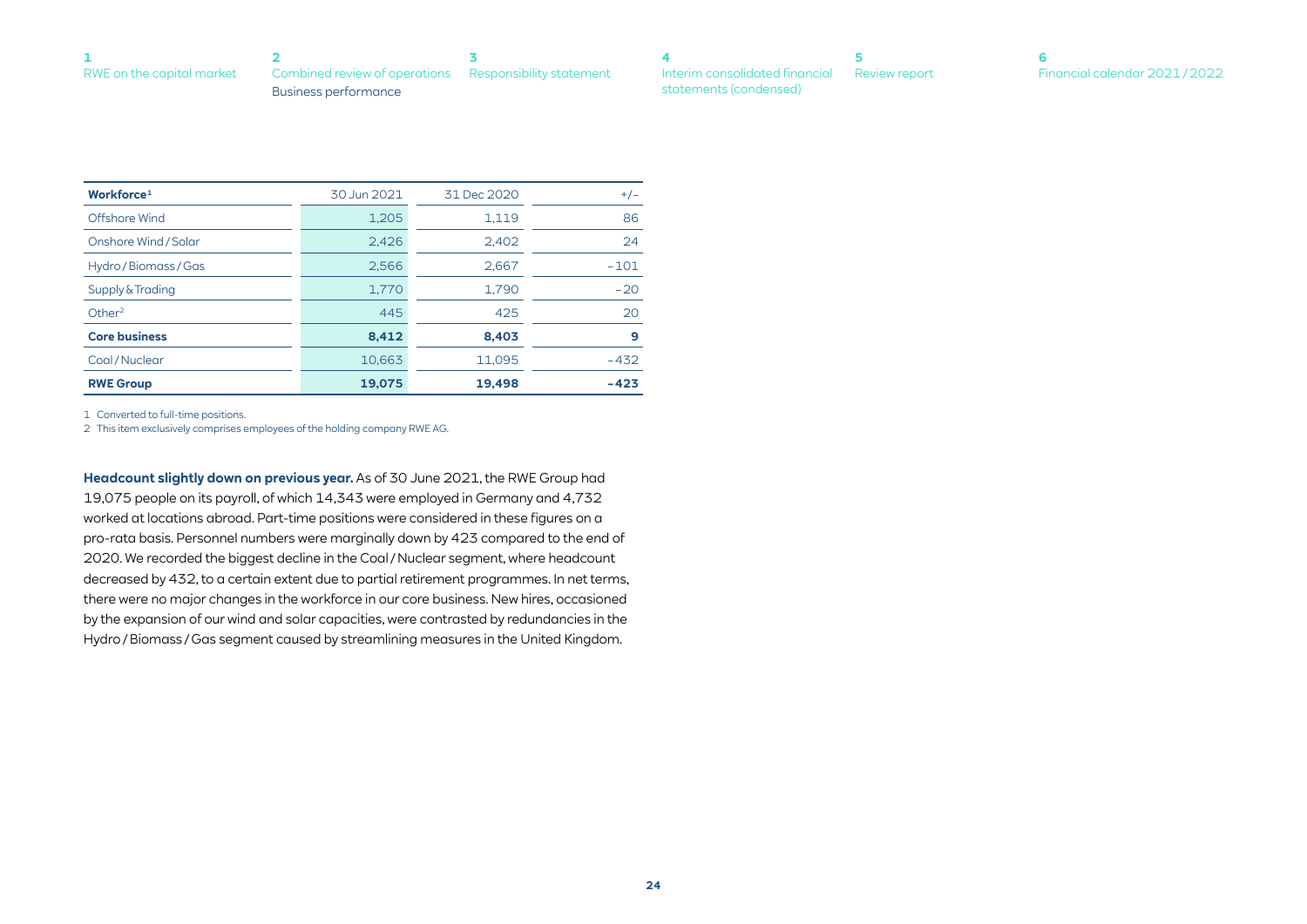# <span id="page-24-0"></span>Outlook for 2021

| <b>Forecast</b><br>$\epsilon$ million |       | $2020$ actual <sup>1</sup> Previous forecast <sup>2</sup> | Adjusted forecast       |
|---------------------------------------|-------|-----------------------------------------------------------|-------------------------|
|                                       |       |                                                           |                         |
| <b>Adjusted EBITDA</b>                | 3.286 | $2,650 - 3,050$                                           | $3,000 - 3,400$         |
| of which:                             |       |                                                           |                         |
| Core business                         | 2,727 | $1,800 - 2,200$                                           | $2,150 - 2,550$         |
| of which:                             |       |                                                           |                         |
| Offshore Wind                         | 1,069 | $1,050 - 1,250$                                           |                         |
| Onshore Wind / Solar                  | 523   | $50 - 250$                                                |                         |
| Hydro / Biomass / Gas                 | 621   | $500 - 600$                                               |                         |
| Supply & Trading                      | 539   | $150 - 350$                                               | Significantly above 350 |
| Coal/Nuclear                          | 559   | $800 - 900$                                               |                         |
| <b>Adjusted EBIT</b>                  | 1,823 | $1,150 - 1,550$                                           | $1,500 - 1,900$         |
| Adjusted net income                   | 1.257 | 750 - 1,100                                               | $1.050 - 1.400$         |

1 Some prior-year figures restated due to a change in the recognition of renewable energy tax benefits in the USA (see commentary on [page 13](#page-12-0)).

2 See pages 67 et seq. of the 2020 Annual Report.

**RWE raises earnings forecast for 2021.** We are very confident that our earnings in the current fiscal year will exceed our original projection, which we published on pages 67 et seq. of the 2020 Annual Report. We now expect adjusted EBITDA of €3,000 million to €3,400 million (previously: €2,650 million to €3,050 million) at the Group level and €2,150 million to €2,550 million (previously: €1,800 million to €2,200 million) in our core business. This is due to the exceptional business performance in Supply & Trading so far. Initially, we had anticipated adjusted EBITDA in this segment to total between €150 million and €350 million. Now we expect to close the year markedly above this range. Our forecast for the other segments remains unchanged.

With expected operating depreciation and amortisation amounting to  $\epsilon$ 1.5 billion, we anticipate adjusted EBIT for the Group to range between €1,500 million and €1,900 million (previously: €1,150 million to €1,550 million). In addition, we are raising our forecast for adjusted net income to between €1,050 million and €1,400 million (previously: €750 million to €1,100 million).

**Capital expenditure on property, plant and equipment up on 2020.** We uphold our forecast in relation to capital spending. Capital expenditure on property, plant and equipment and intangible assets will be much higher than in 2020 (€2,285 million). A substantial amount of funds will be spent on the construction of the offshore wind farms Triton Knoll and Sofia in the UK North Sea and Kaskasi near Heligoland. Other focal points of investment are onshore wind and solar projects in the USA and Europe. We plan to invest €200 million to €300 million outside of the core business in the Coal / Nuclear segment. This expenditure has primarily been earmarked to maintain our power plants and opencast mines.

**Leverage factor: RWE will remain below 3.0 cap.** An important indicator of our financial strength is the ratio of net debt to adjusted EBITDA of the core business, also referred to as the leverage factor. We set the upper limit for the leverage factor at 3.0, which we expect to comply with in 2021.

**Dividend target: €0.90 per share.** The Executive Board of RWE AG aims to pay a dividend of €0.90 per share for fiscal 2021. This represents an increase of €0.05 relative to the dividend for 2020. The reasons for the planned rise are the bright medium and long-term earnings prospects of our core business.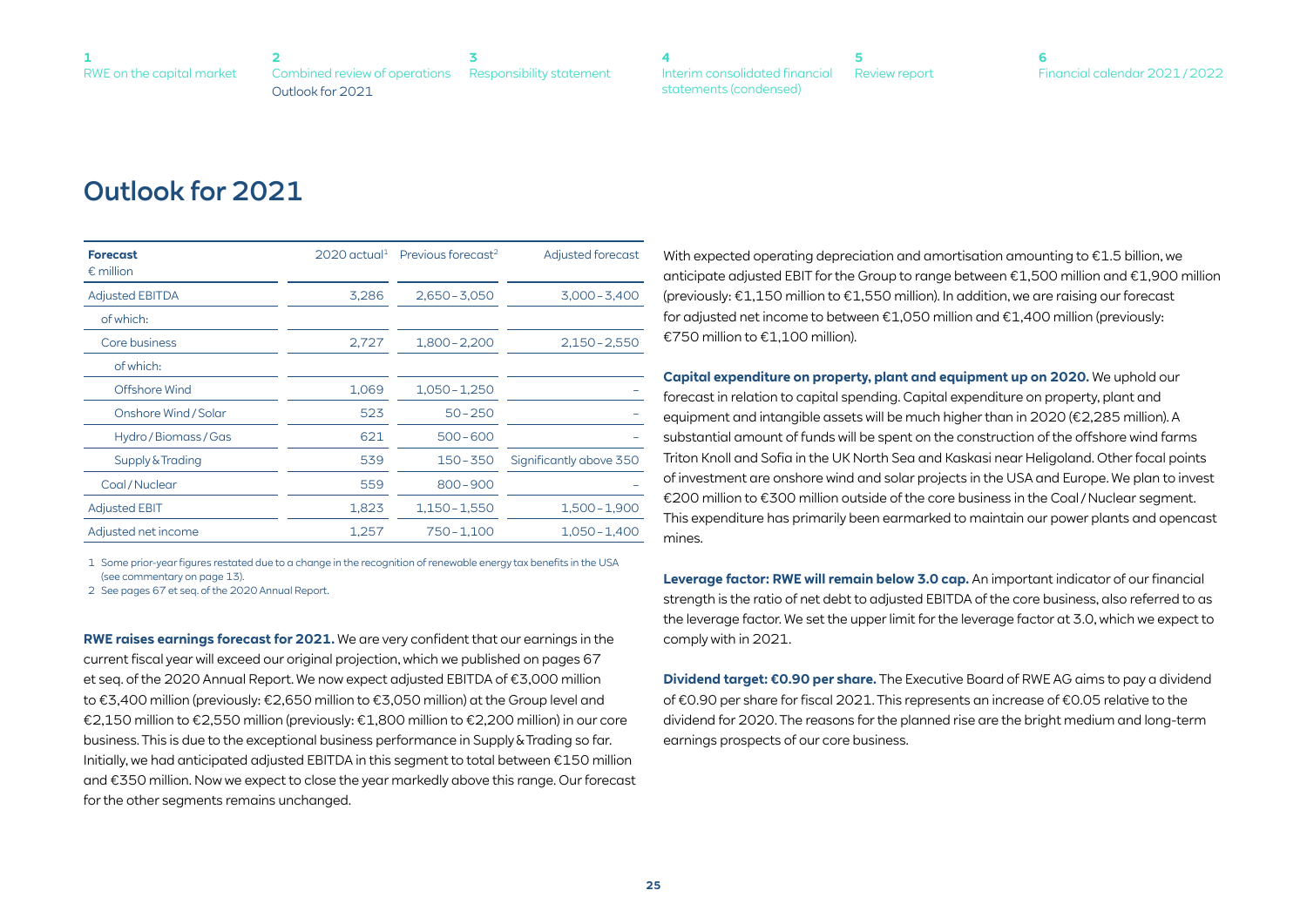**[3](#page-27-0)** [Responsibility statement](#page-27-0) [Combined review of operations](#page-3-0) Current assessment of risk exposure

**[5](#page-44-0)** [Review report](#page-44-0) **[4](#page-28-0)** [Interim consolidated financial](#page-28-0)  [statements \(condensed\)](#page-28-0)

**[6](#page-45-0)** [Financial calendar 2021 / 2022](#page-45-0)

# <span id="page-25-0"></span>Current assessment of risk exposure

**[2](#page-3-0)**

**Risks remain medium and low.** Information on the structure and processes of our risk management, the responsible organisational units, the major risks and opportunities as well as our measures to control and monitor risks is presented on pages 69 et seqq. of our 2020 Annual Report and reflects the knowledge we had as of February 2021. We break down our risks by cause into the seven following classes: (1) market risks, (2) regulatory and political risks, (3) legal risks, (4) operational risks, (5) financial risks, (6) creditworthiness of business partners, and (7) other risks. We assess the risks in each of these classes, based on the highest individual risk. The categories are 'low', 'medium' and 'high'. We assess risks twice a year, using a bottom-up analysis. The most recent assessment was performed in the spring of 2021, resulting in our lowering the classification of 'other risks' from medium to low (see commentary below). There were no changes to the rest of the risk classes. Aside from the legal and other risks, which we classify as low, we have assigned all risk classes to the medium category.

Among the material risk factors on which we commented in the 2020 Annual Report are the coronavirus pandemic and the framework conditions of our lignite business. Recent developments in these areas are presented here:

• As in 2020, operating earnings in 2021 also suffered only minor setbacks due to the coronavirus pandemic. Our preventive measures and emergency plans enabled us to ensure the reliable operation of our assets. Further delays were incurred in completing US wind farms, but the associated earnings shortfalls were insignificant. Thanks to the economy's recent strong recovery and a substantial increase in electricity prices, the corona-induced margin risk exposure of our generation assets decreased. In consequence, so did the danger of having to recognise impairment losses due to the pandemic. Therefore, we classify our other risks, in which we consider this topic, as low.

- In March 2021, the European Commission launched its probe into the compensation for the early shutdown of lignite-fired power plants stipulated by the German Coal Phaseout Act for compliance with state aid law. In early May, the Commission published the opening resolution on the aid proceedings, which afforded us and others the opportunity to make a statement within a month. We have submitted that our financial burdens exceed the amount of €2.6 billion in compensation envisaged by law. Nevertheless, the risk of the Commission questioning the level of the compensation remains.
- As set out on [page 4,](#page-3-0) Germany raised its climate goal for 2030. The envisaged greenhouse gas emission reduction is now 65 % compared to 1990. It remains to be seen which measures will be taken to hit this target. This issue must be addressed after the elections to the Lower House of Parliament in September 2021. It is conceivable that the future government will revise the current lignite phaseout roadmap, forcing us to close our power plants earlier.

**Risk indicators in the first half of 2021.** We manage and monitor commodity price and financial market risks using indicators such as the Value at Risk (VaR), Cash Flow at Risk (CFaR) and sensitivities.

The risk exposure of the trading operations of RWE Supply & Trading is measured using the VaR. It specifies the maximum loss from a risk position not exceeded with a given probability over a certain period of time. The VaR figures within the RWE Group are generally based on a confidence interval of 95 %. The assumed holding period for a position is one day. This means that, with a probability of 95 %, the maximum daily loss does not exceed the VaR. The VaR for the price risks associated with commodity positions in the trading business is subject to a daily limit, which was €40 million in the last few years and was increased to €50 million at the beginning of 2021. In the first half of the year, actual figures averaged €31 million, usually remaining significantly below the limit. The highest daily amount was €50 million.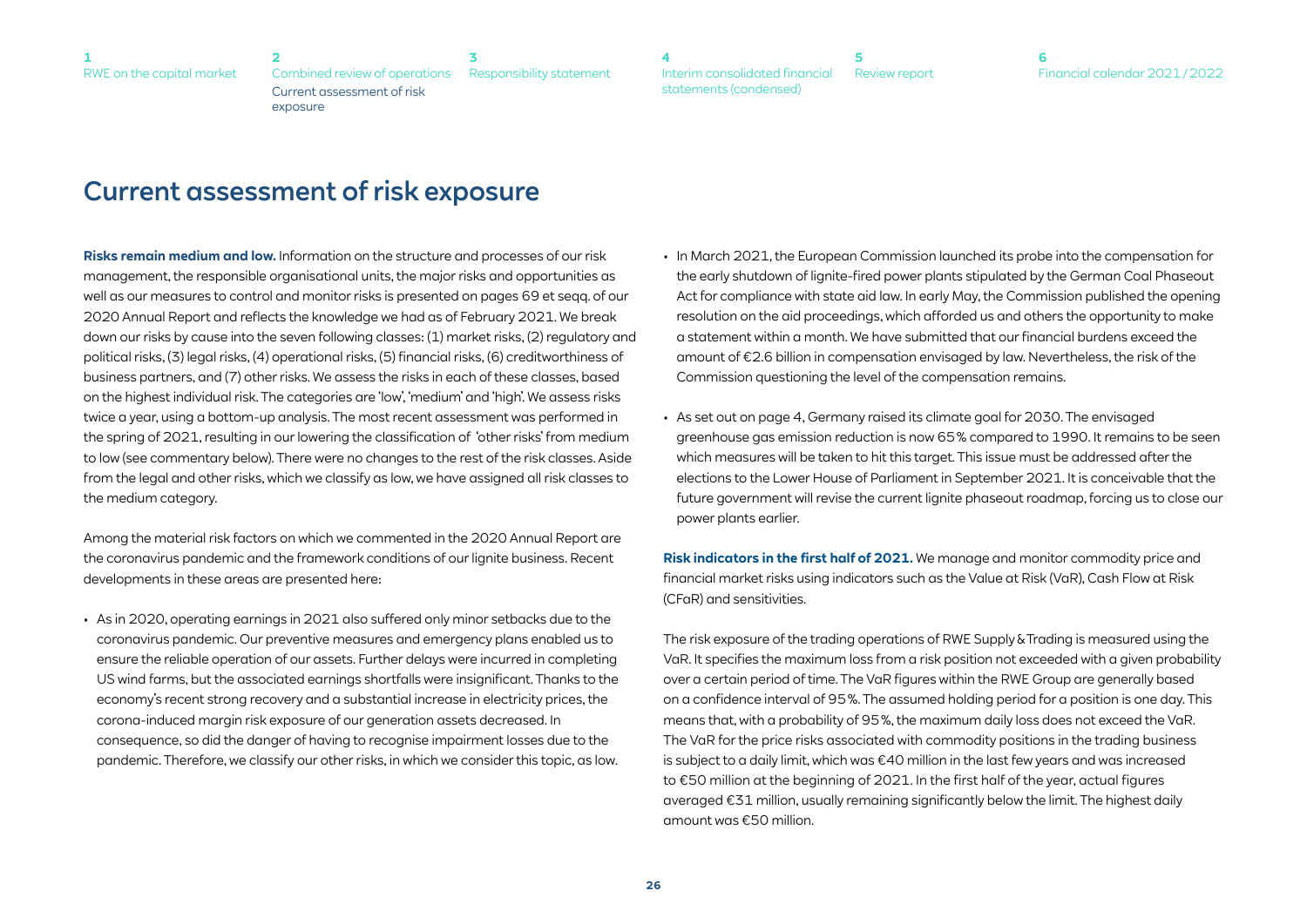**[3](#page-27-0)** [Responsibility statement](#page-27-0) **[2](#page-3-0)** [Combined review of operations](#page-3-0) Current assessment of risk exposure

**[5](#page-44-0)** [Review report](#page-44-0) **[4](#page-28-0)** [Interim consolidated financial](#page-28-0)  [statements \(condensed\)](#page-28-0)

**[6](#page-45-0)** [Financial calendar 2021 / 2022](#page-45-0)

The management of our gas portfolio and LNG business is pooled in a dedicated organisational unit at RWE Supply & Trading. Since the beginning of 2021, the daily VaR ceiling for these activities has been €24 million (previously €14 million). Only part of this headroom was utilised. The highest daily amount was €12 million, and the average for the first half of the year was €10 million.

The development of market interest rates is a major financial risk. If they rise, we can suffer losses on the securities on our books. This primarily relates to fixed-interest bonds. In 2021, we started measuring the securities price risk using a sensitivity analysis. This led to the following results as of the balance-sheet date: if market interest rates had increased by 100 basis points, the value of the bonds on our books would have dropped by €93 million.

In addition, rising interest rates drive up our finance costs. We measure this risk using the Cash Flow at Risk (CFaR). In doing so, we apply a confidence level of 95 % and a holding period of one year. In the first half of 2021, the average CFaR was €20 million.

The securities on our books typically include equities. We currently hold a 15 % stake in E.ON, which had a market value of €3.9 billion on 30 June 2021. Therefore, changes in the price of the E.ON share can have a substantial effect on our financial strength.

We now also measure risks associated with our financial positions held in foreign currencies via a sensitivity analysis. In doing so, we calculate the extent to which a 10 % change in foreign exchange rates would affect the value of the positions. As of 30 June, this sensitivity was €0.3 million.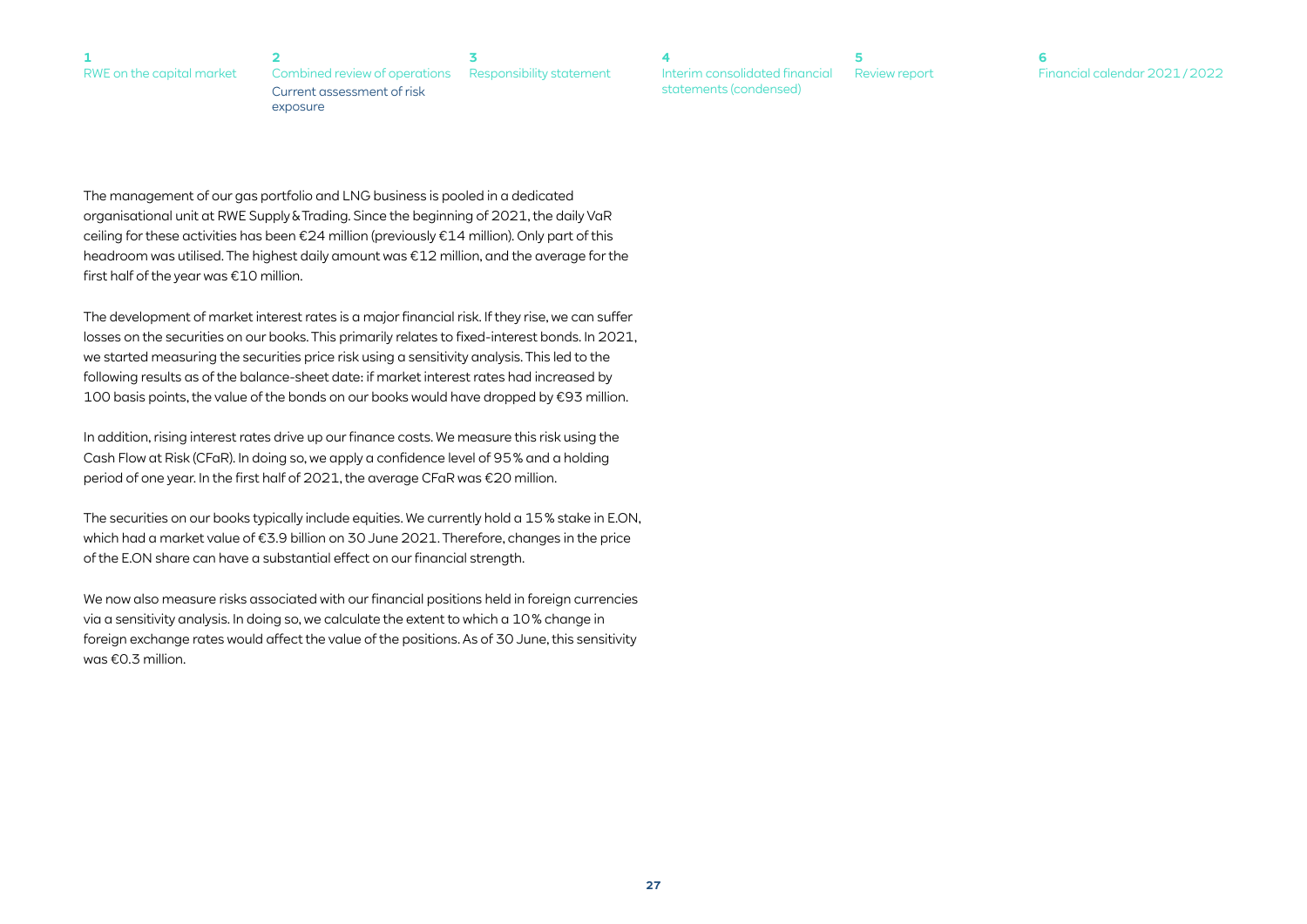**[6](#page-45-0)** [Financial calendar 2021 / 2022](#page-45-0)

# <span id="page-27-0"></span>Responsibility statement

To the best of our knowledge, and in accordance with the applicable reporting principles for half-year financial reporting, the interim consolidated financial statements give a true and fair view of the assets, liabilities, financial position and profit or loss of the Group, and the interim Group review of operations includes a fair review of the development and performance of the business and the position of the Group, together with a description of the principal opportunities and risks associated with the expected development of the Group for the remaining months of the financial year.

Essen, 10 August 2021

The Executive Board

Krebber Müller Seeger

 $\alpha^2$  Sugor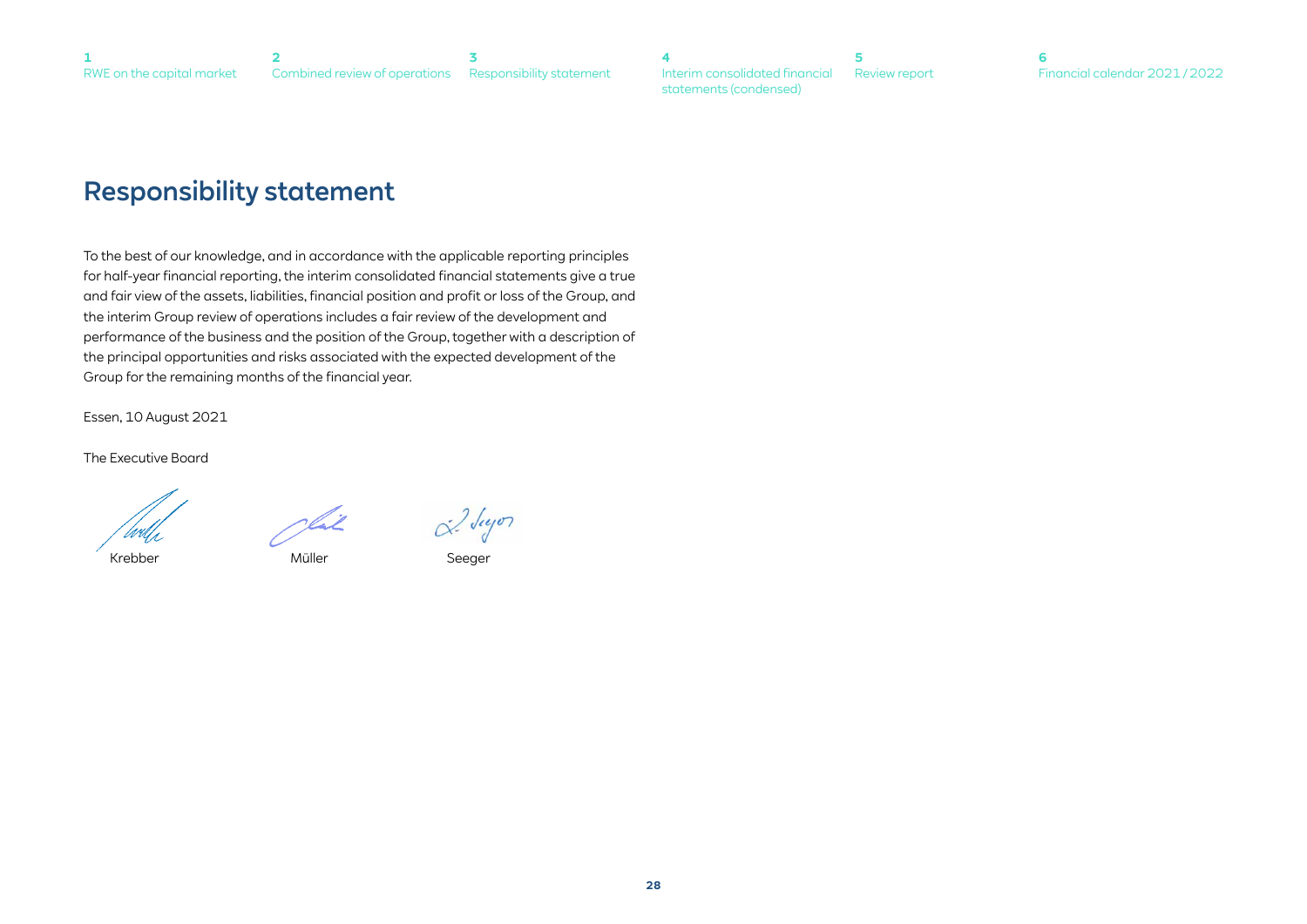

# <span id="page-28-0"></span>Interim consolidated financial statements (condensed)

#### Income statement

| $\epsilon$ million                                                | Apr - Jun 2021 <sup>1</sup> | Apr - Jun 2020 <sup>1,2</sup> | Jan - Jun 2021 | Jan - Jun 2020 <sup>2</sup> |
|-------------------------------------------------------------------|-----------------------------|-------------------------------|----------------|-----------------------------|
| Revenue (including natural gas tax / electricity tax)             | 3,792                       | 2,721                         | 8,575          | 6,579                       |
| Natural gas tax/electricity tax                                   | $-51$                       | $-49$                         | $-127$         | $-104$                      |
| Revenue <sup>3</sup>                                              | 3,741                       | 2,672                         | 8,448          | 6,475                       |
| Cost of materials                                                 | $-2,768$                    | $-1,583$                      | $-6,330$       | $-3,647$                    |
| Staff costs                                                       | $-636$                      | $-559$                        | $-1,216$       | $-1,130$                    |
| Depreciation, amortisation and impairment losses                  | $-1,154$                    | $-377$                        | $-1,510$       | $-735$                      |
| Other operating result                                            | 1,422                       | 150                           | 1,653          | 621                         |
| Income from investments accounted for using the equity method     | 54                          | 70                            | 140            | 180                         |
| Other income from investments                                     | 183                         | 9                             | 188            | 11                          |
| <b>Financial income</b>                                           | 421                         | 523                           | 1,147          | 962                         |
| Finance costs                                                     | $-368$                      | $-460$                        | $-998$         | $-1,266$                    |
| Income from continuing operations before tax                      | 895                         | 445                           | 1,522          | 1,471                       |
| Taxes on income                                                   | $-386$                      | $-158$                        | $-103$         | $-471$                      |
| <b>Income from continuing operations</b>                          | 509                         | 287                           | 1,419          | 1,000                       |
| Income from discontinued operations                               |                             | 20                            |                | 50                          |
| <b>Income</b>                                                     | 509                         | 307                           | 1,419          | 1,050                       |
| of which: non-controlling interests                               | $-28$                       | 11                            | $-13$          | 37                          |
| of which: net income / income attributable to RWE AG shareholders | 537                         | 296                           | 1,432          | 1,013                       |
| Basic and diluted earnings per share in $\epsilon$                | 0.80                        | 0.48                          | 2.12           | 1.65                        |
| of which: from continuing operations in €                         | 0.80                        | 0.47                          | 2.12           | 1.61                        |
| of which: from discontinued operations in €                       |                             | 0.01                          |                | 0.04                        |

1 Voluntary reporting of the quarterly figures for the period 1 April to 30 June 2021 and the prior-year quarter are not part of the audit review as of 30 June 2021.

2 Some prior-year figures restated due to a retroactive change in the recognition of renewable tax benefits in the USA (see commentary on [page 35 et seqq.\)](#page-34-0).

3 A presentation of revenue by product and segment can be found on [page 16](#page-15-0).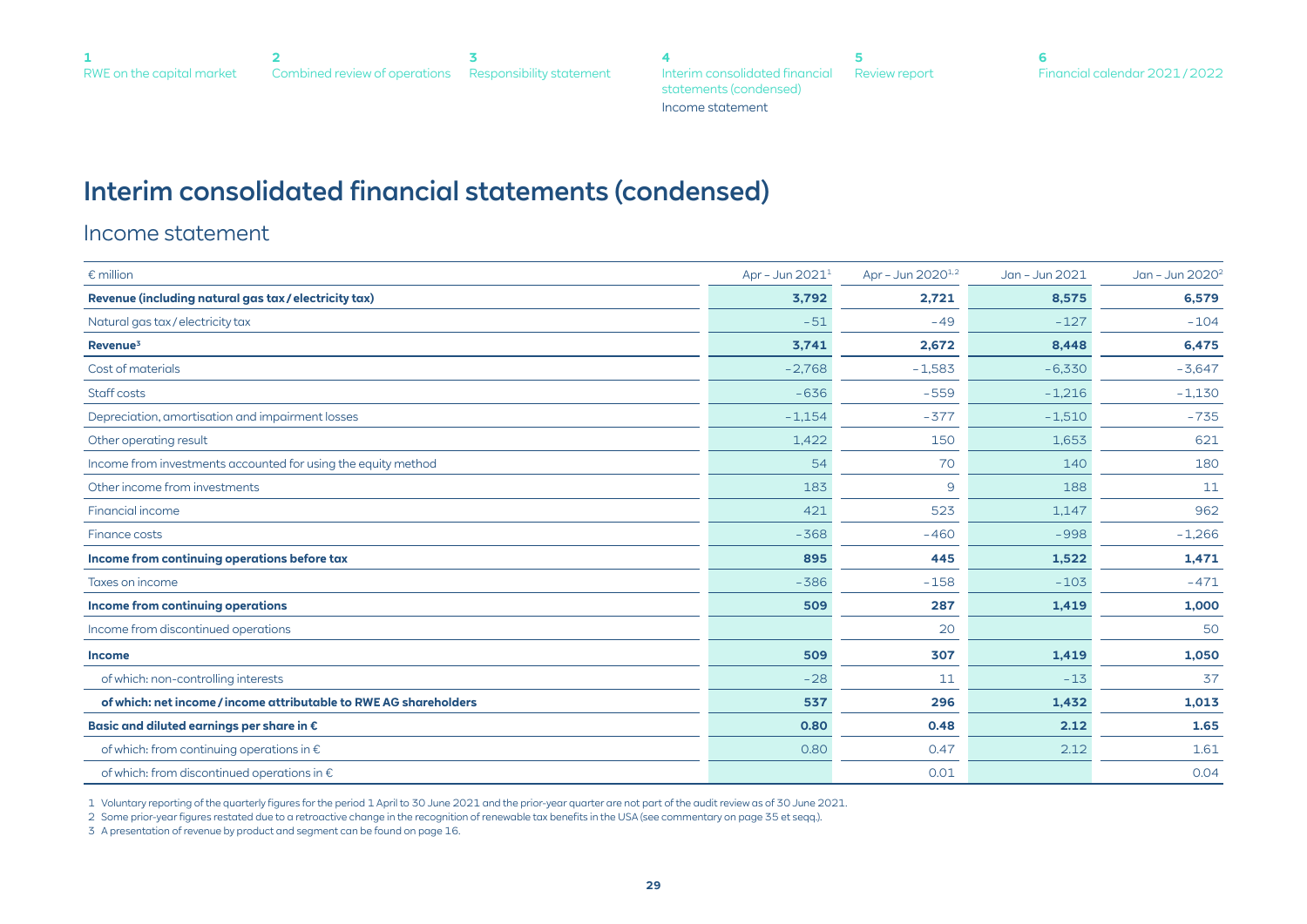<span id="page-29-0"></span>

| RWE on the capital market Combined review of operations Responsibility statement |  |
|----------------------------------------------------------------------------------|--|

**[5](#page-44-0)** [Review report](#page-44-0) **[4](#page-28-0)** [Interim consolidated financial](#page-28-0)  [statements \(condensed\)](#page-28-0) Statement of comprehensive income

# Statement of comprehensive income

| Amounts after tax $- \epsilon$ million                                                            | Apr - Jun 2021 <sup>1</sup> | Apr - Jun 20201,2 | Jan - Jun 2021 | Jan - Jun 2020 <sup>2</sup> |
|---------------------------------------------------------------------------------------------------|-----------------------------|-------------------|----------------|-----------------------------|
| <b>Income</b>                                                                                     | 509                         | 307               | 1,419          | 1,050                       |
| Actuarial gains and losses of defined benefit pension plans and similar obligations               | 158                         | $-338$            | 805            | 103                         |
| Prorated income and expenses of investments accounted for using the equity method                 | $-2$                        | $-26$             | $-2$           | $-26$                       |
| Fair valuation of equity instruments                                                              | $-36$                       | 277               | 300            | 112                         |
| Income and expenses recognised in equity, not to be reclassified through profit or loss           | 120                         | $-87$             | 1,103          | 189                         |
| Currency translation adjustment                                                                   | 28                          | $-136$            | 101            | $-523$                      |
| Fair valuation of debt instruments                                                                | 8                           | 32                | $-12$          | $-3$                        |
| Fair valuation of financial instruments used for hedging purposes                                 | $-163$                      | 161               | 1,084          | 278                         |
| Prorated income and expenses of investments accounted for using the equity method                 |                             |                   | 11             | $-2$                        |
| Income and expenses recognised in equity, to be reclassified through profit or loss in the future | $-126$                      | 57                | 1,184          | $-250$                      |
| Other comprehensive income                                                                        | $-6$                        | $-30$             | 2,287          | $-61$                       |
| <b>Total comprehensive income</b>                                                                 | 503                         | 277               | 3,706          | 989                         |
| of which: attributable to RWE AG shareholders                                                     | 531                         | 289               | 3,657          | 988                         |
| of which: attributable to non-controlling interests                                               | $-28$                       | $-12$             | 49             |                             |

1 Voluntary reporting of the quarterly figures for the period 1 April to 30 June 2021 and the prior-year quarter are not part of the audit review as of 30 June 2021.

2 Some prior-year figures restated due to a retroactive change in the recognition of renewable tax benefits in the USA and retroactive adjustments to the first-time consolidation of the acquired E.ON operations (see commentary on [page 35 et seqq.](#page-34-0) of this interim statement and on page 109 of the 2020 Annual Report).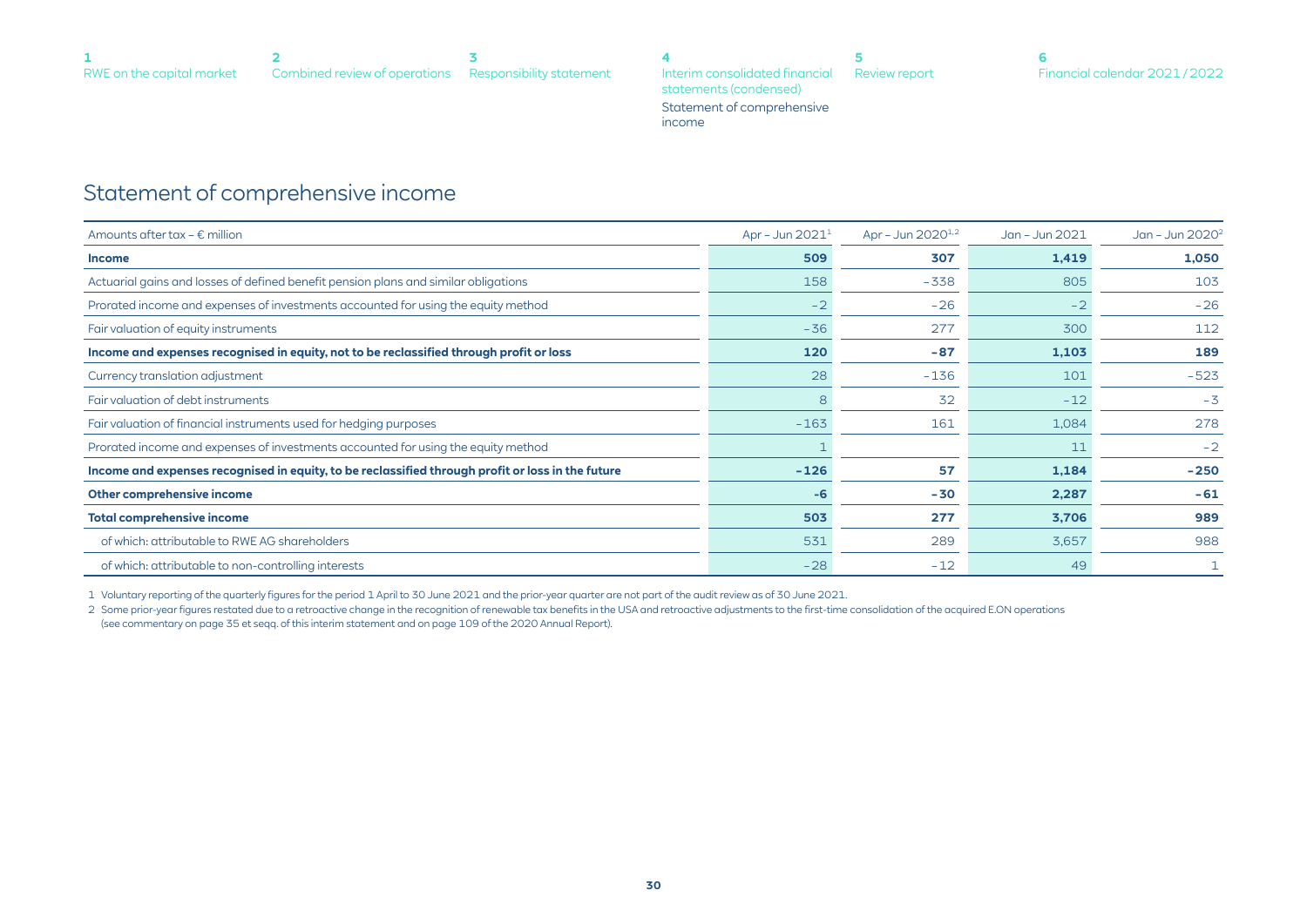<span id="page-30-0"></span>

| RWE on the capital market Combined review of operations Responsibility statement |  |
|----------------------------------------------------------------------------------|--|



#### Balance sheet

| <b>Assets</b>                                     | 30 Jun 2021 | 31 Dec 2020 <sup>1</sup> | 1 Jan 2020 <sup>2</sup> |
|---------------------------------------------------|-------------|--------------------------|-------------------------|
| $\epsilon$ million                                |             |                          |                         |
| <b>Non-current assets</b>                         |             |                          |                         |
| Intangible assets                                 | 5,923       | 4,913                    | 4,777                   |
| Property, plant and equipment                     | 19,325      | 17,902                   | 19,016                  |
| Investments accounted for using the equity method | 2,808       | 3,276                    | 3,252                   |
| Other non-current financial assets                | 4,659       | 4,244                    | 4,337                   |
| Receivables and other assets                      | 3,899       | 3,707                    | 3,668                   |
| Deferred taxes                                    | 478         | 397                      | 680                     |
|                                                   | 37,092      | 34,439                   | 35,730                  |
| <b>Current assets</b>                             |             |                          |                         |
| Inventories                                       | 1,696       | 1,632                    | 1,585                   |
| Trade accounts receivable                         | 2,955       | 3,007                    | 3,621                   |
| Receivables and other assets                      | 32,814      | 12,531                   | 15,310                  |
| Marketable securities                             | 3,993       | 4,219                    | 3,258                   |
| Cash and cash equivalents                         | 7,043       | 4,774                    | 3,192                   |
| Assets held for sale                              | 636         | 1,061                    | 1,274                   |
|                                                   | 49,137      | 27,224                   | 28,240                  |
|                                                   | 86,229      | 61,663                   | 63,970                  |

1 Some prior-year figures restated due to a retroactive change in the recognition of renewable tax benefits in the USA (see commentary on [page 35 et seqq.\)](#page-34-0).

2 Some prior-year figures restated due to a retroactive change in the recognition of renewable tax benefits in the USA and retroactive adjustments to the first-time consolidation of the acquired E.ON operations (see commentary on [page 35 et seqq.](#page-34-0) of this interim statement and on page 109 of the 2020 Annual Report).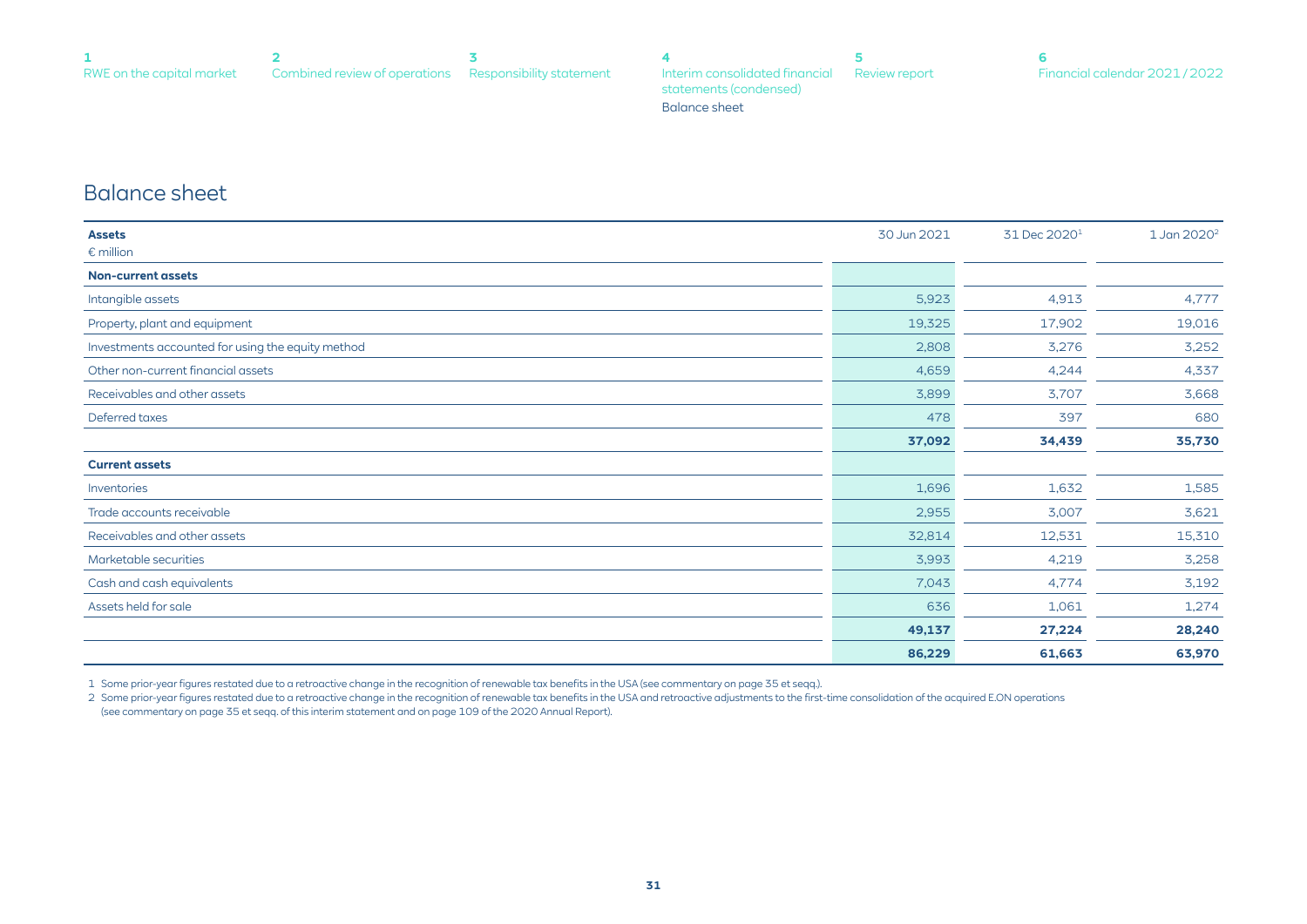| RWE on the capital market Combined review of operations Responsibility statement |  |
|----------------------------------------------------------------------------------|--|

**[5](#page-44-0)** [Review report](#page-44-0) [Interim consolidated financial](#page-28-0)  **[4](#page-28-0)** [statements \(condensed\)](#page-28-0) Balance sheet



| <b>Equity and liabilities</b>  | 30 Jun 2021 | 31 Dec 2020 <sup>1</sup> | 1 Jan 2020 <sup>2</sup> |
|--------------------------------|-------------|--------------------------|-------------------------|
| $\epsilon$ million             |             |                          |                         |
| <b>Equity</b>                  |             |                          |                         |
| RWE AG shareholders' interest  | 19,374      | 16,916                   | 16,617                  |
| Non-controlling interests      | 1,837       | 790                      | 502                     |
|                                | 21,211      | 17,706                   | 17,119                  |
| <b>Non-current liabilities</b> |             |                          |                         |
| Provisions                     | 17,369      | 19,470                   | 18,937                  |
| <b>Financial liabilities</b>   | 4,971       | 3,951                    | 3,924                   |
| Other liabilities              | 2,136       | 2,152                    | 2,144                   |
| Deferred taxes                 | 2,813       | 1,883                    | 2,197                   |
|                                | 27,289      | 27,456                   | 27,202                  |
| <b>Current liabilities</b>     |             |                          |                         |
| Provisions                     | 2,916       | 3,004                    | 2,638                   |
| <b>Financial liabilities</b>   | 1,407       | 1,247                    | 1,689                   |
| Trade accounts payable         | 2,602       | 2,387                    | 2,987                   |
| Other liabilities              | 30,743      | 9,282                    | 11,825                  |
| Liabilities held for sale      | 61          | 581                      | 510                     |
|                                | 37,729      | 16,501                   | 19,649                  |
|                                | 86,229      | 61,663                   | 63,970                  |

1 Some prior-year figures restated due to a retroactive change in the recognition of renewable tax benefits in the USA (see commentary on [page 35 et seqq.\)](#page-34-0).

2 Some prior-year figures restated due to a retroactive change in the recognition of renewable tax benefits in the USA and retroactive adjustments to the first-time consolidation of the acquired E.ON operations (see commentary on [page 35 et seqq.](#page-34-0) of this interim statement and on page 109 of the 2020 Annual Report).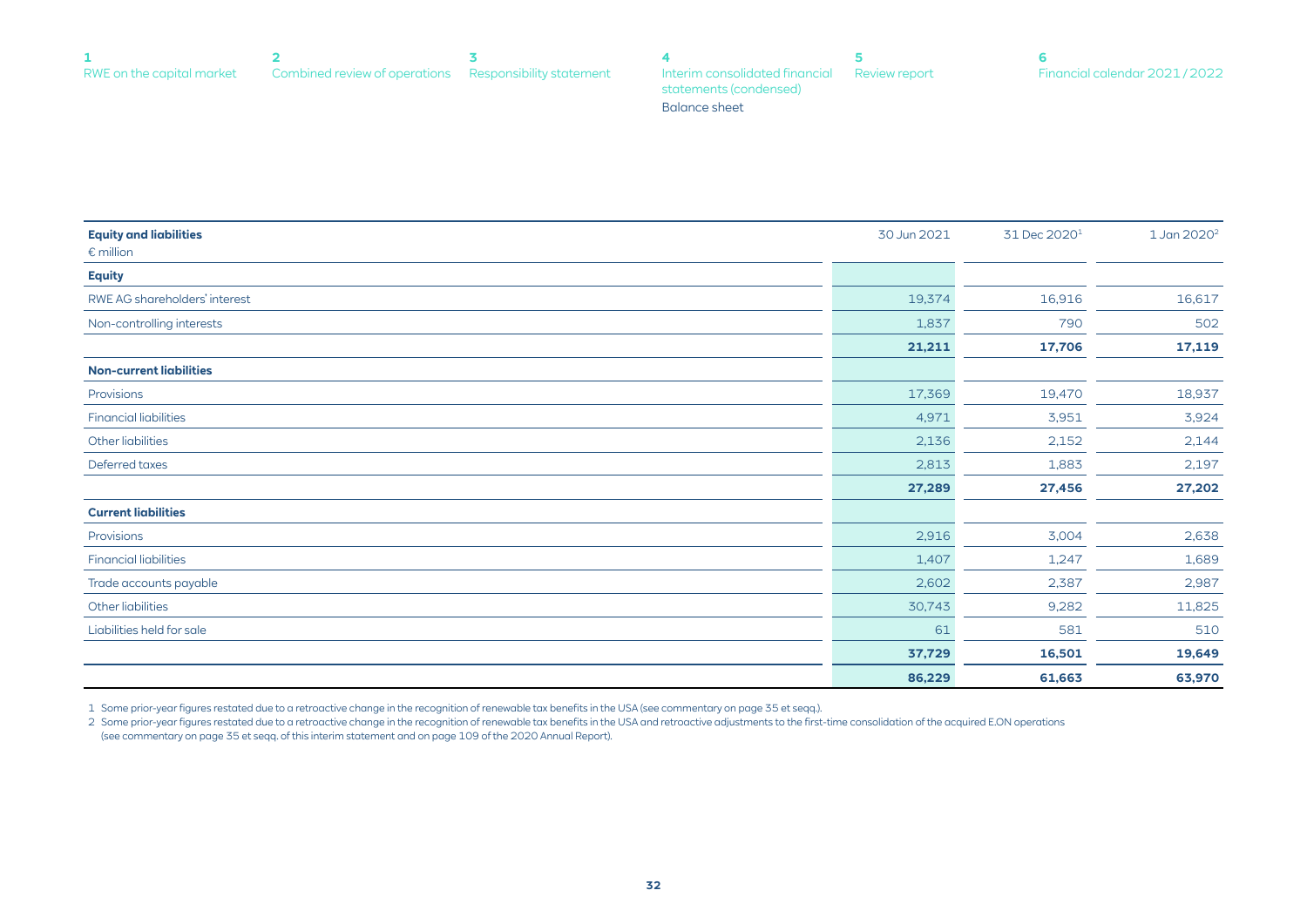**[5](#page-44-0)** [Review report](#page-44-0) **[4](#page-28-0)** [Interim consolidated financial](#page-28-0)  [statements \(condensed\)](#page-28-0) Cash flow statement



### <span id="page-32-0"></span>Cash flow statement

| $\epsilon$ million                                                                                                   | Jan - Jun 2021 | Jan - Jun 2020 <sup>1</sup> |
|----------------------------------------------------------------------------------------------------------------------|----------------|-----------------------------|
| Income from continuing operations                                                                                    | 1,419          | 1,000                       |
| Depreciation, amortisation and impairment losses / write-backs                                                       | 1,351          | 681                         |
| Changes in provisions                                                                                                | $-529$         | $-541$                      |
| Deferred taxes / non-cash income and expenses / income from disposal of non-current assets and marketable securities | 1,088          | $-131$                      |
| Changes in working capital                                                                                           | 1.683          | 162                         |
| Cash flows from operating activities of continuing operations                                                        | 5,012          | 1,171                       |
| Cash flows from operating activities of discontinued operations                                                      |                | 14                          |
| <b>Cash flows from operating activities</b>                                                                          | 5,012          | 1,185                       |
| Cash flows from investing activities of continuing operations <sup>2</sup>                                           | $-2,330$       | $-95$                       |
| Cash flows from investing activities of discontinued operations                                                      |                | $-21$                       |
| <b>Cash flows from investing activities</b>                                                                          | $-2,330$       | $-116$                      |
| Cash flows from financing activities of continuing operations                                                        | $-458$         | $-807$                      |
| Cash flows from financing activities of discontinued operations                                                      |                | $-7$                        |
| <b>Cash flows from financing activities</b>                                                                          | $-458$         | $-814$                      |
| Net cash change in cash and cash equivalents                                                                         | 2,224          | 255                         |
| Effects of changes in foreign exchange rates and other changes in value on cash and cash equivalents                 | 45             | $-80$                       |
| Net change in cash and cash equivalents                                                                              | 2,269          | 175                         |
| Cash and cash equivalents at beginning of reporting period                                                           | 4,774          | 3,212                       |
| of which: reported as 'Assets held for sale'                                                                         |                | 20                          |
| Cash and cash equivalents at beginning of reporting period as per the consolidated balance sheet                     | 4.774          | 3,192                       |
| Cash and cash equivalents at end of reporting period                                                                 | 7,043          | 3,387                       |
| of which: reported as 'Assets held for sale'                                                                         |                | 6                           |
| Cash and cash equivalents at end of reporting period as per the consolidated balance sheet                           | 7,043          | 3,381                       |

1 Some prior-year figures restated due to a retroactive change in the recognition of renewable tax benefits in the USA (see commentary on [page 35 et seqq.\)](#page-34-0).

2 After the initial / subsequent transfer to plan assets in the amount of €1,091 million (prior-year period: €98 million).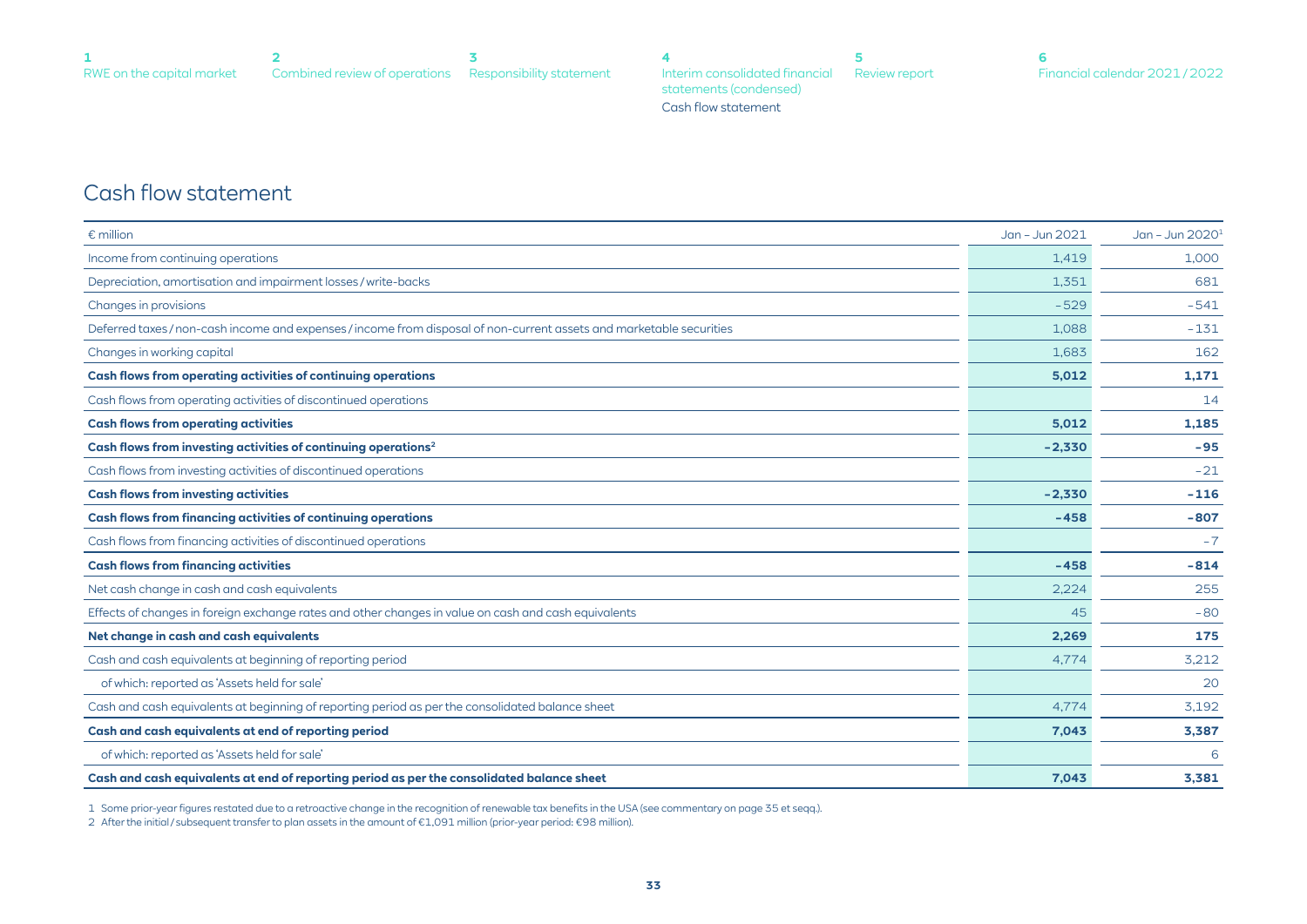**[5](#page-44-0)** [Review report](#page-44-0) **[4](#page-28-0)** [Interim consolidated financial](#page-28-0)  [statements \(condensed\)](#page-28-0) Statement of changes in equity



### <span id="page-33-0"></span>Statement of changes in equity

|                                         | Subscribed capital<br>and additional paid-in | Retained earnings and<br>distributable profit | Accumulated other<br>comprehensive income | <b>RWE AG shareholders'</b><br>interest | Non-controlling<br>interests | <b>Total</b> |
|-----------------------------------------|----------------------------------------------|-----------------------------------------------|-------------------------------------------|-----------------------------------------|------------------------------|--------------|
| $\epsilon$ million                      | capital of RWE AG                            |                                               |                                           |                                         |                              |              |
| Balance at 1 Jan 2020 <sup>1</sup>      | 3,959                                        | 8,561                                         | 4,097                                     | 16,617                                  | 502                          | 17,119       |
| Capital paid out                        |                                              |                                               |                                           |                                         | $-2$                         | $-2$         |
| Dividends paid                          |                                              | $-492$                                        |                                           | $-492$                                  | $-53$                        | $-545$       |
| Income <sup>1</sup>                     |                                              | 1,013                                         |                                           | 1,013                                   | 37                           | 1,050        |
| Other comprehensive income <sup>1</sup> |                                              | 189                                           | $-214$                                    | $-25$                                   | $-36$                        | $-61$        |
| Total comprehensive income              |                                              | 1,202                                         | $-214$                                    | 988                                     | $\mathbf{1}$                 | 989          |
| Other changes                           |                                              | $-508$                                        | $-873$                                    | $-1,381$                                | $-1$                         | $-1,382$     |
| <b>Balance at 30 Jun 2020</b>           | 3,959                                        | 8,763                                         | 3,010                                     | 15,732                                  | 447                          | 16,179       |
| Balance at 1 Jan 2021 <sup>2</sup>      | 5,959                                        | 8,301                                         | 2,656                                     | 16,916                                  | 790                          | 17,706       |
| Capital paid out                        |                                              |                                               |                                           |                                         | $-6$                         | $-6$         |
| Dividends paid                          |                                              | $-575$                                        |                                           | $-575$                                  | $-72$                        | $-647$       |
| Income                                  |                                              | 1,432                                         |                                           | 1,432                                   | $-13$                        | 1,419        |
| Other comprehensive income              |                                              | 1,104                                         | 1,121                                     | 2,225                                   | 62                           | 2,287        |
| Total comprehensive income              |                                              | 2,536                                         | 1,121                                     | 3,657                                   | 49                           | 3,706        |
| Other changes                           |                                              | $-23$                                         | $-601$                                    | $-624$                                  | 1,076                        | 452          |
| <b>Balance at 30 Jun 2021</b>           | 5,959                                        | 10,239                                        | 3,176                                     | 19,374                                  | 1,837                        | 21,211       |

1 Some prior-year figures restated due to a retroactive change in the recognition of renewable tax benefits in the USA and retroactive adjustments to the first-time consolidation of the acquired E.ON operations (see commentary on [page 35 et seqq.](#page-34-0) of this interim statement and on page 109 of the 2020 Annual Report).

2 Some prior-year figures restated due to a retroactive change in the recognition of renewable tax benefits in the USA (see commentary on [page 35 et seqq.\)](#page-34-0).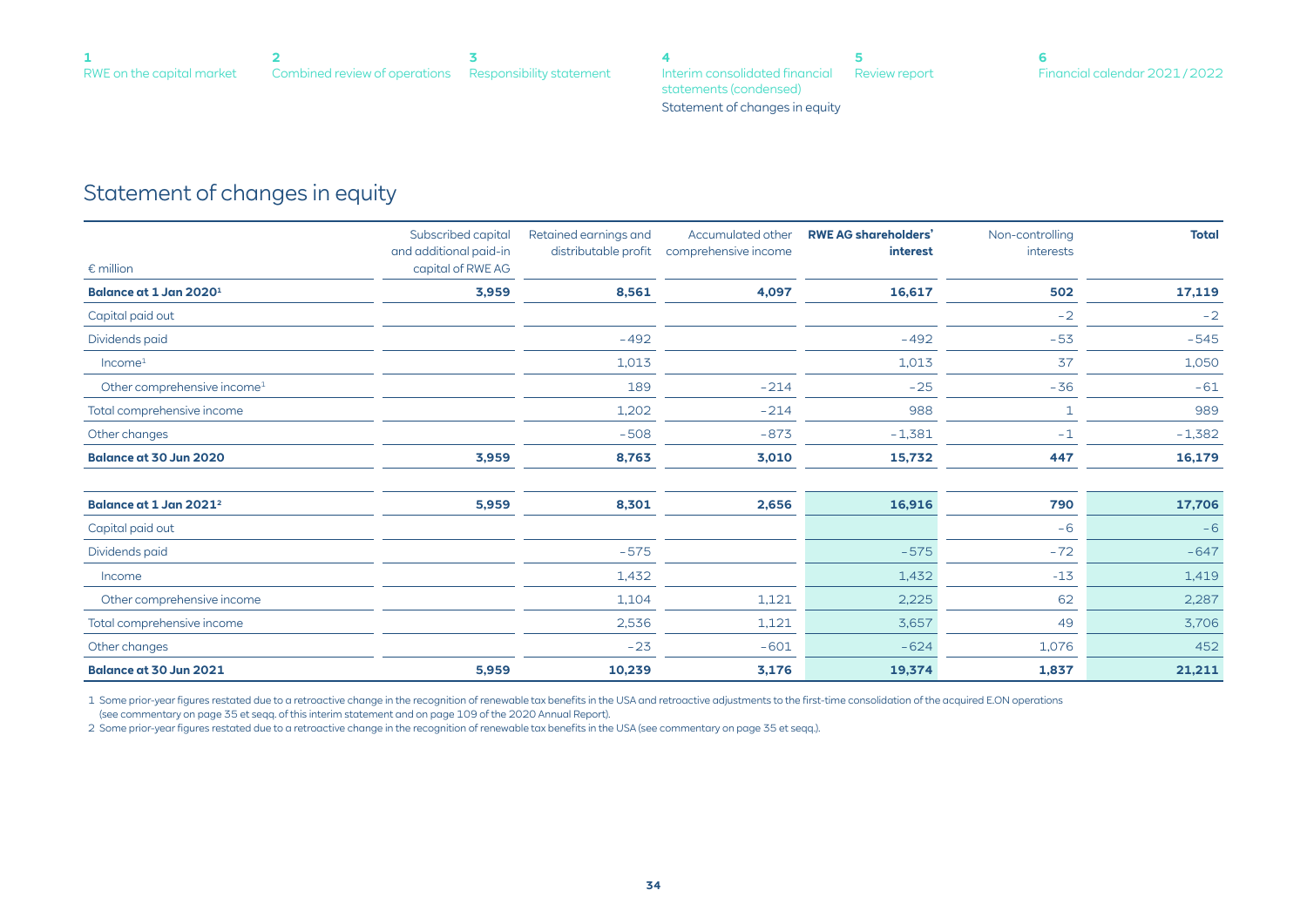# <span id="page-34-0"></span>**Notes**

### Accounting policies

RWE AG, headquartered in Essen, Germany, is the parent company of the RWE Group ('RWE' or 'Group').

The interim consolidated financial statements as of 30 June 2021, including the additional information in the interim Group review of operations, have been prepared in accordance with the International Financial Reporting Standards (IFRSs) applicable in the European Union (EU). The statements were authorised for issue on 10 August 2021.

In line with IAS 34, the scope of reporting for the presentation of the interim consolidated financial statements for the period ended 30 June 2021 was condensed compared with the scope applied to the consolidated financial statements as of 31 December 2020. With the exception of the changes and new rules described below, these interim consolidated financial statements were prepared using the accounting policies applied in the consolidated financial statements for the period ended 31 December 2020. For further information, please see the Group's 2020 Annual Report, which provides the basis for this half-year financial report.

The discount rate applied to provisions for nuclear waste management is 0.0% (31 December 2020: 0.0%), and 2.1% (31 December 2020: 2.0%) for mining-related provisions. Provisions for pensions and similar obligations are discounted at an interest rate of 1.1% in Germany and 1.9% abroad (31 December 2020: 0.8% and 1.3%, respectively).

## Changes in accounting regulations

The International Accounting Standards Board (IASB) has approved several amendments to existing IFRSs, which are effective for the RWE Group as of fiscal 2021, due to EU endorsement:

- Amendments to IFRS 4 Deferral of IFRS 9 (2020),
- Amendments to IAS 39, IFRS 4, IFRS 7, IFRS 9 and IFRS 16 Interest Rate Benchmark Reform (Phase 2) (2020).

These new policies do not have any material effects on the RWE Group's consolidated financial statements.

#### **Changes to the accounting of tax benefits in relation to tax equity contracts.** At the start of

fiscal 2021, RWE changed the accounting policy on certain tax benefits (so-called 'tax benefits') in relation to tax equity contracts in the USA. These tax benefits, which mainly stem from the option of accelerated depreciation, are a component of the subsidy system for renewables in the USA, which is based on tax incentives (see page 37 of the 2020 Annual Report). With tax equity contracts, tax benefits are transferred to the tax equity investor for partial interest and capital repayments of the amount provided to RWE.

In the past, tax benefits were reported in taxes on income. With this change to the accounting policy, since 2021 the transfer of tax benefits to the tax equity investor is recognised as a process that is similar to a sales transaction.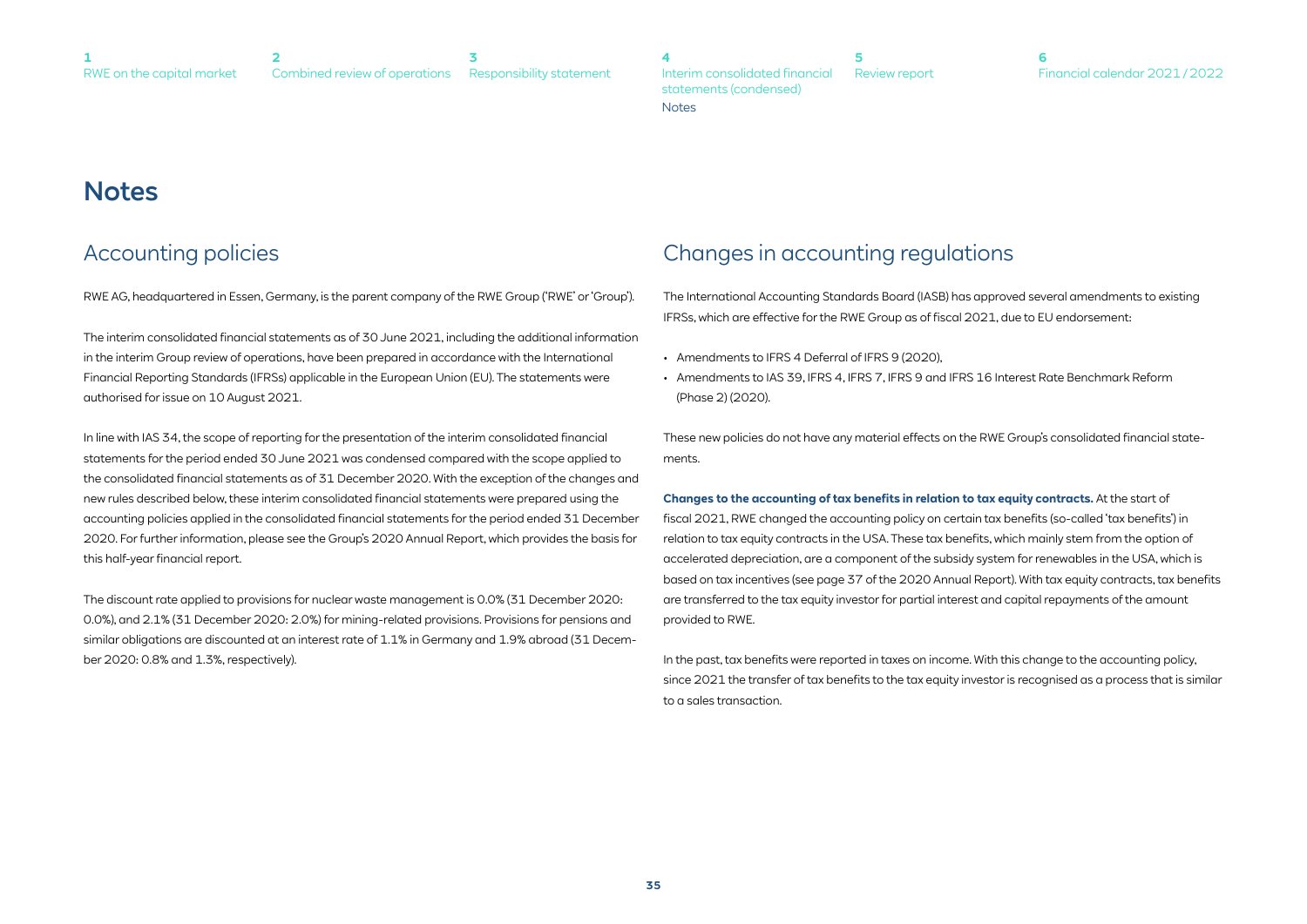As a result, the tax benefits are recognised in other operating income, and realisation of this income now occurs using the straight-line method, independently of the actual amount of the transferred tax benefits during the reporting period in question. This form of realising the income results from linear performance over time, i.e. the amount paid by the tax equity investor is viewed as a transaction price, which is recognised pro-rata over the duration of the relevant tax equity contract.

The comparable prior-year figures were adjusted accordingly.

With this change to the treatment of tax benefits, the economic peculiarities of the US subsidy system are presented more accurately, and more relevant information is thus provided regarding the economic and financial consequences of the subsidy system.

In the first half of 2021, RWE recognised tax benefits totalling €22 million in other operating income, which would have been reported as €6 million in taxes on income prior to the change in the accounting policy. The tax benefits recognised in income from investments accounted for using the equity method amount to a total of €4 million for the first half of 2021. Prior to the change in the accounting policy, the same amount would also have been reported in income from investments accounted for using the equity method.

The following table shows the changes in the balance sheet as of 31 December 2020 and 1 January 2020:

| $\epsilon$ million                                   | 31 Dec 2020<br>Prior to change | 31 Dec 2020<br>After change | 1. Jan 2020<br>Prior to change | 1. Jan 2020<br>After change |
|------------------------------------------------------|--------------------------------|-----------------------------|--------------------------------|-----------------------------|
| Investments accounted for<br>using the equity method | 3.297                          | 3.276                       | 3.281                          | 3,252                       |
| Deferred tax assets                                  | 397                            | 397                         | 689                            | 680                         |
| Assets held for sale                                 | 1.045                          | 1.061                       | 1.274                          | 1,274                       |
| Equity                                               | 17.971                         | 17.706                      | 17.467                         | 17.119                      |
| Other non-current<br>liabilities <sup>1</sup>        | 1,951                          | 2.152                       | 1,912                          | 2,144                       |
| Deferred tax liabilities                             | 1,908                          | 1,883                       | 2.164                          | 2,197                       |
| Other current liabilities <sup>1</sup>               | 9.240                          | 9.282                       | 11.781                         | 11.825                      |
| Liabilities held for sale                            | 539                            | 581                         | 510                            | 510                         |

1 Including an unchanged amount of income tax liabilities.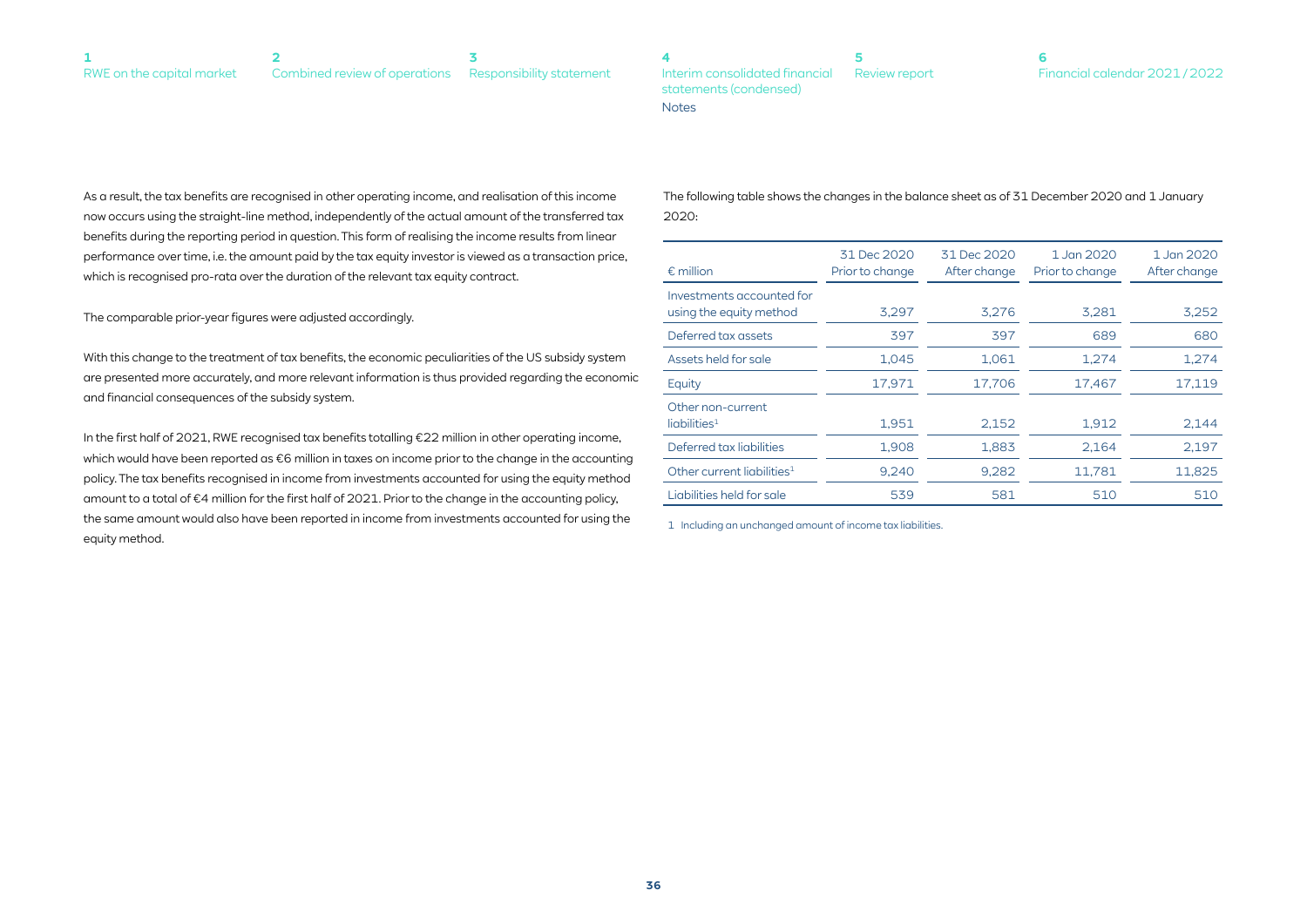| RWE on the capital market | Combined review of operations Responsibility statement |  |
|---------------------------|--------------------------------------------------------|--|

The following table shows the adjustment to the figures on the income statement reported as of

30 June 2020:

| $\epsilon$ million                                               | Jan – Jun 2020<br>Prior to change | Jan - Jun 2020<br>After change |
|------------------------------------------------------------------|-----------------------------------|--------------------------------|
| Other operating result                                           | 598                               | 621                            |
| Income from investments accounted for using the equity<br>method | 178                               | 180                            |
| Income from continuing operations before tax                     | 1.446                             | 1,471                          |
| Taxes on income                                                  | $-449$                            | $-471$                         |
| Income from continuing operations after tax                      | 997                               | 1.000                          |
| Income                                                           | 1.047                             | 1,050                          |
| Net income/income attributable to RWE AG shareholders            | 1,010                             | 1,013                          |
| Basic and diluted earnings per share in $\epsilon$               | 1.64                              | 1.65                           |

The retroactive application of the change in the accounting policy for tax benefits has no effect on the cash flows from operating activities of continuing operations in the first half of 2020. The increase of €3 million in income from continuing operations is offset by the increase of €4 million in deferred taxes and the decline of €7 million in changes in working capital.

## New accounting policies

The IASB issued further standards and amendments to standards, which are not yet mandatory in the EU in fiscal 2021. These standards and amendments to standards are listed below and are not expected to have any material effects on RWE's consolidated financial statements:

- IFRS 17 Insurance Contracts (2017) including Amendments to IFRS 17 (2020),
- Amendments to IAS 1 Presentation of Financial Statements: Classification of Liabilities as Current or Non-current (2020) and Presentation of Financial Statements: Classification of Liabilities as Current or Non-current – Deferral of Effective Date (2020),
- Amendments to IFRS 3 Business Combinations: Reference to the Conceptual Framework (2020),
- Amendments to IAS 16 Property, Plant and Equipment: Proceeds before Intended Use (2020),
- Amendments to IAS 37 Provisions, Contingent Liabilities and Contingent Assets: Onerous Contracts Cost of Fulfilling a Contract (2020),
- Annual Improvements to IFRS Standards 2018-2020 (2020),
- Amendments to IAS 1 Presentation of Financial Statements and IFRS Practice Statement 2: Disclosure of Accounting Policies (2021),
- Amendments to IAS 8 Accounting Policies, Changes in Accounting Estimates and Errors: Definition of Accounting Estimates (2021),
- Amendments to IAS 12 Income Taxes: Deferred Tax related to Assets and Liabilities arising from a Single Transaction (2021),
- Amendments to IFRS 16 Leases: Covid-19-Related Rent Concessions beyond 30 June 2021 (2021).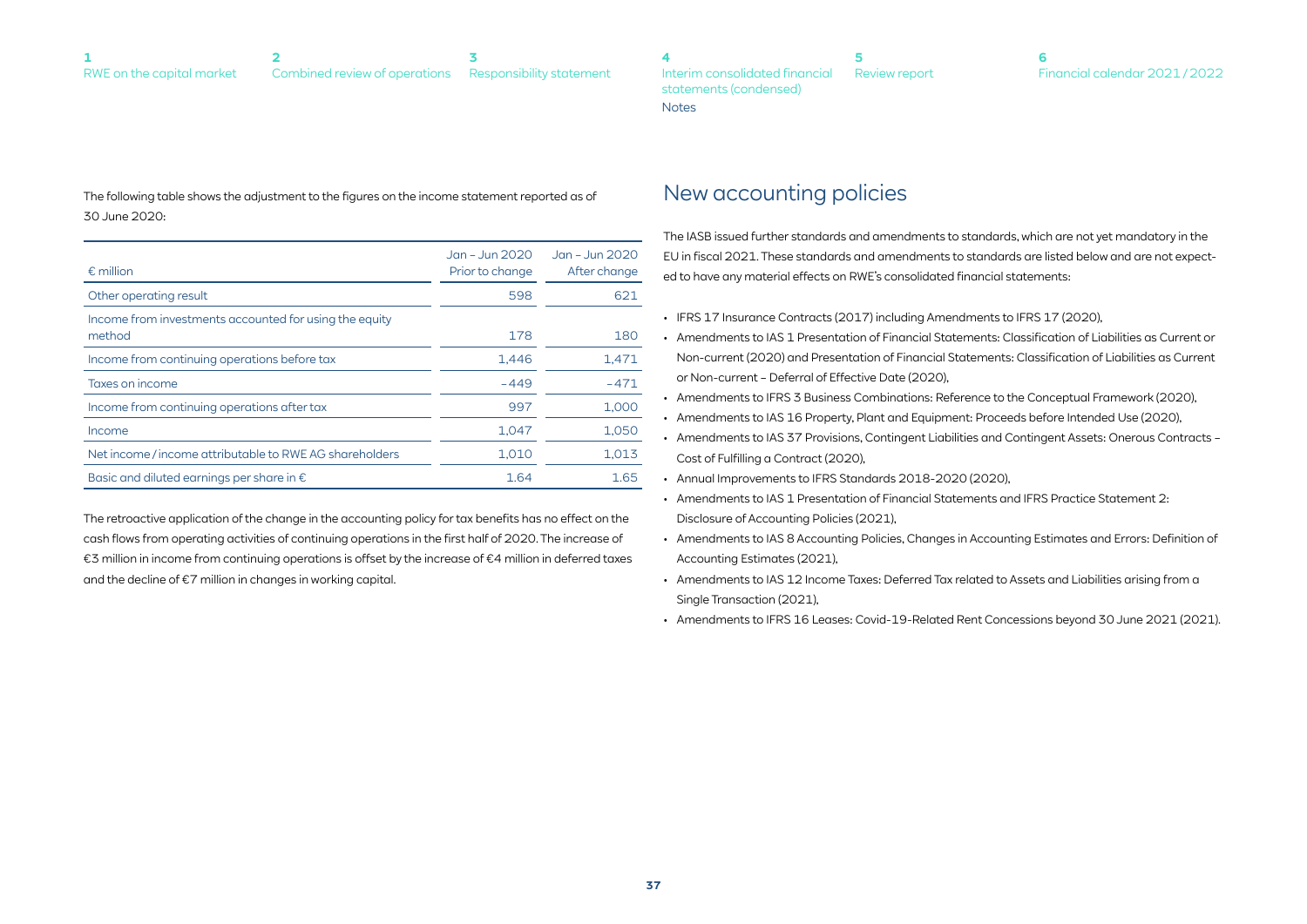### Scope of consolidation

In addition to RWE AG, the consolidated financial statements contain all material German and foreign companies which RWE AG controls directly or indirectly. Principal associates are accounted for using the equity method, and principal joint arrangements are accounted for using the equity method or as joint operations.

The changes in the number of fully consolidated companies as well as of investments and joint ventures accounted for using the equity method are presented below:

| <b>Number of fully consolidated companies</b> | Germany | Abroad | Total |
|-----------------------------------------------|---------|--------|-------|
| <b>Balance at 1 Jan 2021</b>                  | 55      | 197    | 252   |
| First-time consolidation                      |         | 13     | 15    |
| Deconsolidation                               | $-1$    | $-19$  | $-20$ |
| <b>Mergers</b>                                | $-2$    | $-1$   | $-3$  |
| <b>Balance at 30 Jun 2021</b>                 | 54      | 190    | 244   |

| Number of investments accounted<br>for using the equity method and joint<br>ventures | Germany | Abroad | Total |
|--------------------------------------------------------------------------------------|---------|--------|-------|
| <b>Balance at 1 Jan 2021</b>                                                         |         | 20     | 31    |
| Other changes                                                                        |         |        |       |
| <b>Balance at 30 Jun 2021</b>                                                        |         | 21     | 32    |

Furthermore, two companies are presented as joint operations (31 December 2020: two companies).

#### Acquisitions

**Stake in Rampion Renewables Ltd. increased to 100%.** On 1 April 2021, RWE acquired the roughly 40% share in Rampion Renewables Ltd. ('RRL'), UK, which had been held by E.ON until then. Consequently, RWE obtained control over RRL and its subsidiary Rampion Offshore Wind Ltd., in which RRL holds a 50.1% stake. As a result of the transaction, RWE became the majority owner of the UK offshore wind farm Rampion, which has been fully consolidated since 1 April 2021. This transaction does not represent the acquisition of a business in the sense of IFRS 3 and resulted in an increase of €1,010 million in property, plant and equipment and of €958 million in intangible assets. The purchase price for the approximately 40% stake in RRL was already paid in December 2020. The 400-MW wind farm is located off the coast of Sussex and has been operating commercially since 2018.

#### **Disposals**

**Sale of a 75% stake in the onshore wind farms Stella, Cranell and East Raymond.** In January 2021, the sale of a total of 75% of the shares in the three onshore wind farms Stella, Cranell and East Raymond in Texas was completed. In this transaction, 51% of the shares were sold to Algonquin Power Fund (America) Inc., USA, a subsidiary of Algonquin Power & Utilities Corp., Canada and another 24% of the shares to the UK investment firm Greencoat Capital. The underlying contracts were concluded in December 2020. As of 31 December 2020, the assets and liabilities of the three wind farms were reported as 'held for sale' in the balance sheet.

The divested wind farms were assigned to the segment Onshore Wind/Solar. Upon completion of the transaction in January 2021, RWE deconsolidated the above wind farms and reported its remaining 25% stake as an investment accounted for using the equity method. The gain on deconsolidation amounted to €99 million and was recognised in the 'Other operating income' line item on the income statement.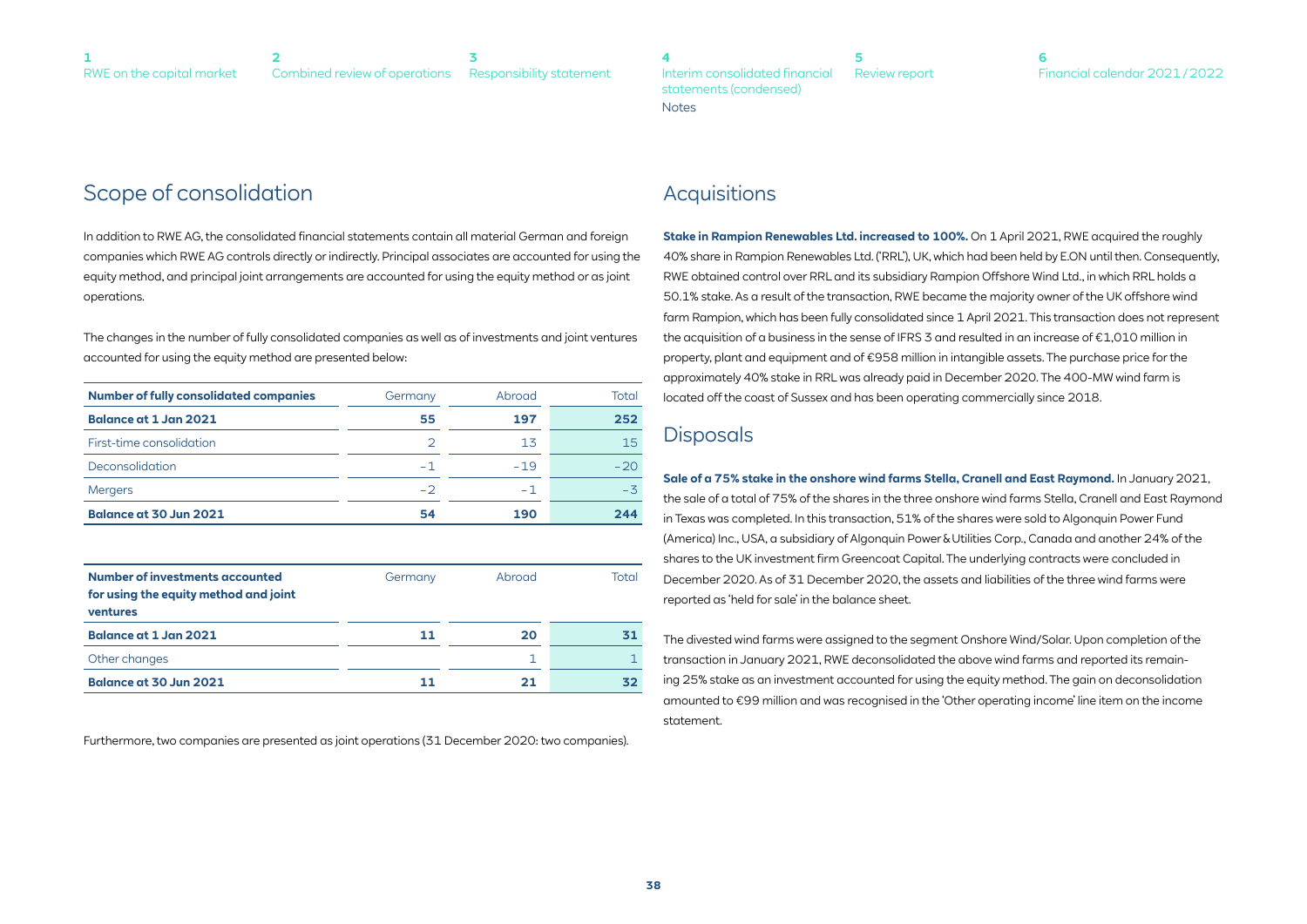| RWE on the capital market Combined review of operations Responsibility statement |  |
|----------------------------------------------------------------------------------|--|

Sale of 100% of the shares in Energies France to KELAG. At the end of April 2021, RWE sold 100% of The main groups of assets and liabilities of the disposal group are presented below: the shares in Energies France S.A.S., France. With completion of the transaction that was agreed in December 2020, the Austrian energy utility KELAG acquired twelve French hydroelectric stations from RWE, with a combined generation capacity of 45 MW. Energies France was part of the segment Hydro/ Biomass/Gas. The gain on deconsolidation amounted to €9 million and was recognised in the 'Other operating income' line item on the income statement.

#### Disposal groups and assets held for sale

**Sale of a 75% stake in the onshore wind farm West Raymond.** As part of the sale of a 75% stake in the three onshore wind farms Stella, Cranell and East Raymond that was agreed with Algonquin Power Fund (America) Inc., USA, a subsidiary of Algonquin Power & Utilities Corp., Canada, and the UK investment firm Greencoat Capital in December 2020 and was completed in January 2021, the sale of a total of 75 % of the shares in the onshore wind farm West Raymond was also agreed. This wind farm was assigned to the segment Onshore Wind/Solar. Following the expected completion of the transaction in the third quarter of 2021, RWE will deconsolidate the wind farm and report its remaining 25% interest as an investment accounted for using the equity method.

As of 30 June 2021, the assets and liabilities of the West Raymond onshore wind farm were reported as 'held for sale' in the balance sheet.

| Key figures of the disposal group<br>$\epsilon$ million | 30 Jun 2021    |
|---------------------------------------------------------|----------------|
| <b>Non-current assets</b>                               |                |
| Property, plant and equipment                           | 319            |
| Other non-current assets                                | $\overline{2}$ |
|                                                         | 321            |
|                                                         |                |
| <b>Current assets</b>                                   | 16             |
|                                                         |                |
| <b>Non-current liabilities</b>                          |                |
| <b>Provisions</b>                                       | 8              |
| Other non-current liabilities                           | 39             |
|                                                         | 47             |
|                                                         |                |
| <b>Current liabilities</b>                              | 14             |

The disposal group's accumulated other comprehensive income amounted to €4 million.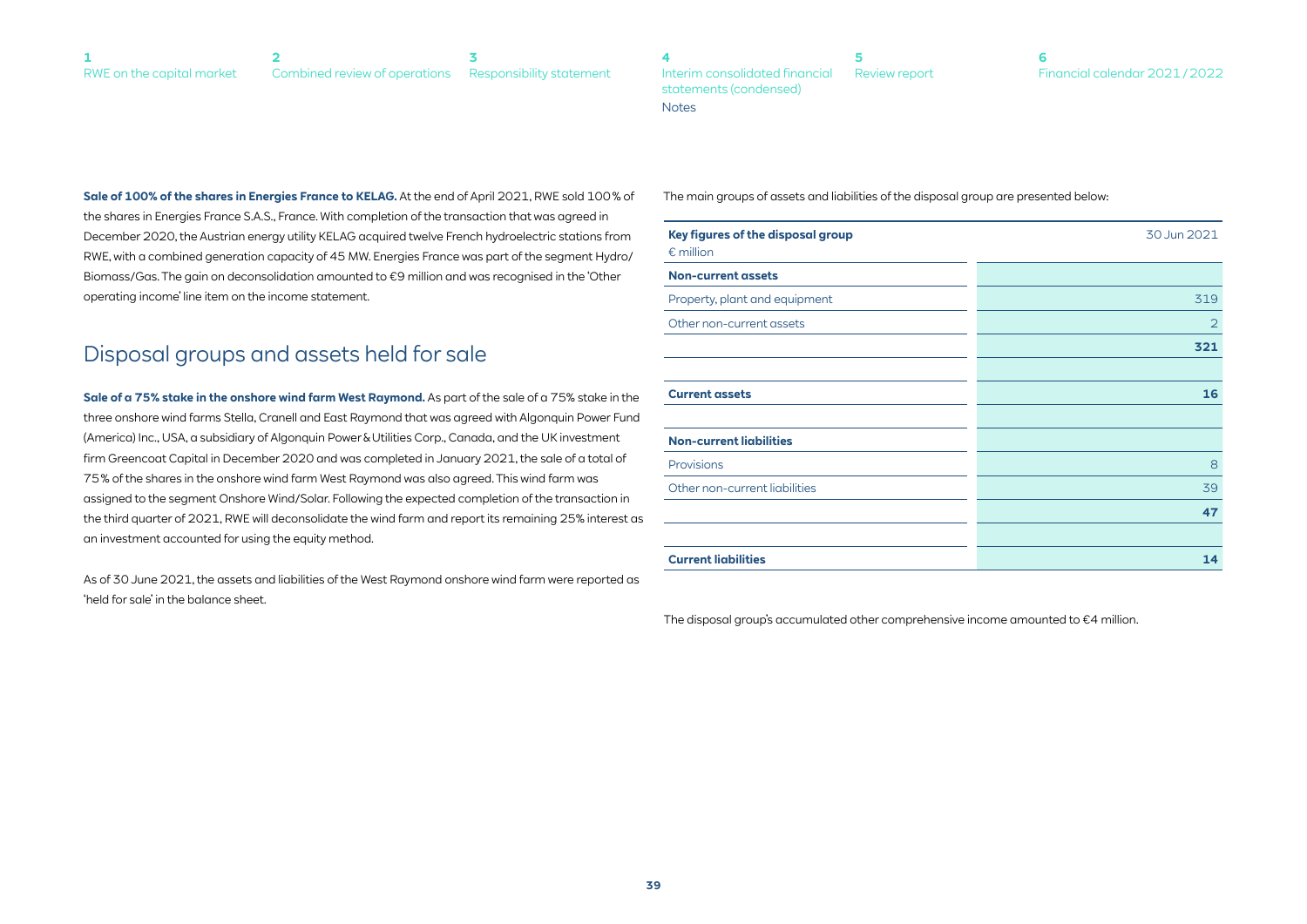<span id="page-39-0"></span>**Sale of the grid connection for the Rampion offshore wind farm.** In order to comply with competition law requirements, RWE must sell the grid connection for the Rampion offshore wind farm, which has been fully consolidated since 1 April 2021. Consequently, the carrying amount of the grid connection, which consists exclusively of property, plant and equipment, is reported as 'held for sale' in the balance sheet as of 30 June 2021, in the amount of €299 million. This asset held for sale is assigned to the segment Offshore Wind. The sale is expected to be completed in the fourth quarter of 2021.

#### Share-based payment

The consolidated financial statements for the period ended 31 December 2020 presented the sharebased payment system for executives of RWE AG and subordinate affiliates. The plan conditions of the Long-Term Incentive Plan for executives known as the Strategic Performance Plan (SPP) were adjusted and extended for grants starting from fiscal 2021. In the future, share-based payments will orientate to two more success factors in addition to the development of net income of relevance to remuneration: the carbon footprint of our generation portfolio and the relative total shareholder return, which puts the total return of the RWE share in relation to that of other European utility stocks. These three indicators determine how many of the conditionally granted performance shares are finally granted at the end of the performance period, which has been extended from the previous one year to three years according to the new plan conditions. Once the period ends, all three success factors are given equal weight in calculating the final grant. Thereafter, the performance shares must be held for a further year. Thus, the vesting period will still be four years. For fiscal 2021, RWE AG issued another grant for executives based on the new plan conditions.

#### Impairments

RWE has entered into long-term  $CO<sub>2</sub>$  hedging transactions in order to hedge generation positions for its lignite-fired power stations. As a result of the increase in  $CO<sub>2</sub>$  prices, the fair value of these hedges has risen sharply, leading to an improvement in equity (OCI). Conversely, the value of the lignite-fired plants and opencast mines has declined. From an accounting perspective, the effects of the impairment (expense) and the increase in  $CO<sub>2</sub>$  prices in OCI (income) essentially offset each other. In the segment Coal/ Nuclear, the impairment test for the cash-generating unit (CGU) Garzweiler resulted in a write-down of

€729 million on property, plant and equipment and €25 million on current assets (recoverable amount: €0.1 billion). Additionally, impairments of €26 million on property, plant and equipment were recognised outside of the Garzweiler CGU.

The recoverable amount as the fair value less costs to sell was determined using the same valuation model and parameters as at 31 December 2020.

#### Dividend distribution

RWE AG's Annual General Meeting, held on 28 April 2021, decided to pay a dividend of €0.85 per dividend-bearing RWE share for fiscal 2020. The dividend payment for fiscal 2020 occurred on 3 May 2021 and totalled €575 million (previous year: €492 million).

#### Financing measures

RWE issued its first green corporate bond with a volume of €500 million and a 10-year maturity on 1 June 2021. Based on a coupon of 0.625% p.a. and an issue price of 99.711%, the yield-to-maturity amounts to 0.655% p.a. In accordance with RWE's guidelines for green bonds, the RWE Green Bond Framework, the proceeds from the issue may only be used for the financing or refinancing of wind and solar projects.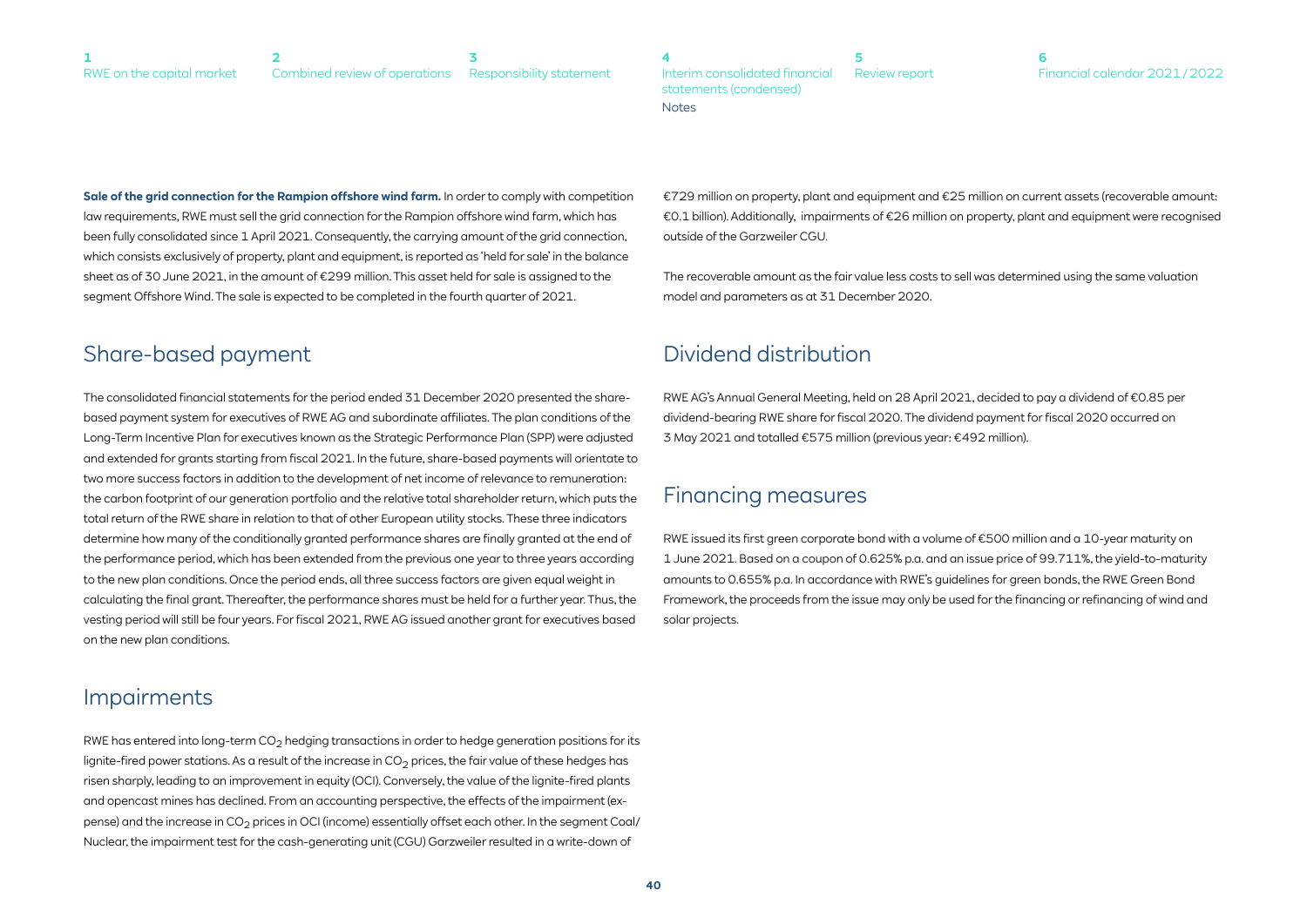| RWE on the capital market Combined review of operations Responsibility statement |  |
|----------------------------------------------------------------------------------|--|

|                                                       |                    | $Jan - Jun$<br>2021 | $Jan - Jun$<br>2020 <sup>1</sup> |
|-------------------------------------------------------|--------------------|---------------------|----------------------------------|
| Net income/income attributable to RWE AG shareholders | $\epsilon$ million | 1.432               | 1.013                            |
| of which: from continuing operations                  |                    | 1,432               | 989                              |
| of which: from discontinued operations                |                    |                     | 24                               |
| Number of shares outstanding                          | thousands          | 676,220             | 614.745                          |
| Basic and diluted earnings per share                  | €                  | 2.12                | 1.65                             |
| of which: from continuing operations                  | €                  | 212                 | 1.61                             |
| of which: from discontinued operations                | €                  |                     |                                  |

1 Some prior-year figures restated due to a retroactive change in the recognition of renewable tax benefits in the USA (see commentary on [page 35 et seqq.](#page-34-0)).

#### Related party disclosures

The RWE Group classifies associated companies and joint ventures as related parties. In the first half of 2021, transactions concluded with material related parties generated €377 million in income (first half of 2020: €300 million). Furthermore, transactions concluded with material related parties led to expenses of €145 million (first half of 2020: €103 million). As of 30 June 2021, accounts receivable amounted to €194 million (31 December 2020: €168 million) and accounts payable totalled €198 million (31 December 2020: €206 million). All business transactions were concluded at arm's length conditions and on principle do not differ from transactions involving the supply of goods and services concluded with other companies. Other obligations from executory contracts amounted to €123 million (31 December 2020: €112 million).

Above and beyond this, the RWE Group did not execute any material transactions with related companies or persons.

# Earnings per share Reporting on financial instruments

Financial instruments are divided into non-derivative and derivative. Non-derivative financial assets essentially include other financial assets, accounts receivable, marketable securities and cash and cash equivalents. Financial instruments are recognised at amortised cost or fair value, depending on their classification. Financial instruments are assigned to the following categories for accounting purposes:

- Debt instruments measured at amortised cost: The contractual cash flows solely consist of interest and principle on the outstanding capital and the financial instrument is intended to be held to final maturity.
- Debt instruments measured at fair value through other comprehensive income: The contractual cash flows solely consist of interest and principle on the outstanding capital and the financial instrument is intended to be held and sold.
- Equity instruments measured at fair value through other comprehensive income: The option to recognise changes in fair value in other comprehensive income is exercised.
- Financial assets measured at fair value through profit or loss: The contractual cash flows of debt instruments do not solely consist of interest and principle on the outstanding capital or the option to recognise changes in the fair value of the equity instruments in other comprehensive income is not exercised.

On the liabilities side, non-derivative financial instruments principally include liabilities recorded at amortised cost.

The fair value of financial instruments is established based on the published exchange price, insofar as the financial instruments are traded on an active market. On principle, the fair value of non-quoted debt and equity instruments is determined on the basis of discounted expected cash flows, taking into consideration macroeconomic developments and corporate planning data. Current market interest rates corresponding to the remaining maturity are used for discounting.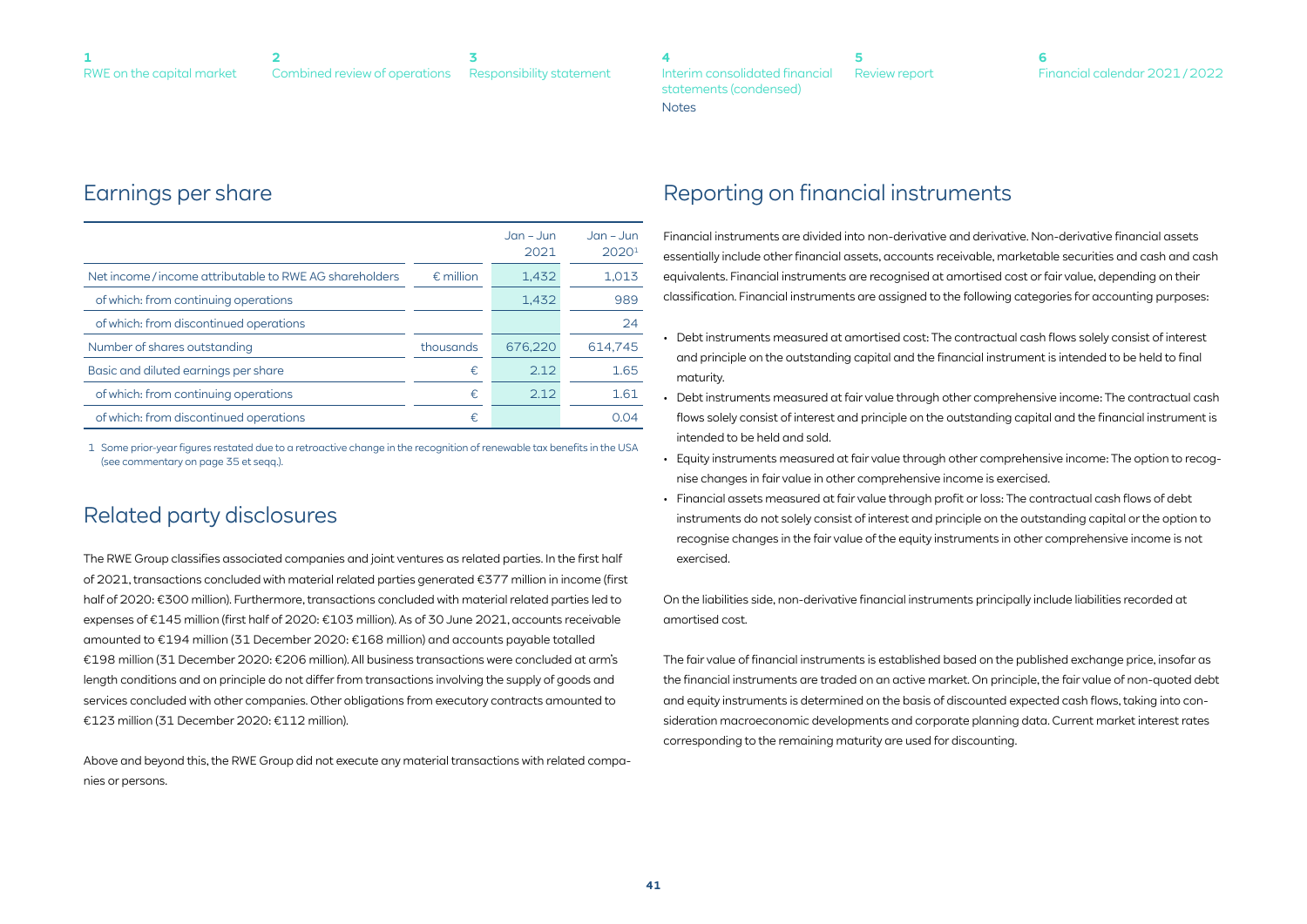#### **[1](#page-2-0)** [RWE on the capital market](#page-2-0) **[3](#page-27-0)** Combined review of operations [Responsibility statement](#page-27-0) **[2](#page-3-0)**

**[5](#page-44-0)** [Review report](#page-44-0) **[4](#page-28-0)** [Interim consolidated financial](#page-28-0)  [statements \(condensed\)](#page-28-0) Notes

Derivative financial instruments are recognised at fair value as of the balance-sheet date, insofar as they fall under the scope of IFRS 9. Exchange-traded products are measured using the published closing prices of the relevant exchange. Non-exchange traded products are measured on the basis of publicly available broker quotations or, if such quotations are not available, on generally accepted valuation methods. In doing so, we draw on prices on active markets as much as possible. If such are not available either, company-specific planning estimates are used in the measurement process. These estimates encompass all of the market factors which other market participants would take into account in the course of price determination. Assumptions pertaining to the energy sector and the economy are the result of a comprehensive process with the involvement of both in-house and external experts.

Measurement of the fair value of a group of financial assets and financial liabilities is conducted on the basis of the net risk exposure per business partner.

As a rule, the carrying amounts of financial assets and liabilities subject to IFRS 7 are identical with their fair values. There are deviations only in relation to financial liabilities. Their carrying amounts totalled €5,126 million (31 December 2020: €4,011 million) and their fair values totalled €5,299 million (31 December 2020: €4,281 million).

The following overview presents the classifications of financial instruments measured at fair value in the fair value hierarchy prescribed by IFRS 13. In accordance with IFRS 13, the individual levels of the fair value hierarchy are defined as follows:

- Level 1: Measurement using (unadjusted) prices of identical financial instruments formed on active markets,
- Level 2: Measurement on the basis of input parameters which are not the prices from Level 1, but which can be observed for the financial instrument either directly (i.e. as price) or indirectly (i.e. derived from prices),
- Level 3: Measurement using factors which cannot be observed on the basis of market data.

| <b>Fair value hierarchy</b><br>$\epsilon$ million | <b>Total</b><br>30 Jun 2021 | Level 1 | Level <sub>2</sub> | Level <sub>3</sub> | <b>Total</b><br>31 Dec 2020 | Level 1 | Level <sub>2</sub> | Level 3 |
|---------------------------------------------------|-----------------------------|---------|--------------------|--------------------|-----------------------------|---------|--------------------|---------|
| Other non-current financial assets                | 4,659                       | 4,126   | 207                | 326                | 4,244                       | 3,659   | 214                | 371     |
| Derivatives (assets)                              | 27,232                      |         | 25,954             | 1,278              | 8,784                       |         | 8.085              | 699     |
| of which: used for hedging purposes               | 2,563                       |         | 2,563              |                    | 1,634                       |         | 1,634              |         |
| Marketable securities                             | 3,968                       | 1,293   | 2,675              |                    | 4,219                       | 1,269   | 2,950              |         |
| Derivatives (liabilities)                         | 30,052                      |         | 29,828             | 224                | 8,660                       |         | 8,404              | 256     |
| of which: used for hedging purposes               | 4,039                       |         | 4,039              |                    | 1,498                       |         | 1,498              |         |
| Liabilities held for sale                         | 35                          |         |                    | 35                 |                             |         |                    |         |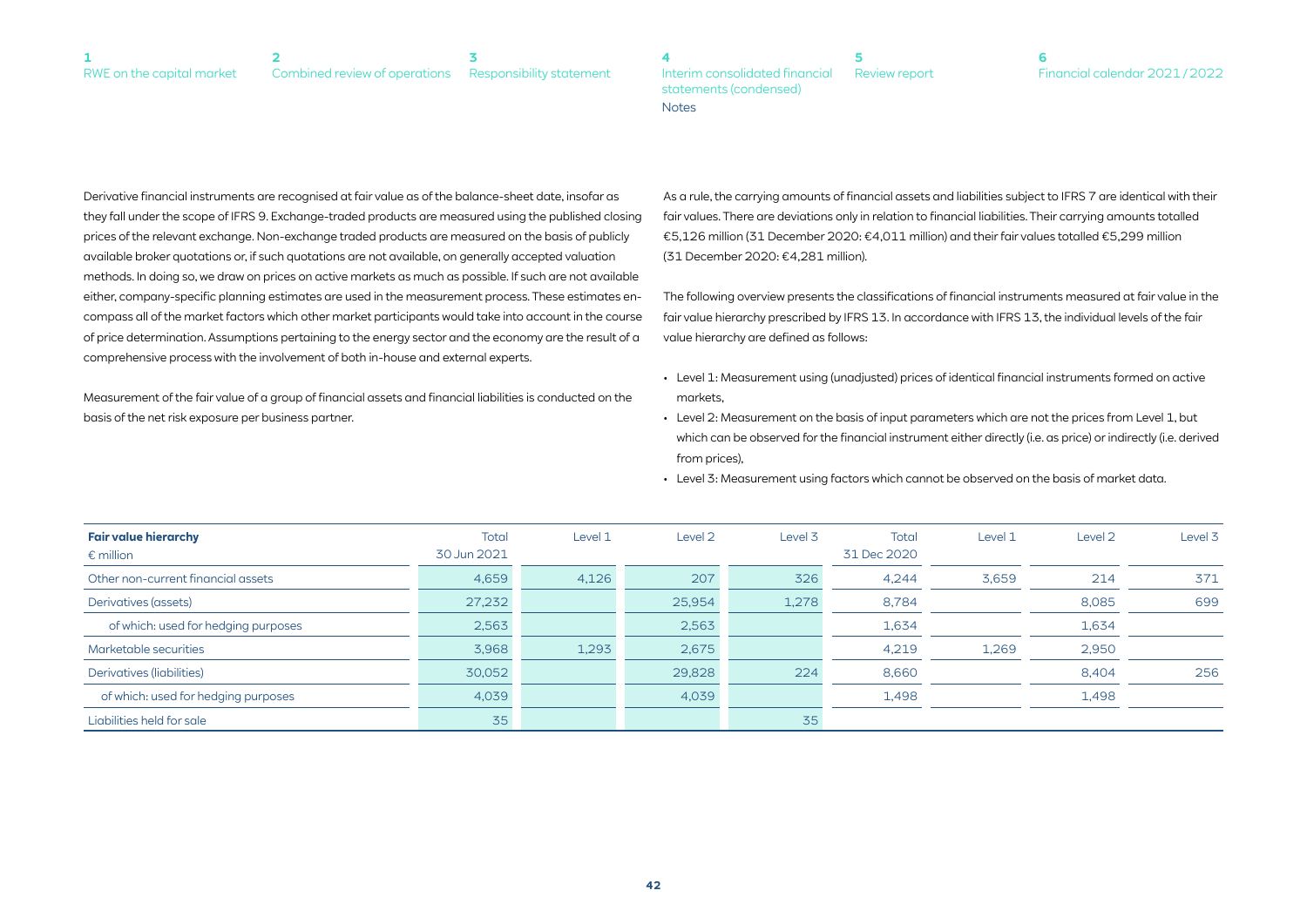Due to the increased number of price quotations on active markets, securities with a fair value of €30 million (31 December 2020: €43 million) were reclassified from Level 2 to Level 1. Conversely, due to a reduction in the number of price quotations, financial assets with a fair value of €7 million (31 December 2020: €93 million) were reclassified from Level 1 to Level 2.

The development of the fair values of Level 3 financial instruments is presented in the following table:

| Level 3 financial instruments: Development in 2021 | <b>Balance at</b> | Changes in the scope of                          | Changes                         |            | Balance at                       |             |
|----------------------------------------------------|-------------------|--------------------------------------------------|---------------------------------|------------|----------------------------------|-------------|
| $\epsilon$ million                                 | 1 Jan 2021        | consolidation, currency<br>adjustments and other | Recognised in<br>profit or loss | <b>OCI</b> | Recognised in With a cash effect | 30 Jun 2021 |
| Other non-current financial assets                 | 371               | $-81$                                            |                                 |            | 35                               | 326         |
| Derivatives (assets)                               | 699               |                                                  | 579                             |            |                                  | 1,278       |
| Derivatives (liabilities)                          | 256               |                                                  | $-33$                           |            |                                  | 224         |
| Liabilities held for sale                          |                   |                                                  | 34                              |            |                                  | 35          |

| Level 3 financial instruments: Development in 2020 | Balance at<br>Changes in the scope of                          |                                 |            | <b>Balance at</b>                |             |     |
|----------------------------------------------------|----------------------------------------------------------------|---------------------------------|------------|----------------------------------|-------------|-----|
| $\epsilon$ million                                 | consolidation, currency<br>1 Jan 2020<br>adjustments and other | Recognised in<br>profit or loss | <b>OCI</b> | Recognised in With a cash effect | 30 Jun 2020 |     |
| Other non-current financial assets                 | 350                                                            | $-34$                           | -5         |                                  | 19          | 330 |
| Derivatives (assets)                               | 665                                                            |                                 |            |                                  | $-129$      | 544 |
| Assets held for sale                               |                                                                |                                 |            |                                  |             | 9   |
| Derivatives (liabilities)                          | 577                                                            |                                 | 44         |                                  | $-188$      | 434 |
| Liabilities held for sale                          | $\Delta$                                                       |                                 |            |                                  |             |     |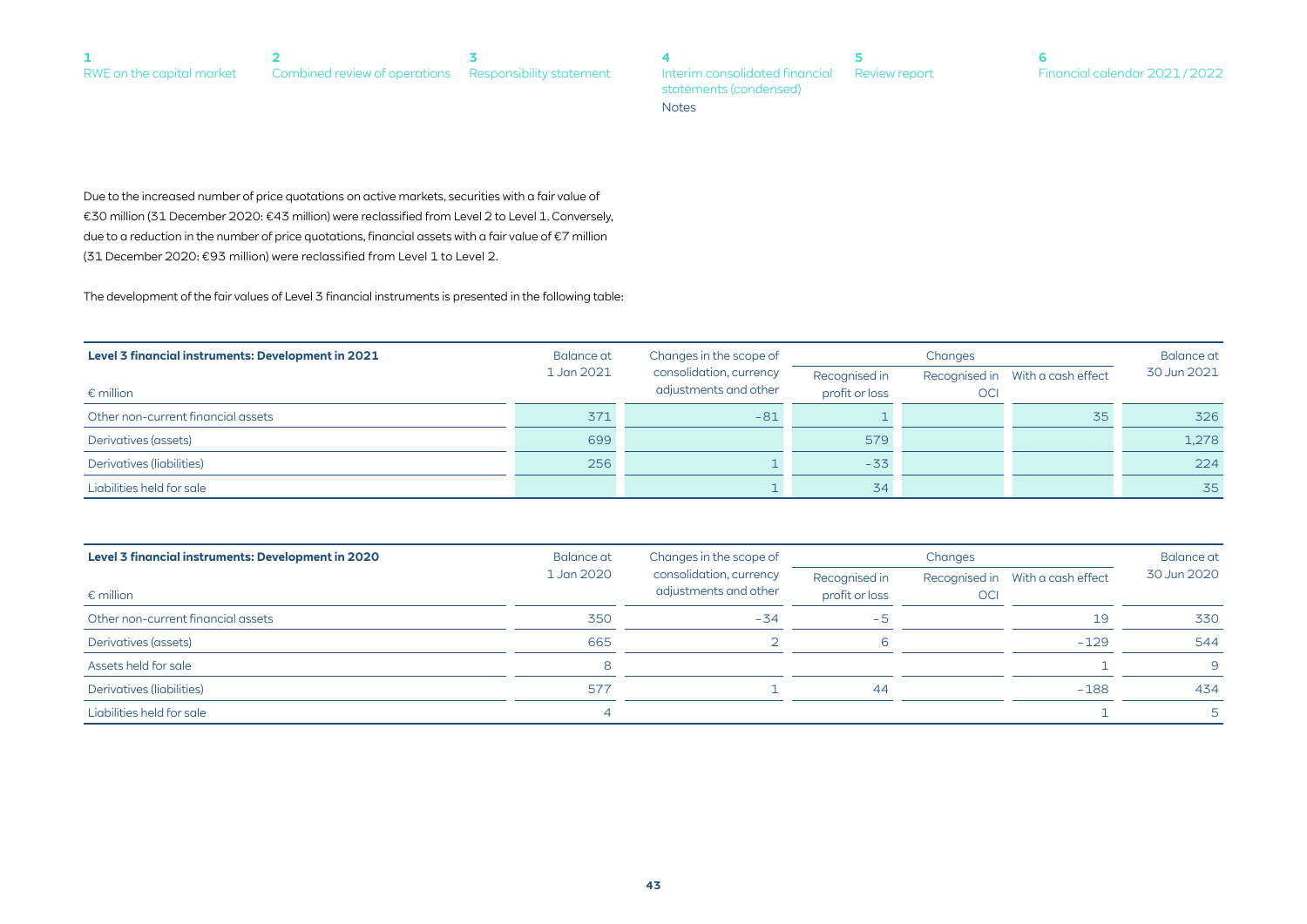| RWE on the capital market Combined review of operations Responsibility statement |  |
|----------------------------------------------------------------------------------|--|

Notes

Amounts recognised in profit or loss generated through Level 3 financial instruments relate to the

following line items on the income statement:

| Level 3 financial instruments: Amounts recognised in profit or loss | Total<br>Jan – Jun 2021 | Of which: attributable to<br>financial instruments<br>held at the | Total<br>Jan – Jun 2020 <del>1</del> | Of which: attributable to<br>financial instruments<br>held at the |
|---------------------------------------------------------------------|-------------------------|-------------------------------------------------------------------|--------------------------------------|-------------------------------------------------------------------|
| $\epsilon$ million                                                  |                         | balance-sheet date                                                |                                      | balance-sheet date <sup>1</sup>                                   |
| Other operating income/expenses                                     | 577                     | 577                                                               | $-38$                                | $-38$                                                             |
| Income from investments                                             |                         |                                                                   | $-5$                                 | $-5$                                                              |
|                                                                     | 579                     | 574                                                               | -43                                  | $-43$                                                             |

1 Prior-year figures restated.

Level 3 derivative financial instruments essentially consist of energy purchase and commodity agreements, which relate to trading periods for which there are no active markets yet. The valuation of such depends on the development of electricity, oil and gas prices in particular. All other things being equal, rising market prices cause the fair values to increase, whereas declining market prices cause them to drop. A change in pricing by +/− 10% would cause the market value to rise by €102 million (previous year: €63 million) or decline by €102 million (previous year: €63 million).

#### Events after the balance-sheet date

Commentary on events after the balance-sheet date can be found in the interim Group review of operations.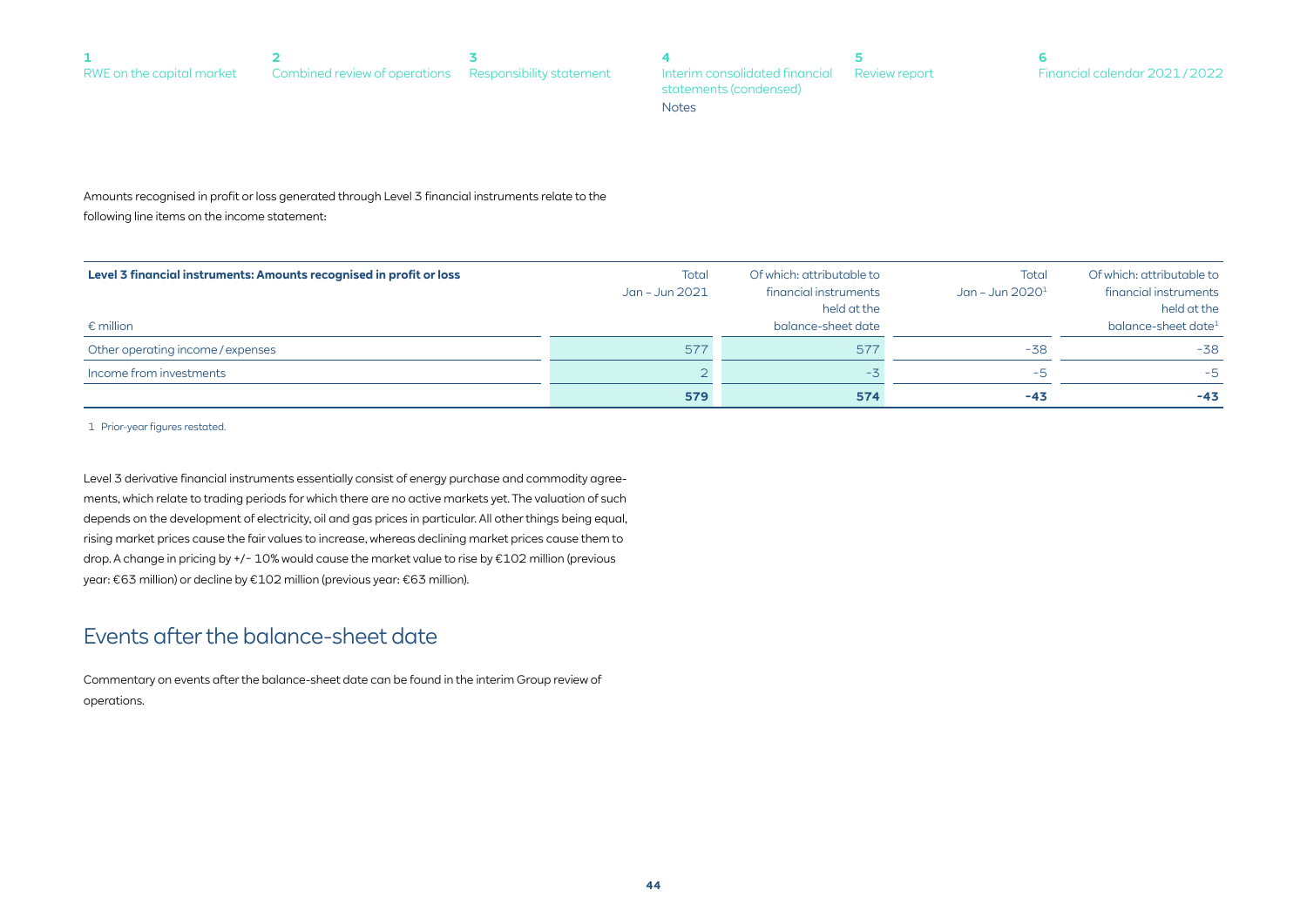<span id="page-44-0"></span>Translation - the German text is authoritative

# Review report

#### To RWE Aktiengesellschaft, Essen

We have reviewed the condensed consolidated interim financial statements – comprising the condensed income statement, condensed statement of comprehensive income, condensed statement of financial position, condensed statement of cash flows, condensed statement of changes in equity and selected explanatory notes – and the interim group management report of RWE Aktiengesellschaft, Essen, for the period from January 1, 2021 to June 30, 2021 which are part of the half-year financial report pursuant to § (Article) 115 WpHG ("Wertpapierhandelsgesetz": German Securities Trading Act). The preparation of the condensed consolidated interim financial statements in accordance with the IFRS applicable to interim financial reporting as adopted by the EU and of the interim group management report in accordance with the provisions of the German Securities Trading Act applicable to interim group management reports is the responsibility of the parent Company's Board of Managing Directors. Our responsibility is to issue a review report on the condensed consolidated interim financial statements and on the interim group management report based on our review.

We conducted our review of the condensed consolidated interim financial statements and the interim group management report in accordance with German generally accepted standards for the review of financial statements promulgated by the Institut der Wirtschaftsprüfer (Institute of Public Auditors in Germany) (IDW) and additionally observed the International Standard on Review Engagements "Review of Interim Financial Information Performed by the Independent Auditor of the Entity" (ISRE 2410). Those standards require that we plan and perform the review so that we can preclude through critical evaluation, with moderate assurance, that the condensed consolidated interim financial statements have not been prepared, in all material respects, in accordance with the IFRS applicable to interim financial reporting as adopted by the EU and that the interim group management report has not been prepared, in all material respects, in accordance with the provisions of the German Securities Trading Act applicable to interim group management reports. A review is limited primarily to inquiries of company personnel and analytical procedures and therefore does not provide the assurance attainable in a financial statement audit. Since, in accordance with our engagement, we have not performed a financial statement audit, we cannot express an audit opinion.

Based on our review, no matters have come to our attention that cause us to presume that the condensed consolidated interim financial statements have not been prepared, in all material respects, in accordance with the IFRS applicable to interim financial reporting as adopted by the EU nor that the interim group management report has not been prepared, in all material respects, in accordance with the provisions of the German Securities Trading Act applicable to interim group management reports.

Essen, 10 August 2021

PricewaterhouseCoopers GmbH Wirtschaftsprüfungsgesellschaft

(sign. Markus Dittmann) (sign. Aissata Touré) Wirtschaftsprüfer Wirtschaftsprüferin (German Public Auditor) (German Public Auditor)